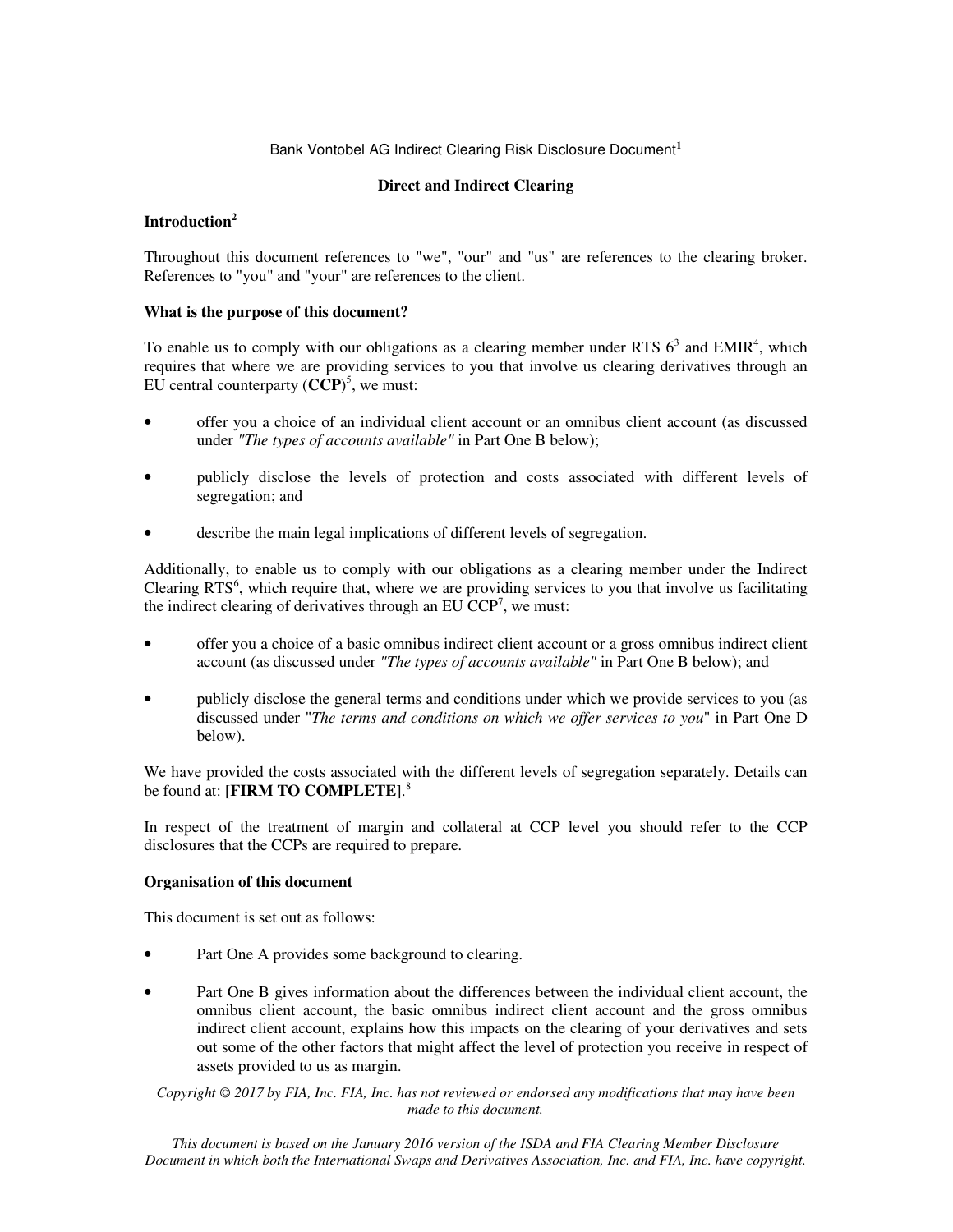- Part One C sets out some of the main insolvency considerations.
- Part One D sets out a general overview of the terms and conditions under which we provide services to you.
- Part Two provides an overview of the main variations on the different levels of segregation that the CCPs offer, together with an explanation of the main implications of each, and sets out links to further information provided by the CCPs. For the position relating to any particular CCP you should refer to the disclosure and any other information prepared by the CCP.

## **What are you required to do?**

You must review the information provided in this document and the relevant CCP disclosures and confirm to us in writing which client account type you would like us to maintain with respect to each CCP on which we clear derivatives for you from time to time and whether you agree with the way in which we propose to deal with any excess margin we may hold in relation to an individual client account. We will explain how we would like you to make this confirmation and by when. If you do not confirm within the requested timeframe, we will record the positions and assets relating to you in an account that has the level of EMIR-compliant segregation which is the closest to your pre-EMIR account structure, provided that:

- we have used reasonable and multiple endeavours to obtain your choice of segregation and have evidence of our efforts;
- in our communication with you, we have informed you that your failure to elect a level of segregation in accordance with EMIR Article 39 will result in us allocating you to an account having the level of EMIR-compliant segregation which is the closest to your pre-EMIR account structure (e.g. an omnibus segregation, net or gross as the case may be); and
- we have explained to you that election by us does not preclude you to elect a different (e.g. higher) level of segregation at any time by communicating it in writing to us.

Where we offer to facilitate indirect clearing services, you will also need to confirm to us whether you intend to provide clearing services through us to your clients and inform us of your clients' choice of indirect client accounts. We will explain how we would like you to make this confirmation and by when.

## **Important<sup>9</sup>**

Whilst this document will be helpful to you when making this decision, this document does not constitute legal or any other form of advice and must not be relied on as such. This document provides a high level analysis of several complex and/or new areas of law, whose effect will vary depending on the specific facts of any particular case, some of which have not been tested in the courts. It does not provide all the information you may need to make your decision on which account type or level of segregation is suitable for you. It is your responsibility and, where applicable, the responsibility of your clients to review and conduct independent due diligence on the relevant rules, legal documentation and any other information provided on each of the account offerings and those of the various CCPs on which we clear derivatives for you and, where applicable, your clients. You and, where applicable, your clients may wish to appoint independent professional advisors to assist with this.

*Copyright © 2017 by FIA, Inc. FIA, Inc. has not reviewed or endorsed any modifications that may have been made to this document.*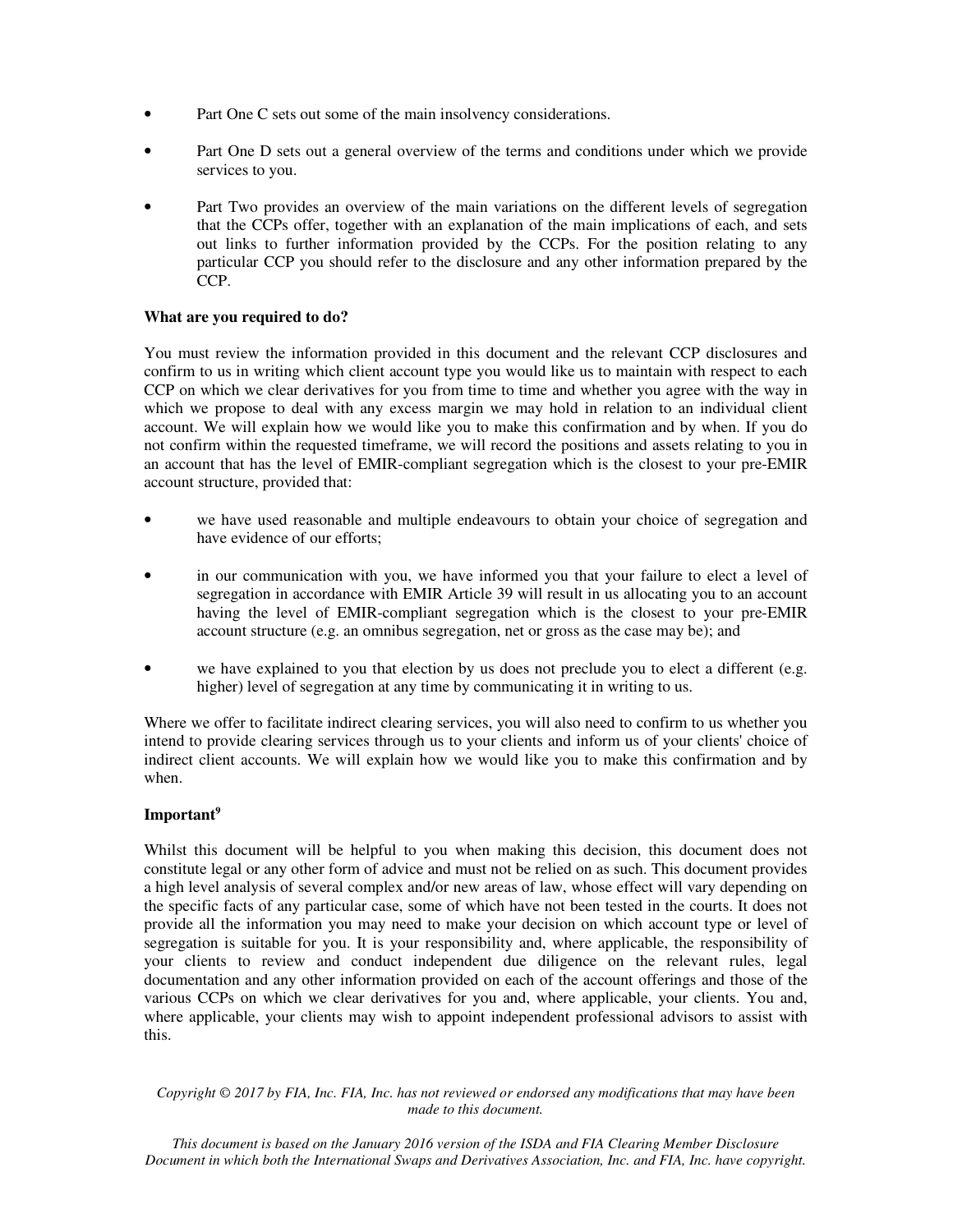We shall not in any circumstances be liable, whether in contract, tort, breach of statutory duty or otherwise for any losses or damages that may be suffered as a result of using this document. Such losses or damages include (a) any loss of profit or revenue, damage to reputation or loss of any contract or other business opportunity or goodwill and (b) any indirect loss or consequential loss. No responsibility or liability is accepted for any differences of interpretation of legislative provisions and related guidance on which it is based. This paragraph does not extend to an exclusion of liability for, or remedy in respect of, fraudulent misrepresentation.

Note that issues under laws other than Swiss laws may be relevant to your due diligence. For example, the law governing the CCP rules or related agreements; the law(s) governing the clearing arrangement between the CCP and us; the law of the jurisdiction of incorporation of the CCP; and the law of the location of any assets.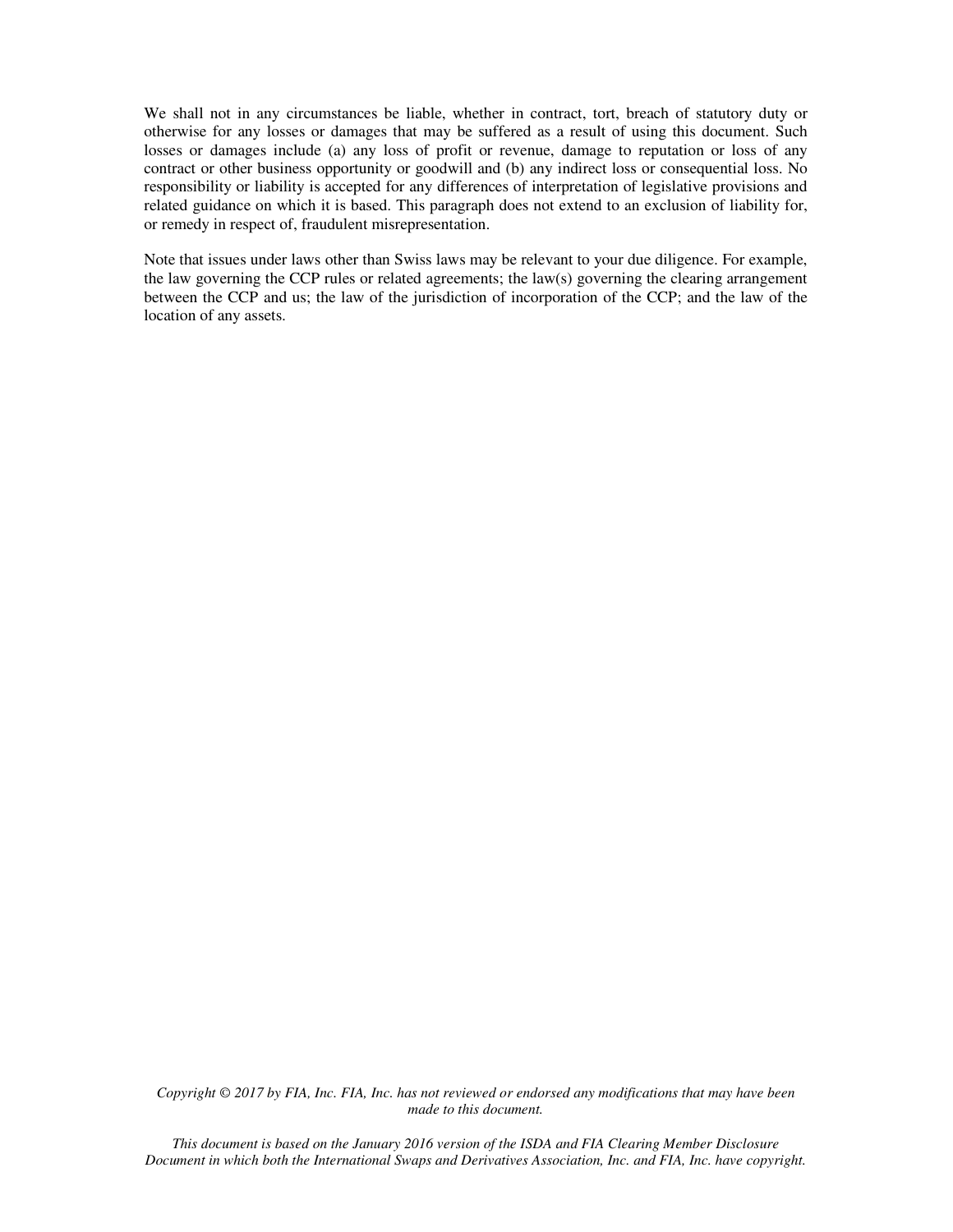## **Part One A: A brief background to clearing**

The market distinguishes two main types of clearing models: the "agency" model and the "principalto-principal" model. Most of the CCPs we use adopt the "principal-to-principal" model, and this document assumes all transactions are cleared according to this model.<sup>10</sup>

# **The "principal-to-principal" clearing model**

When clearing transactions for you through a CCP, we usually enter into two separate transactions:



A principal-to-principal transaction with the CCP, which is governed by the rules of such CCP (the **CCP Transaction**).

A principal-to-principal transaction with you, which is governed by the terms of the client clearing agreement between us (the **Client Transaction**).

Additionally, where we facilitate indirect clearing services, i.e. facilitate the clearing by you through us of positions for your own clients, you may enter into a third principal-to-principal transaction with one of your clients:



The terms of each Client Transaction are equivalent to those of the related CCP Transaction, except that (i) each Client Transaction will be governed by a client clearing agreement between you and  $us<sup>11</sup>$ 

*Copyright © 2017 by FIA, Inc. FIA, Inc. has not reviewed or endorsed any modifications that may have been made to this document.*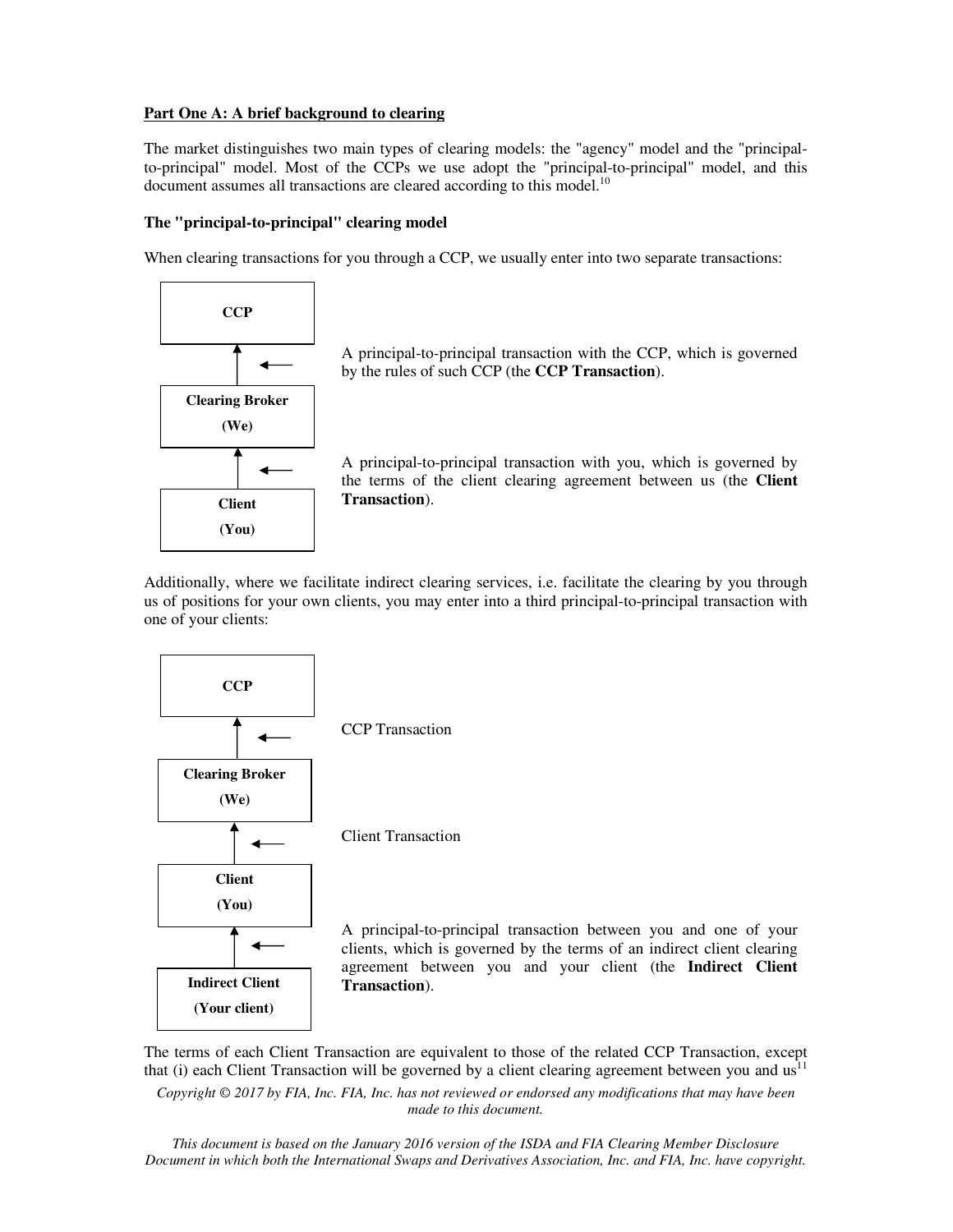and (ii) we will take the opposite position in the CCP Transaction to the position we have under the related Client Transaction. Similarly, where applicable, the terms of each Indirect Client Transaction are equivalent to those of the related Client Transaction which, in turn, is equivalent to those of the related CCP Transaction, except that (i) each Indirect Client Transaction will be governed by an indirect client clearing agreement between you and your client, and (ii) you will take the opposite position in the Client Transaction to the position you have under the related Indirect Client Transaction.

Under the terms of the client clearing agreement between you and us, a Client Transaction will arise without the need for any further action by either you or us, as soon as the CCP Transaction arises between us and the CCP. Once both of those transactions have been entered into, your transaction is considered to be "cleared". Similarly, where applicable, we expect that under the terms of the indirect client clearing agreement between you and your client, an Indirect Client Transaction will arise without the need for any further action by either you or your client, as soon as the Client Transaction arises between you and us. Once all three of those transactions referred to above have been entered into, your client's transaction is considered to be "cleared".

As the principal to the CCP, we are required to provide assets to the CCP as margin for the CCP Transactions that relate to you and your clients and to ensure the CCP has as much margin as it requires at any time. We will therefore ask you for margin and, where you provide it in a form which we cannot transfer to the CCP, we may transform it. If you have provided us with margin assets, you may face what we call "transit risk" - this is the risk that, if we were to default prior to providing such assets to the CCP, the assets that should have been recorded on your account at the CCP will not have been and will not benefit from the protections described below under *"What happens if we are declared to be in default by a CCP?"*.

However, transit risk may be mitigated where we hold margin in a way that entitlements in margin may be segregated from the insolvency estate in our insolvency (see *"If porting does not occur, will your entitlement in positions and margin assets be segregated from our insolvency estate'"* below).

However, in many cases you may not actually face transit risk because the CCPs often call margin from us early in the morning so we will often use our own funds to satisfy the margin call and then seek to recover such amount from you. In these cases, it is rather that we are exposed to you for the interim period. The arrangements between you and us relating to how the margin calls will be funded will be set out in the client clearing agreement between you and us.

If we are not a member of such CCP ourselves, we may offer you alternative solutions:

- Where we do not facilitate indirect clearing services provided by you, we may enter into a principal-to-principal transaction with an affiliate or third-party clearing broker which is a member of such CCP, instead of a principal-to-principal transaction directly with such CCP. Such arrangements are outside the scope of this document, and we will provide you with a separate Client Disclosure Document with respect to such arrangements.<sup>12</sup>
- Where we facilitate indirect clearing services provided by you, for any of your clients that have opted for a Basic Omnibus Indirect Client Account and that are not part of our group, we may enter into a principal-to-principal transaction with an affiliate clearing broker, which is a member of such CCP, instead of a transaction directly with such CCP in a long chain arrangement under the Indirect Clearing RTS (a **Long Chain Arrangement**). Under a Long Chain Arrangement, both the affiliate clearing broker and we would be subject to the relevant requirements for clearing brokers in the Indirect Clearing RTS. Consequently, any references in this document to 'clearing broker' should be read, where relevant, as including us in the capacity of a client of an affiliate clearing broker under a Long Chain Arrangement.<sup>13</sup>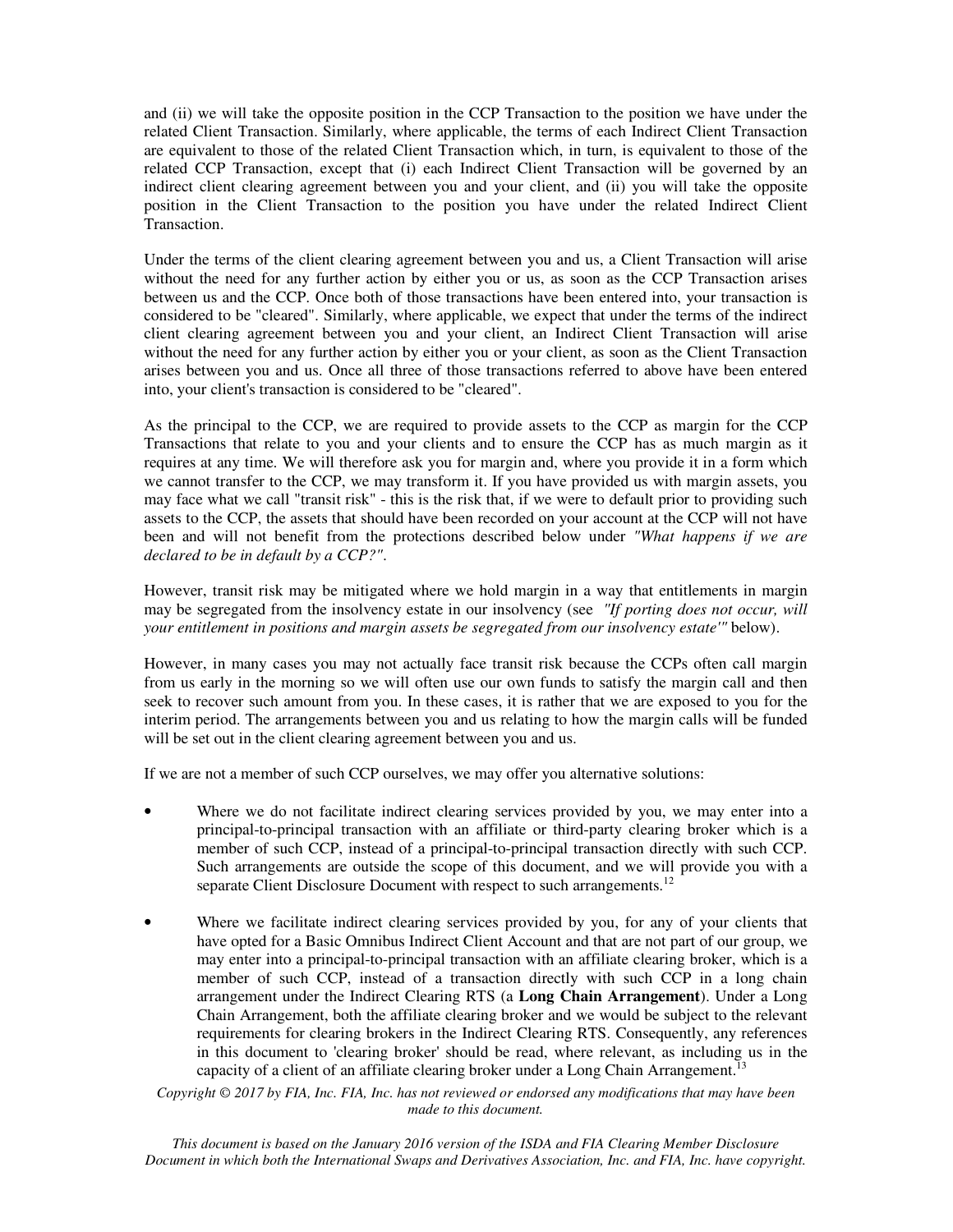Please see Part One B for an explanation of how this is relevant to the choice of account types.

#### **What if you want to transfer your Client Transactions to another clearing broker?**

There may be circumstances where you wish to transfer some or all of your Client Transactions to another clearing broker on a business as usual basis (i.e. in the absence of us having been declared in default by a CCP). We are not obliged to facilitate this under EMIR or the Indirect Clearing RTS but we may be willing to do so subject to our ability to transfer the CCP Transactions to which they relate and the margin provided to the CCP in connection with them (which will depend on the relevant CCP's rules) and any conditions set out in our client clearing agreement. You will also need to find a clearing broker that is willing to accept such Client Transactions and the related CCP Transactions and assets.

It may be easier to transfer Client Transactions and CCP Transactions that are recorded in an Individual Client Account than those recorded in an Omnibus Client Account (both types of account being described in more detail in Part One B) for the same reasons as set out below under *"Will the CCP Transactions and assets relating to you be automatically ported to a back-up clearing broker?".*  Similarly, where applicable, it may be easier to transfer Client Transactions relating to your Indirect Client Transactions and the corresponding CCP Transactions that are recorded in a Gross Omnibus Indirect Client Account than those recorded in a Basic Omnibus Indirect Client Account (both types of account being described in more detail in Part One B) for the same reasons as set out below under *"Will the CCP Transactions and assets relating to you be automatically ported to a back-up clearing broker?".*

#### **What happens if we are declared to be in default by a CCP?**

If we are declared to be in default by a CCP, there are two possibilities with respect to the CCP Transactions and assets related to you and, where applicable, your clients $14$ :

- with respect to Individual Client Accounts and Gross Omnibus Indirect Client Accounts and, if so agreed between the CCP and the clearing broker, with respect to Omnibus Client Accounts and Basic Omnibus Indirect Client Accounts, the CCP will, at your request, try to transfer (**port**) to another clearing broker (a **back-up clearing broker**), such CCP Transactions and assets; or
- if porting cannot be achieved with respect to such accounts and ordinarily with respect to Basic Omnibus Indirect Client Accounts, the CCP will terminate and liquidate the CCP Transactions and will terminate and liquidate the Client Transactions (including positions and assets) that relate to you or your clients, respectively and, to the extent that the CCP cannot validly transfer the liquidation proceeds directly to you, transfer the liquidation proceeds to us on your behalf (see *"What happens if porting is not achieved"* below).

The porting process will differ depending on the CCP but it is likely to involve a close-out (with us) and a re-establishment (with the back-up clearing broker) of the CCP Transactions or a transfer of the open CCP Transactions and related assets from us to the back-up clearing broker

 In the event that insolvency measures are taken by the Swiss Financial Market Supervisory Authority (**FINMA**) in respect of us, the arrangement regarding the porting of positions and margin assets are enforceable under the rules of the Swiss Financial Market Infrastructure Act (**FMIA**) and the Financial Market Infrastructure Ordinance (**FMIO**), provided that the "porting processes" are validly agreed under the contractual arrangements between the clearing broker and the CCP (see under Part One C "Porting – limitations" below). If porting cannot be achieved, the CCP terminates and liquidates the CCP Transactions that relate to you or your clients and transfers the liquidation proceeds to us on your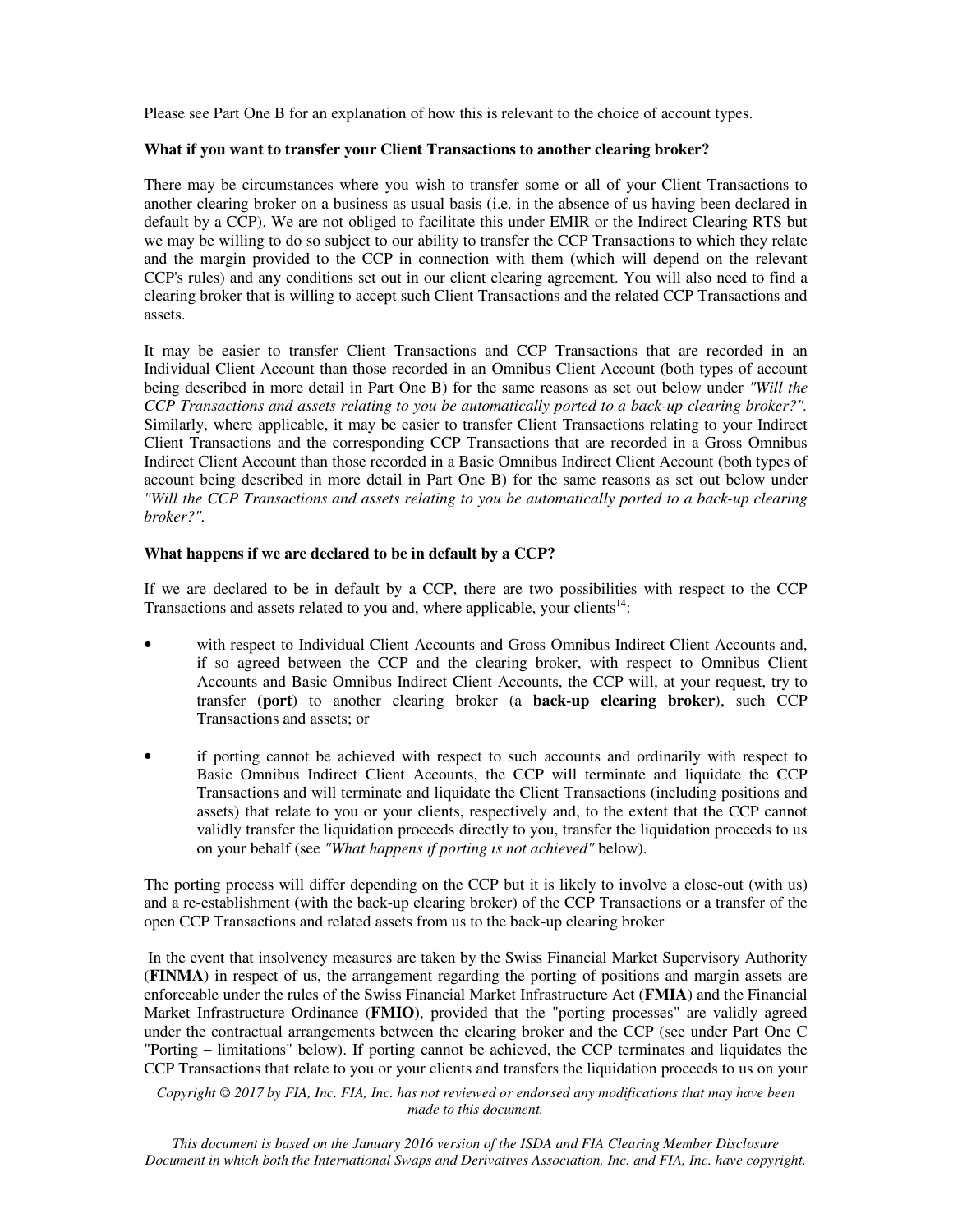behalf. You will be entitled to such liquidation proceeds in our insolvency under the rules of the FMIA and the FMIO (see *"If porting does not occur, will your entitlements in positions and margin assets be segregated from our insolvency estate?"*).

# **Will the CCP Transactions and assets relating to you and, where applicable, your clients be automatically ported to a back-up clearing broker?**

No, there will be a number of conditions which must be satisfied before the CCP Transactions and assets that relate to you and, where applicable, your clients can be ported to a back-up clearing broker. These conditions will be set by the CCPs and will include obtaining your consent. In all cases you will need to have a back-up clearing broker that has agreed to accept the CCP Transactions. You may wish to appoint a back-up clearing broker upfront as part of your clearing arrangements but the back-up clearing broker is unlikely to be able to confirm that it is willing to accept the CCP Transactions until the default occurs. The back-up clearing broker may also have conditions that they require you to meet. You may also be able to agree with the CCP that it may choose a back-up clearing broker on your behalf. If you have not appointed a back-up clearing broker prior to our default, or agreed with the CCP that it may appoint one on your behalf, then this may mean that porting is less likely to occur.

If porting is achieved, your Client Transactions with us will terminate in accordance with our client clearing agreement, but we would expect that any Indirect Client Transactions between you and your clients would be unaffected. We would expect your back-up clearing broker to put in place new client transactions between itself and you. However, note that the method how the porting is implemented depends (i) on the documentation entered into between you and us and (ii) on the documentation you enter into with you back-up clearing broker.

The type of account and level of segregation will have an impact on the ability to port CCP Transactions and assets to a back-up clearing broker upon our default.

With regard to a Basic Omnibus Indirect Client Account and an Omnibus Client Account (each described in more detail in Part One B), there is no regulatory obligation to put in place a contractual arrangement for porting according to the Indirect Clearing RTS and, unless such contractual arrangement is put in place, porting will not be available<sup>15</sup>. With regard to an Omnibus Client Account (described in more detail in Part One B), in most cases, all of our clients who have CCP Transactions and assets relating to them recorded in the same Omnibus Client Account will have to agree to use the same back-up clearing broker, and the back-up clearing broker will have to agree to accept all of the CCP Transactions and assets recorded in that Omnibus Client Account. It is therefore likely to be difficult to achieve porting in relation to an Omnibus Client Account or a Basic Omnibus Indirect Client Account.

It should be easier to achieve porting in respect of your positions if you choose an Individual Client Account (described in more detail in Part One B), because you can appoint a back-up clearing broker with respect to just your CCP Transactions and the related assets. Similarly, it should be easier to achieve porting in respect of one of your client's positions if such client chooses a Gross Omnibus Indirect Client Account (described in more detail in Part One B), because it allows one or more of your clients in the same Gross Omnibus Indirect Client Account to port independently of your other clients in the same Gross Omnibus Indirect Client Account, and because, unlike a Basic Omnibus Indirect Client Account, the Gross Omnibus Indirect Client Account at the CCP level relates only to your clients (and not to clients of our other clients). Moreover, in respect of Gross Omnibus Indirect Client Accounts, there is a regulatory obligation according to the Indirect Clearing RTS that we contractually commit ourselves to trigger the porting processes in respect of the assets and positions you hold for your clients in the event of your default.<sup>16</sup>

*Copyright © 2017 by FIA, Inc. FIA, Inc. has not reviewed or endorsed any modifications that may have been made to this document.*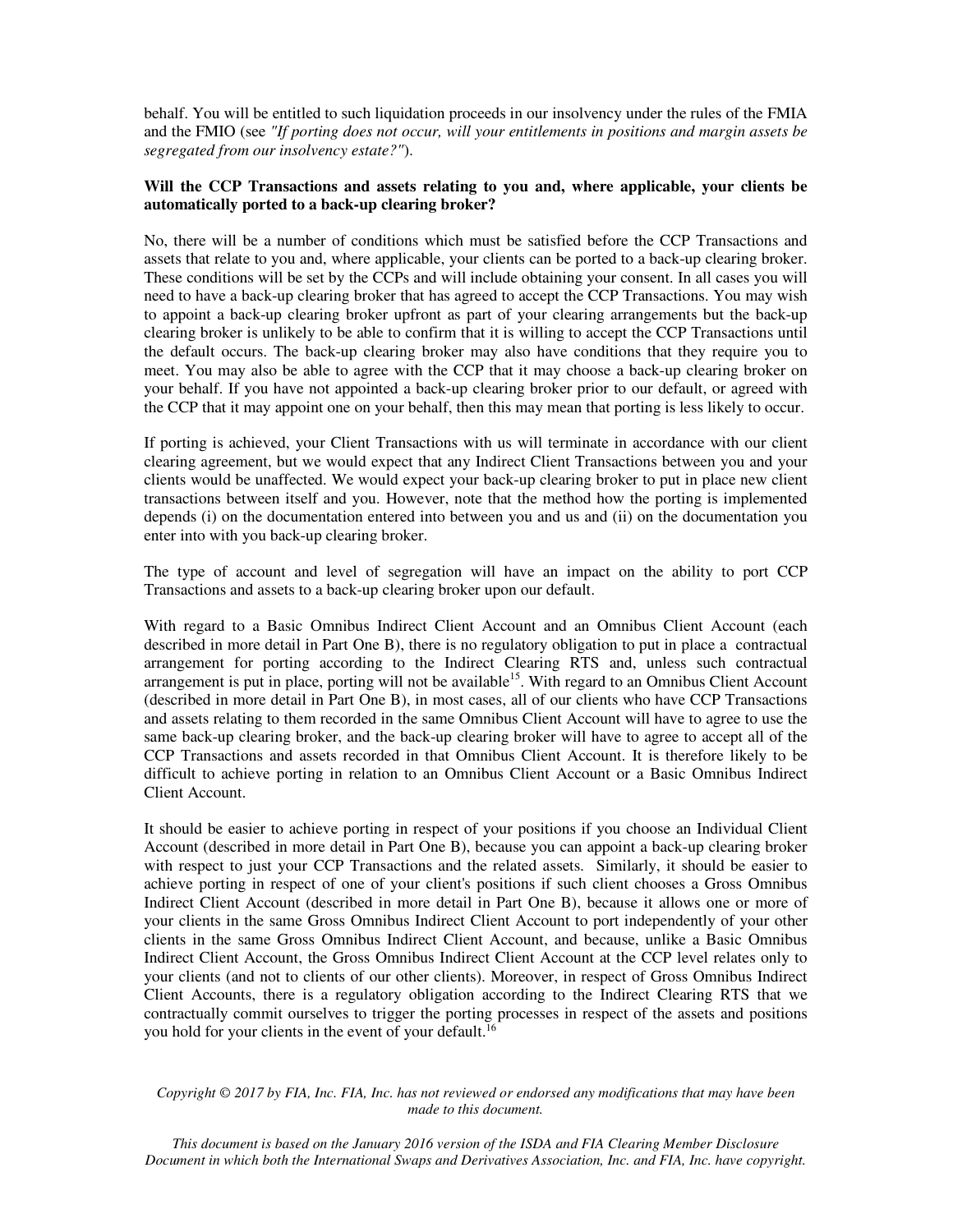Further to the above, note that the method of porting of margin assets depends on whether (i) you provided margin assets to us under a title transfer security arrangement and we transferred such margin assets under a title transfer security arrangement to the CCP (i.e. we do not transform the margin assets) or (ii) you provided margin assets to us under pledge arrangement and retain title to the margin assets and we provide other assets as margin assets under a title transfer security arrangement to the CCP (i.e. we transform the margin assets). In a porting scenario, as regards the case of (i), such margin assets may be "ported" to a back-up clearing broker. However, as regards (ii), when porting should occur, the margin assets pledged by you to us would not be available to be ported as title transfer collateral. The porting may therefore require either that a back-up clearing broker also accepts to receive margin assets in the form of a pledge from the you or, alternatively, that the margin assets originally pledged to us are transferred to us in return for us porting the collateral assets we transferred as title transfer collateral to the CCP to the back-up clearing broker.

#### **What happens if porting is not achieved?**

Each CCP is permitted to specify a period of time after which, if it has not been able to achieve porting, it will be permitted to actively manage its risks in relation to the CCP Transactions. This period of time will vary across CCPs. If you want to port your CCP Transactions (where possible), you will need to notify the CCP and show that you can satisfy the other conditions within this period.

Otherwise, the CCP will terminate the CCP Transactions and perform a close-out calculation in respect of them in accordance with the CCP rules. If there is an amount owed by the CCP in respect of the CCP Transactions, to the extent that the CCP knows your identity and how much of that amount relates to you and, where applicable, your clients, the CCP may pay such amount directly to you. If the CCP does not know your identity and/or does not know how much of the amount relates to you and, where applicable, your clients, the CCP will pay it to us (or our insolvency liquidator) for the account of our clients. Even if insolvency proceedings are initiated against us, note that you will be entitled to such liquidation proceeds paid to us under the rules of the FMIA and the FMIO (see *"If porting does not occur, will your entitlements in positions and margin assets be segregated from our insolvency estate?"*).

It is more likely that a CCP will be able to pay any such amount directly to you with respect to an Individual Client Account or a Gross Omnibus Indirect Client Account (described in more detail in Part One B). This is because your identity will typically be disclosed to the CCP in these cases.

However, even if such direct payment is agreed between you, us and the CCP, in insolvency proceedings initiated against us, such contractual arrangement would not be enforceable under Swiss bankruptcy laws, because it would be a breach of the principle that all the assets and liabilities of the insolvent debtor form part of the insolvency estate. In Swiss insolvency proceedings, claims forming part of the bankruptcy estate can no longer be validly discharged by payment to the debtor, but must be paid into the bankruptcy estate, and the insolvent debtor can no longer dispose of its assets (i.e. any claim we have against the CCP belongs to our insolvency estate and the CCP may not discharge its obligation by paying such amount directly to you).

If the CCP terminates the CCP Transactions, then the Client Transactions between us and the Indirect Client Transactions between you and your clients are also likely to terminate. The termination calculations in respect of those Client Transactions and Indirect Client Transactions will be performed in accordance with the client clearing agreement between us and, where applicable, the indirect client clearing agreement between you and your clients, respectively. Such calculations will likely mirror those performed by the CCP in respect of the CCP Transactions. If you are due a payment from us as a result of the close-out calculations in respect of our Client Transactions, the amount due from us to you will be reduced by an amount, if any, that you receive (or are deemed to receive) directly from the CCP.

*Copyright © 2017 by FIA, Inc. FIA, Inc. has not reviewed or endorsed any modifications that may have been made to this document.*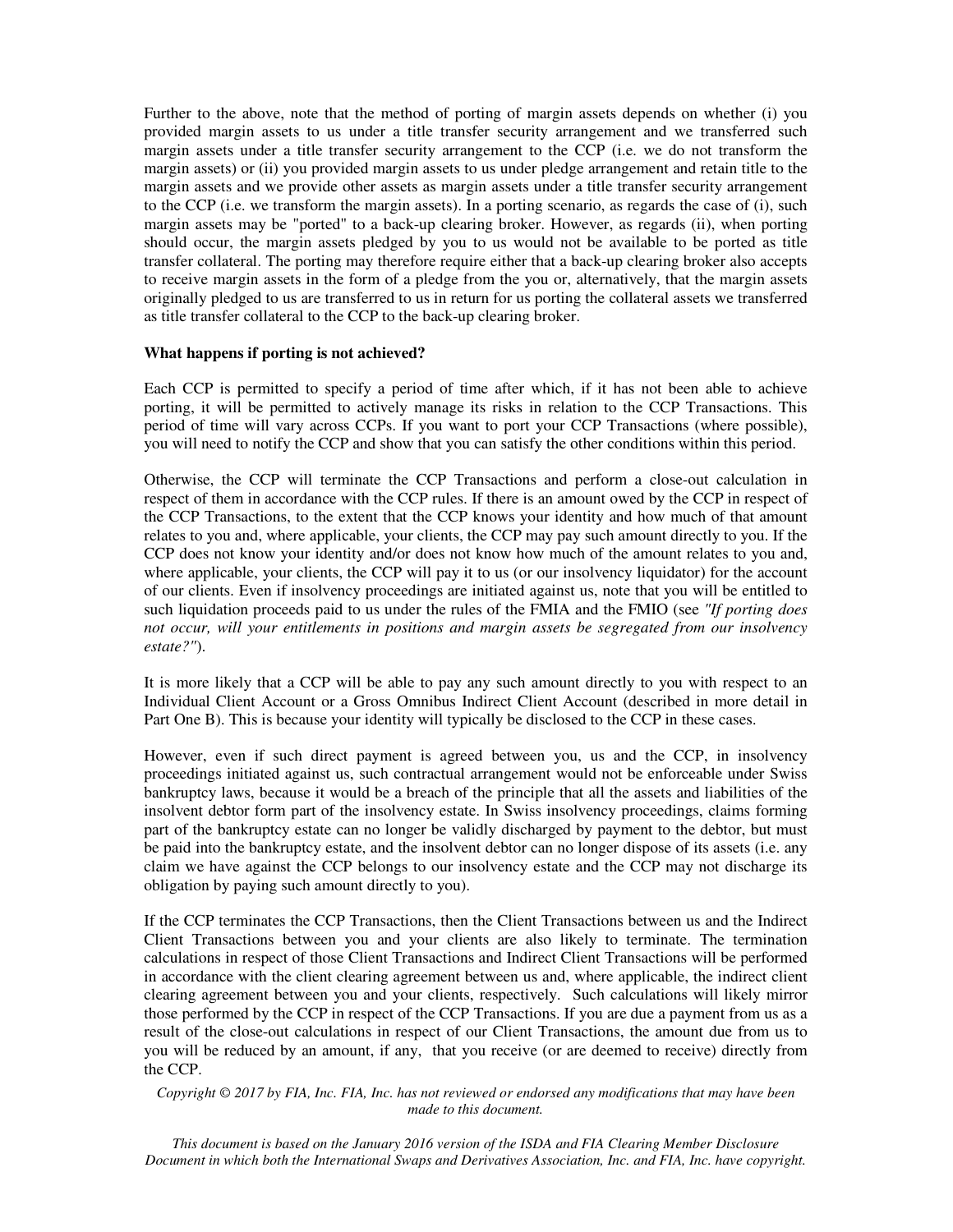#### **If porting does not occur, will your entitlements in positions and margin assets be segregated from our insolvency estate?**

In our insolvency, you are protected by the rights of Art. 90(2) FMIA, which are statutory rights of clearing brokers' clients in respect of their entitlements in assets (margin) and positions (transactions) held on their behalf by the clearing broker with the CCP. Under Art. 90(2) FMIA, the liquidator in insolvency proceedings of a clearing broker must set-aside any assets (margin) and positions (transactions) of the clearing brokers' clients from the insolvency estate of the clearing broker after:

- (i) completing any netting of claims, as agreed pursuant to the default management processes between the CCP and the clearing broker (Art. 90(1)(a) FMIA); and
- (ii) completing any private sale of margin assets in the form of securities or other financial instruments, provided that their value may be determined based on objective criteria (Art. 90(1)(b) FMIA).

Such rights of Art. 90(2) FMIA arise by operation of law and would be exercised automatically by the Swiss liquidator in an insolvency of the clearing broker.

Please see Part One C for a discussion of the further insolvency considerations.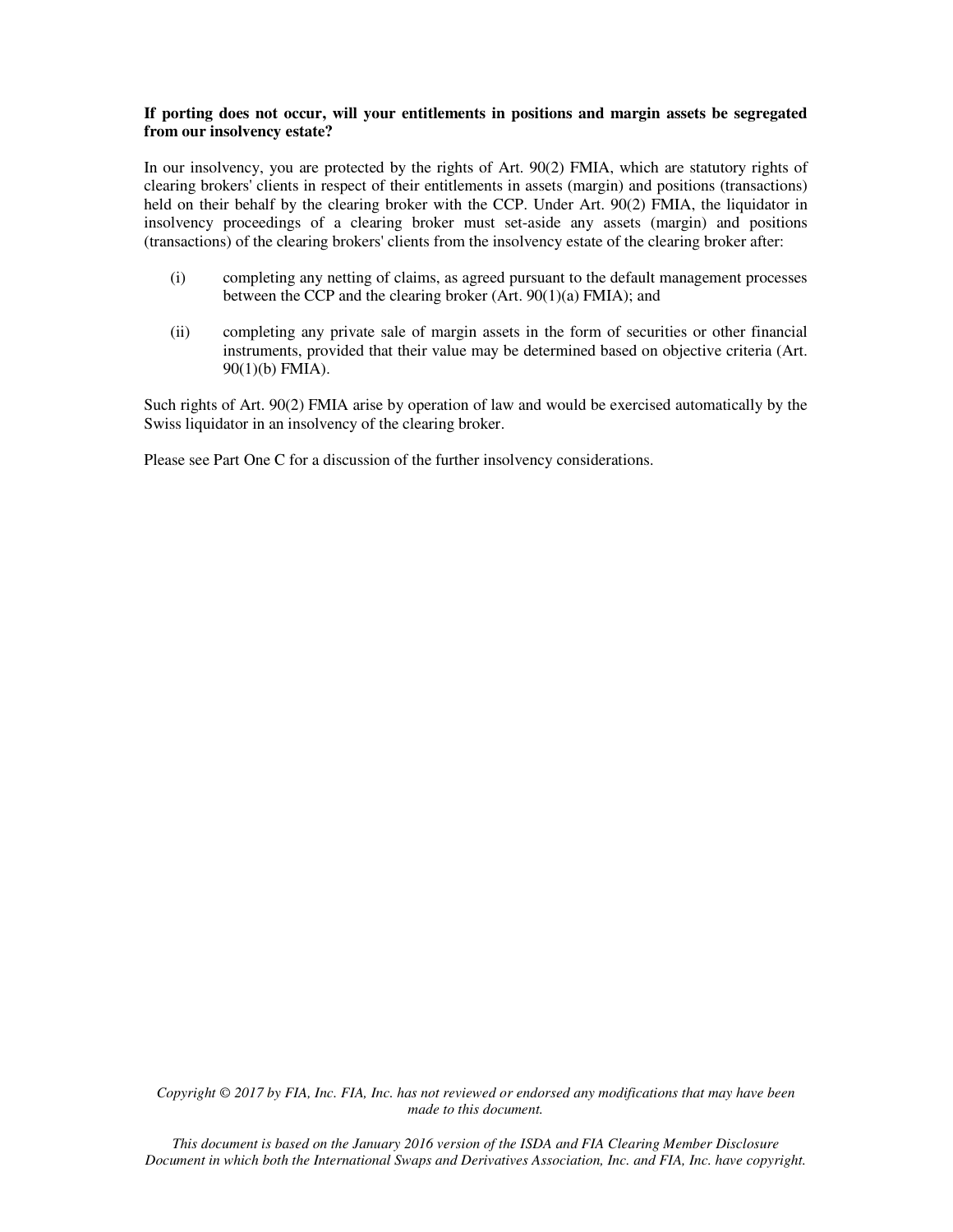## **Part One B: Account types and the factors to consider**

#### **The types of accounts available**

Unless specifically stated otherwise, reference to accounts means the accounts in the books and records of each CCP. The CCP uses these accounts to record the CCP Transactions that we enter into in connection with the clearing of your related Client Transactions and any related Indirect Client Transactions and the assets that we provide to the CCP in respect of such CCP Transactions*.* 17 Additionally, we will open accounts in our books and records to record the Client Transactions we enter into with you, some of which may relate to your Indirect Client Transactions (depending on the account type), and the assets that you provide to us in respect of such Client Transactions.

There are two basic types of client account available at the CCP level – Omnibus Client Accounts and Individual Client Accounts. Some of the CCPs then offer different levels of segregation within those as described in Part Two of this document. Additionally, there are two basic types of indirect client accounts available at the CCP level – the Basic Omnibus Indirect Client Accounts and Gross Omnibus Indirect Client Accounts.

As noted, we refer you to the CCP disclosures which CCPs are required to prepare and which set out the treatment of margin and collateral at CCP level. We have also included below a general overview of the most common segregation approaches taken by CCPs, but note that for any particular CCP, there is no substitute for that CCP's own disclosure.

At the clearing broker level, we then open and maintain accounts corresponding to the relevant direct and indirect clearing accounts at the CCP level as described in more detail below.

# *Omnibus Client Account<sup>18</sup>*

Under this account type, at the level of the CCP, the CCP Transactions and assets that relate to them in the CCP's accounts are segregated from:

- any CCP Transactions we are clearing for our own account (our **House Transactions**) (including corresponding assets in the CCP's accounts) at the CCP;
- any CCP Transactions (including corresponding assets in the CCP's accounts) relating to any of our other clients that have opted for an Individual Client Account; and
- any CCP Transactions (including corresponding assets in the CCP's accounts) relating to your clients and any clients of our other clients (regardless of whether they have opted for a Basic Omnibus Indirect Client Account or a Gross Omnibus Indirect Client Account).

However, the CCP Transactions and assets that relate to you will be commingled with the CCP Transactions and assets relating to any of our other clients that are recorded in the same Omnibus Client Account.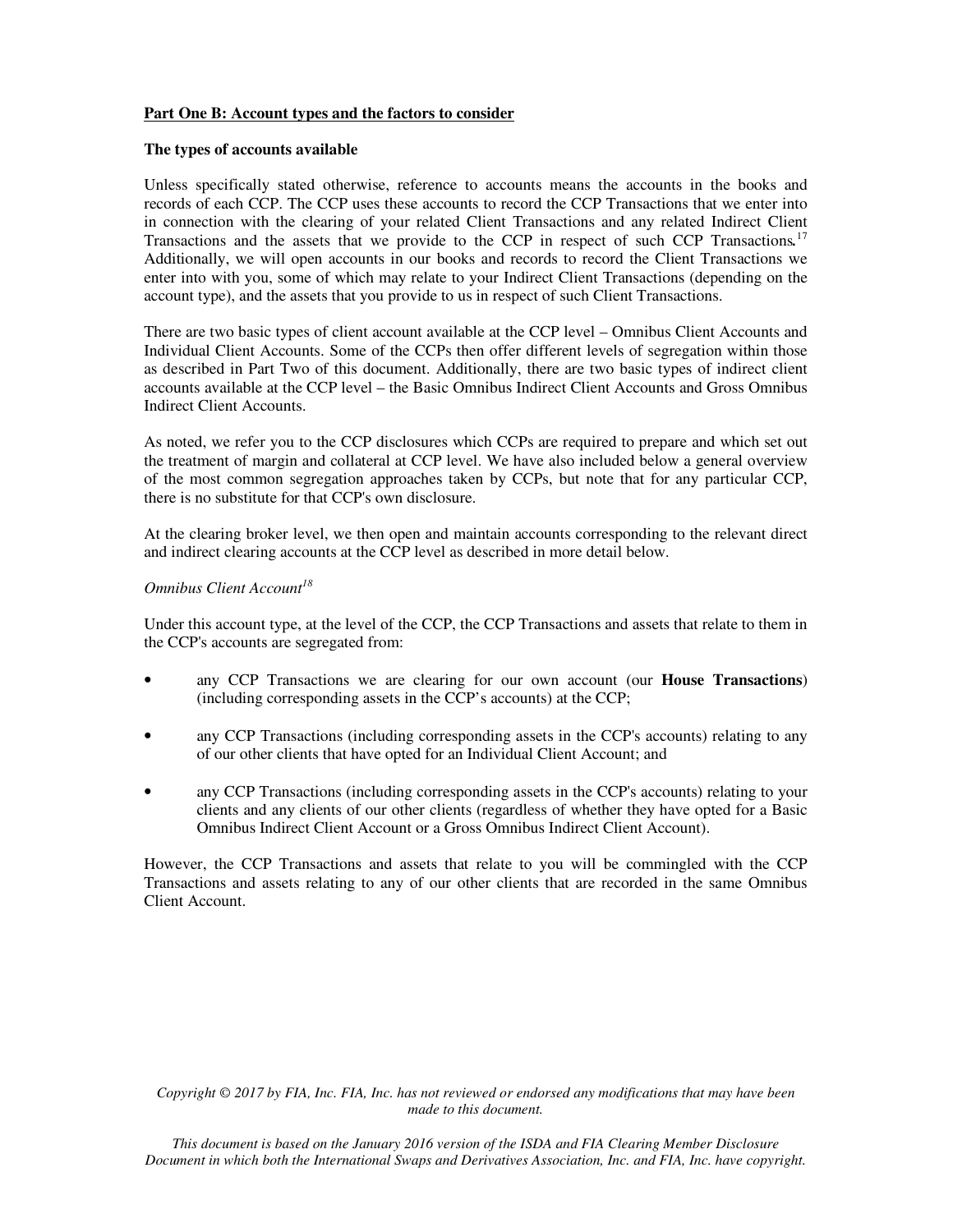

| Can CCP Transactions and related collateral be<br>netted with our House Transactions and assets?                 | N <sub>0</sub>                                                                                                      |
|------------------------------------------------------------------------------------------------------------------|---------------------------------------------------------------------------------------------------------------------|
| Can CCP Transactions and related assets be<br>netted with those relating to our other clients?                   | Yes (provided the other clients' CCP Transactions<br>and assets are recorded in the same Omnibus<br>Client Account) |
| Can CCP Transactions and related collateral be<br>netted with those relating to your clients?                    | No <sup>19</sup>                                                                                                    |
| Can CCP Transactions and related collateral be<br>netted with those relating to clients of our other<br>clients? | No.                                                                                                                 |

The CCP will agree not to net the CCP Transactions relating to you with our House Transactions or any CCP Transactions not recorded in the same Omnibus Client Account, nor use the assets relating to such CCP Transactions with respect to any House Transaction or CCP Transaction recorded in any other account.

However, both we and the CCP may net the CCP Transactions that are recorded in the same Omnibus Client Account. The assets provided in relation to the CCP Transactions recorded in the same Omnibus Client Account can be used in relation to any CCP Transaction (whether it relates to you or to any of our other clients) credited to that Omnibus Client Account.

Please see Part Two for an overview of the risks you may face if you choose an Omnibus Client Account and for details of the different levels of segregation that may be available at different CCPs.

## *Individual Client Account<sup>20</sup>*

Under this account type, at the level of the CCP, the CCP Transactions and assets that relate to you in the CCP's accounts are segregated from:

• any CCP Transactions (including corresponding assets in the CCP's accounts) relating to our House Transactions;

*Copyright © 2017 by FIA, Inc. FIA, Inc. has not reviewed or endorsed any modifications that may have been made to this document.*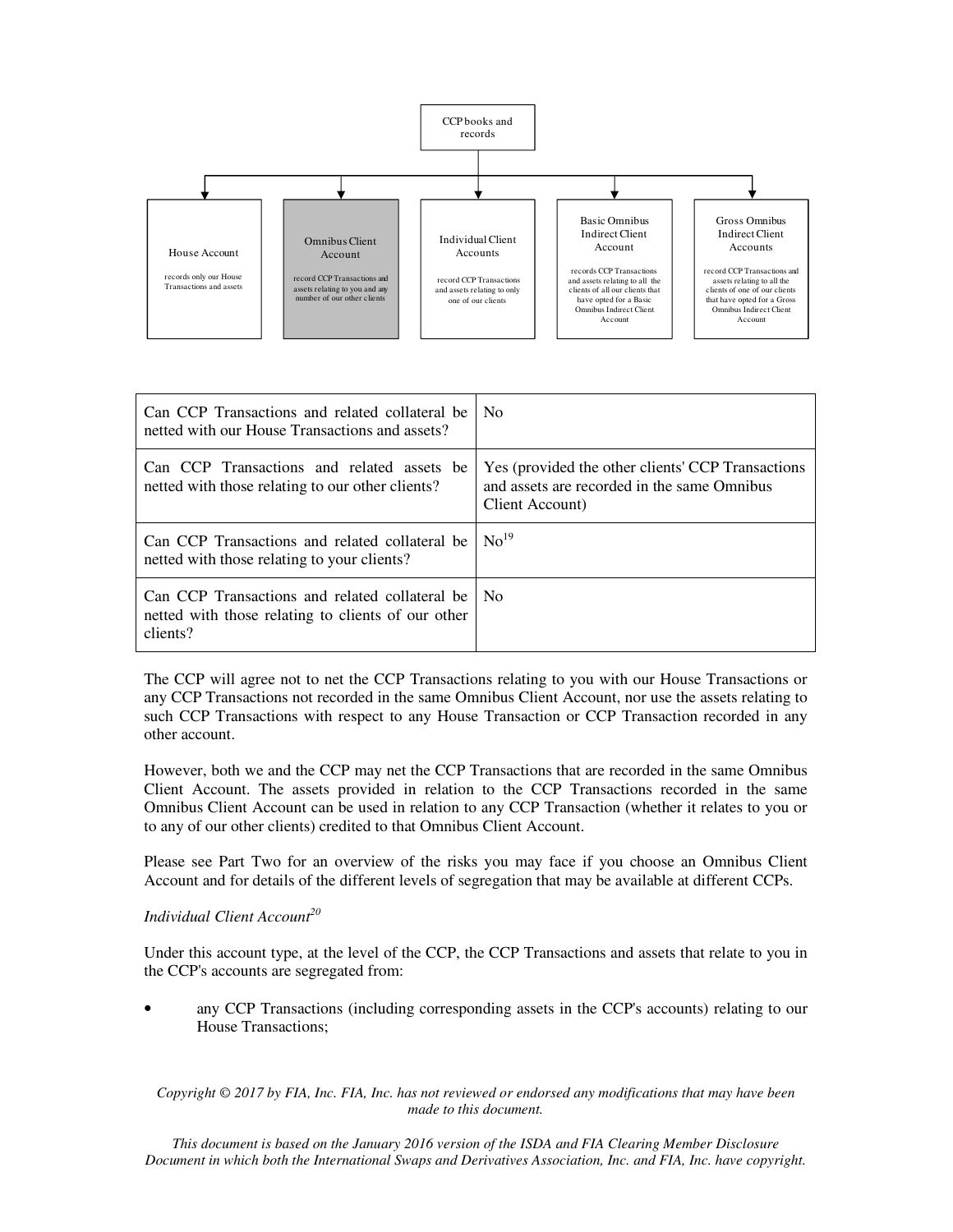- any CCP Transactions (including corresponding assets in the CCP's accounts) relating to any of our other clients (regardless of whether they have opted for an Individual Client Account or an Omnibus Client Account); and
- any CCP Transactions (including corresponding assets in the CCP's accounts) relating to your clients and any clients of our other clients (regardless of whether they have opted for a Basic Omnibus Indirect Client Account or a Gross Omnibus Indirect Client Account).



| Can CCP Transactions and related collateral be<br>netted with our House Transactions and assets?                 | N <sub>0</sub>   |
|------------------------------------------------------------------------------------------------------------------|------------------|
| Can CCP Transactions and related assets be<br>netted with those relating to our other clients?                   | N <sub>0</sub>   |
| Can CCP Transactions and related collateral be<br>netted with those relating to your clients?                    | No <sup>21</sup> |
| Can CCP Transactions and related collateral be<br>netted with those relating to clients of our other<br>clients? | N <sub>0</sub>   |

The CCP will agree not to net the CCP Transactions relating to you with our House Transactions, nor use the assets relating to such CCP Transactions in relation to our House Transactions.

Further, and in contrast to an Omnibus Client Account, the CCP will agree not to net the CCP Transactions relating to you that are recorded to an Individual Client Account with any CCP Transaction recorded to *any* other account, nor use the assets related to such CCP Transactions in relation to the CCP Transactions recorded in any other account.

Please see Part Two for an overview of the risks you may face if you choose an Individual Client Account and additional features of Individual Client Accounts that may be available at different CCPs.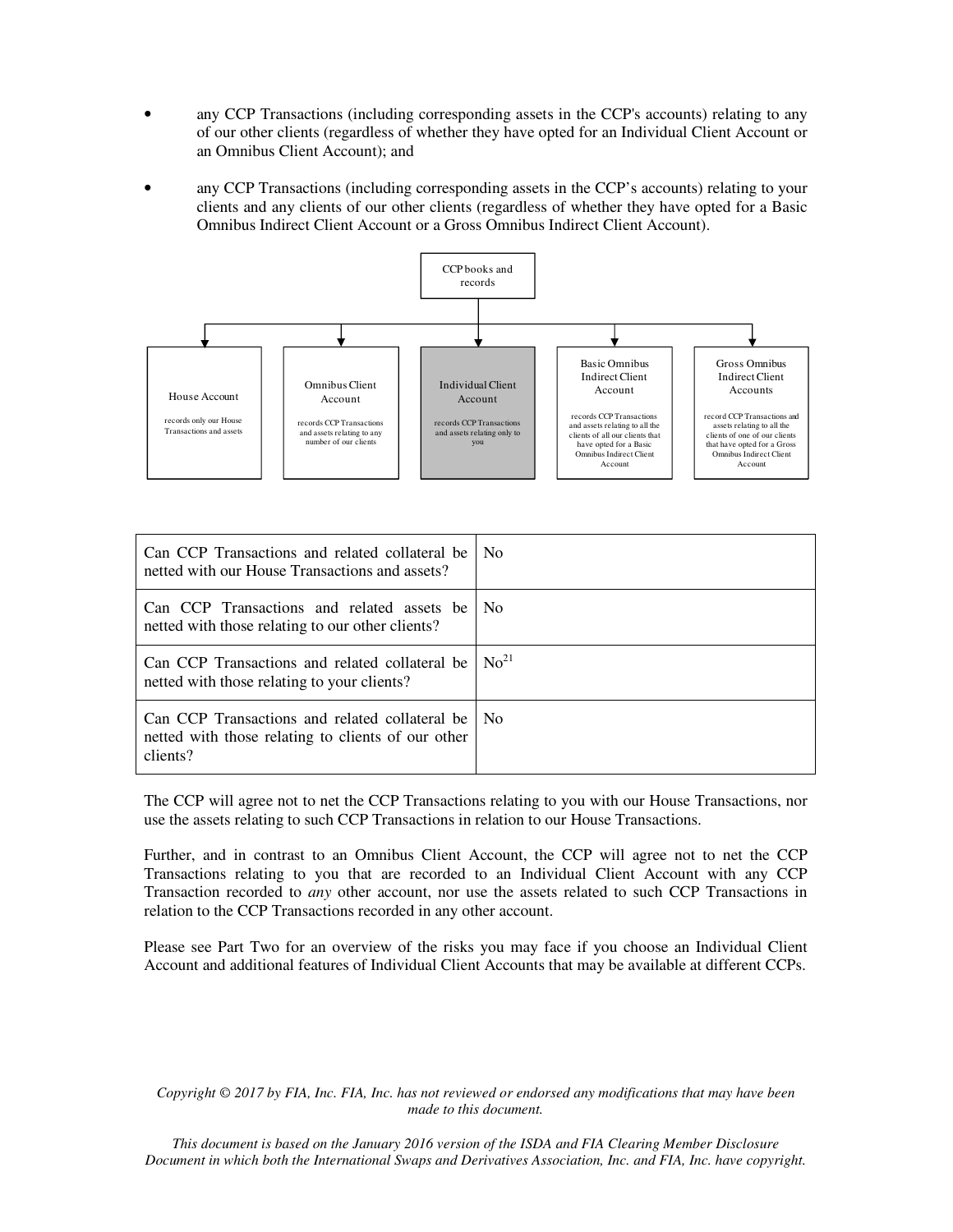## *Basic Omnibus Indirect Client Account<sup>22</sup>*

Under this account type, at the level of the CCP, the CCP Transactions (including the corresponding assets in the CCP's accounts) relating to your clients that have opted for a Basic Omnibus Indirect Client Account are segregated from:

- any CCP Transactions (including corresponding assets in the CCP's accounts) relating to our House Transactions;
- any CCP Transactions (including corresponding assets in the CCP's accounts) relating to your own account or that of one of our other clients (regardless of whether you/they have opted for an Individual Client Account or Omnibus Client Account); and
- any CCP Transactions (including corresponding assets in the CCP's accounts) relating to any of your clients or any clients of our other clients that have opted for a Gross Omnibus Indirect Client Account.

However, the CCP Transactions (including corresponding assets in the CCP's accounts) relating to your clients that have opted for a Basic Omnibus Indirect Client Account will be commingled with the CCP Transactions (including corresponding assets in the CCP's accounts) relating to any of your other clients and any clients of our other clients that have opted for a Basic Omnibus Indirect Client Account and which are recorded in the same Basic Omnibus Indirect Client Account.



| Can CCP Transactions and related collateral be netted<br>with our House Transactions and assets?      | N <sub>0</sub>                                                                                                                         |
|-------------------------------------------------------------------------------------------------------|----------------------------------------------------------------------------------------------------------------------------------------|
| Can CCP Transactions and related assets be netted with<br>those relating to you or our other clients? | No.                                                                                                                                    |
| Can CCP Transactions and related collateral be netted<br>with those relating to your other clients?   | Yes (provided your other clients' CCP<br>Transactions and assets are recorded in the<br>same Basic Omnibus Indirect Client<br>Account) |

*Copyright © 2017 by FIA, Inc. FIA, Inc. has not reviewed or endorsed any modifications that may have been made to this document.*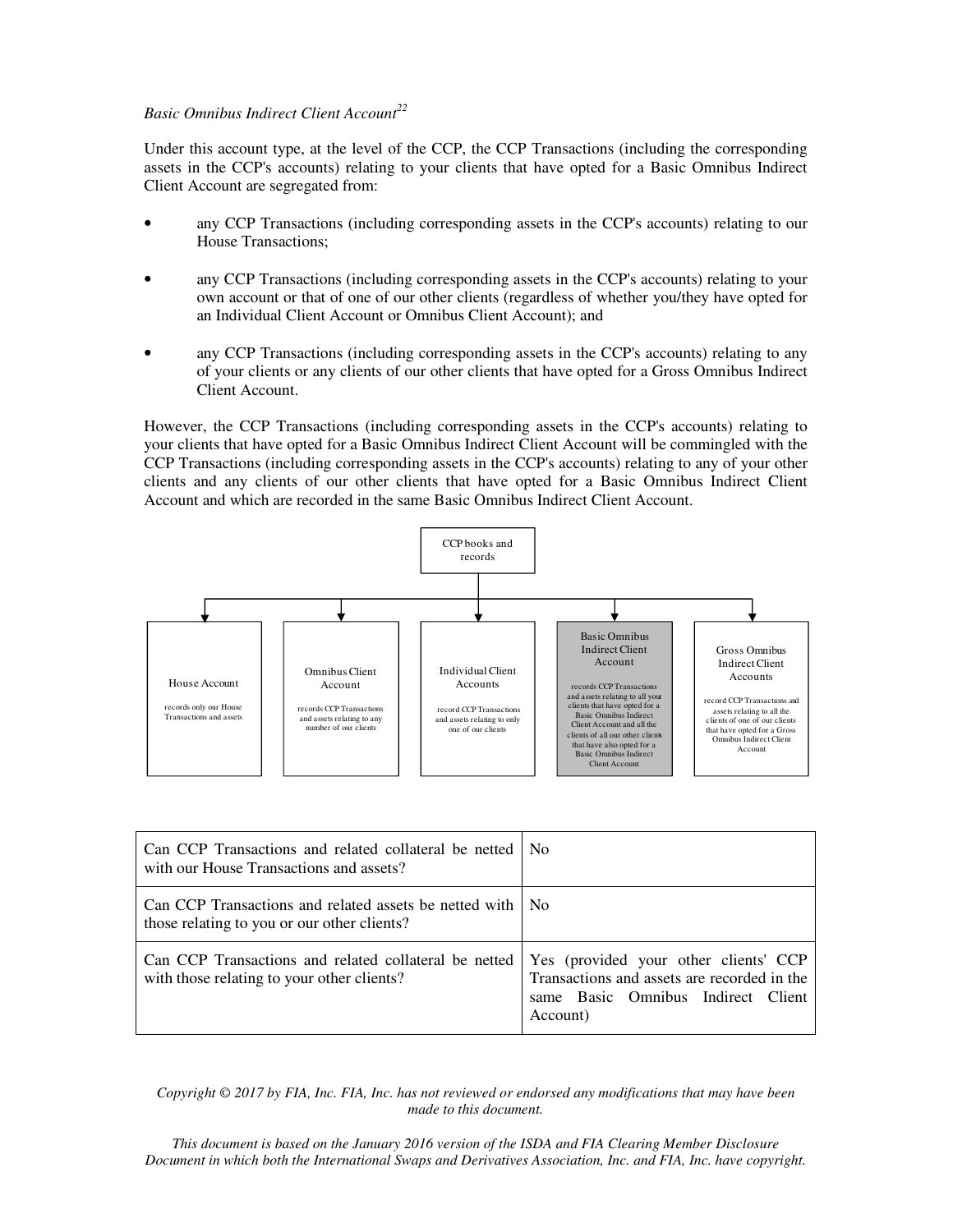| Can CCP Transactions and related collateral be netted Yes (provided our other clients' clients'<br>with those relating to clients of our other clients? | CCP Transactions and assets are recorded<br>in the same Basic Omnibus Indirect Client<br>Account) |
|---------------------------------------------------------------------------------------------------------------------------------------------------------|---------------------------------------------------------------------------------------------------|
|---------------------------------------------------------------------------------------------------------------------------------------------------------|---------------------------------------------------------------------------------------------------|

The CCP will agree not to net the CCP Transactions relating to your indirect clients that have opted for a Basic Omnibus Indirect Client Account with our House Transactions or any CCP Transactions not recorded in the same Basic Omnibus Indirect Client Account, nor use the assets relating to such CCP Transactions with respect to any House Transaction or CCP Transaction recorded in any other account.

However, both we and the CCP may net the CCP Transactions that are recorded in the same Basic Omnibus Indirect Client Account. The assets provided in relation to the CCP Transactions recorded in the same Basic Omnibus Indirect Client Account can be used in relation to any CCP Transaction (whether it relates to your indirect clients or indirect clients of any of our other clients) credited to that Basic Omnibus Indirect Client Account.

Please see Part Two for an overview of the risks in relation to a Basic Omnibus Indirect Client Account and for details of the different levels of segregation that may be available at different CCPs.

Additionally, at the level of the clearing broker, we then open and maintain accounts corresponding to the Basic Omnibus Indirect Client Accounts at the CCP level. Under this account type, the Client Transactions (including the corresponding assets in our accounts) relating to your clients that have opted for a Basic Omnibus Indirect Client Account are segregated from:

- our House Transactions:
- any Client Transactions (including corresponding assets in our accounts) relating to your own account or that of one of our other clients (regardless of whether you/they have opted for an Indirect Client Account or Omnibus Client Account);
- any Client Transactions (including corresponding assets in our accounts) relating to any clients of our other clients that have also opted for a Basic Omnibus Indirect Client Account and which are recorded in a different Basic Omnibus Indirect Client Account; and
- any Client Transactions (including corresponding assets our accounts) relating to any of your clients or any clients of our other clients that have opted for a Gross Omnibus Indirect Client Account.

However, the Client Transactions (including corresponding assets in our accounts) relating to your clients that have opted for a Basic Omnibus Indirect Client Account will be commingled with the Client Transactions (including corresponding assets in our accounts) relating to any of your other clients that have also opted for a Basic Omnibus Indirect Client Account and which are recorded in the same Basic Omnibus Indirect Client Account.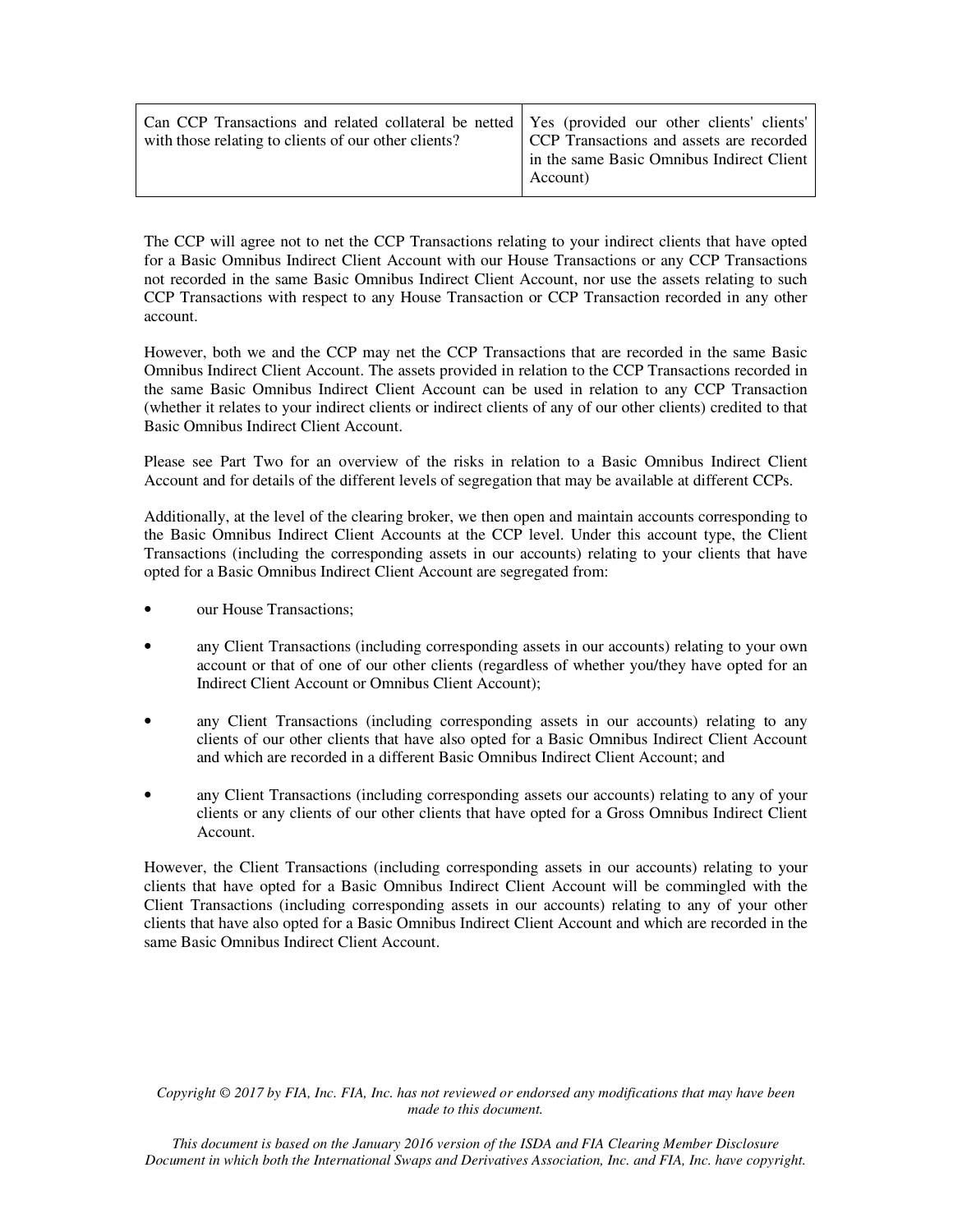

| Can Client Transactions and related collateral be netted<br>with our House Transactions and assets?              | - No                                                                                                                                      |
|------------------------------------------------------------------------------------------------------------------|-------------------------------------------------------------------------------------------------------------------------------------------|
| Can Client Transactions and related assets be netted with<br>those relating to you or our other clients?         | $\text{No}^{23}$                                                                                                                          |
| Can Client Transactions and related collateral be netted<br>with those relating to your other clients?           | Yes (provided your other clients' Client<br>Transactions and assets are recorded in the<br>same Basic Omnibus Indirect Client<br>Account) |
| Can Client Transactions and related collateral be netted<br>with those relating to clients of our other clients? | No.                                                                                                                                       |

We will not net the Client Transactions relating to your clients that have opted for a Basic Omnibus Indirect Client Account with our House Transactions or any Client Transactions not recorded in the same Basic Omnibus Indirect Client Account, nor use the assets relating to such Client Transactions with respect to any House Transaction or Client Transaction recorded in any other account.

However, we may net the Client Transactions that are recorded in the same Basic Omnibus Indirect Client Account. The assets provided in relation to the Client Transaction credited to that Basic Omnibus Indirect Client Account can be used in relation to any Client Transaction credited to that Basic Omnibus Indirect Client Account.

## *Gross Omnibus Indirect Client Account<sup>24</sup>*

Under this account type, at the level of the CCP, the CCP Transactions (including the corresponding assets in the CCP's accounts) relating to your clients that have opted for a Gross Omnibus Indirect Client Account are segregated from:

- any CCP Transactions (including corresponding assets in the CCP's accounts) relating to our House Transactions;
- any CCP Transactions (including corresponding assets in the CCP's accounts) relating to your own account or that of one of our other clients (regardless of whether you/they have opted for an Individual Client Account or Omnibus Client Account);

*Copyright © 2017 by FIA, Inc. FIA, Inc. has not reviewed or endorsed any modifications that may have been made to this document.*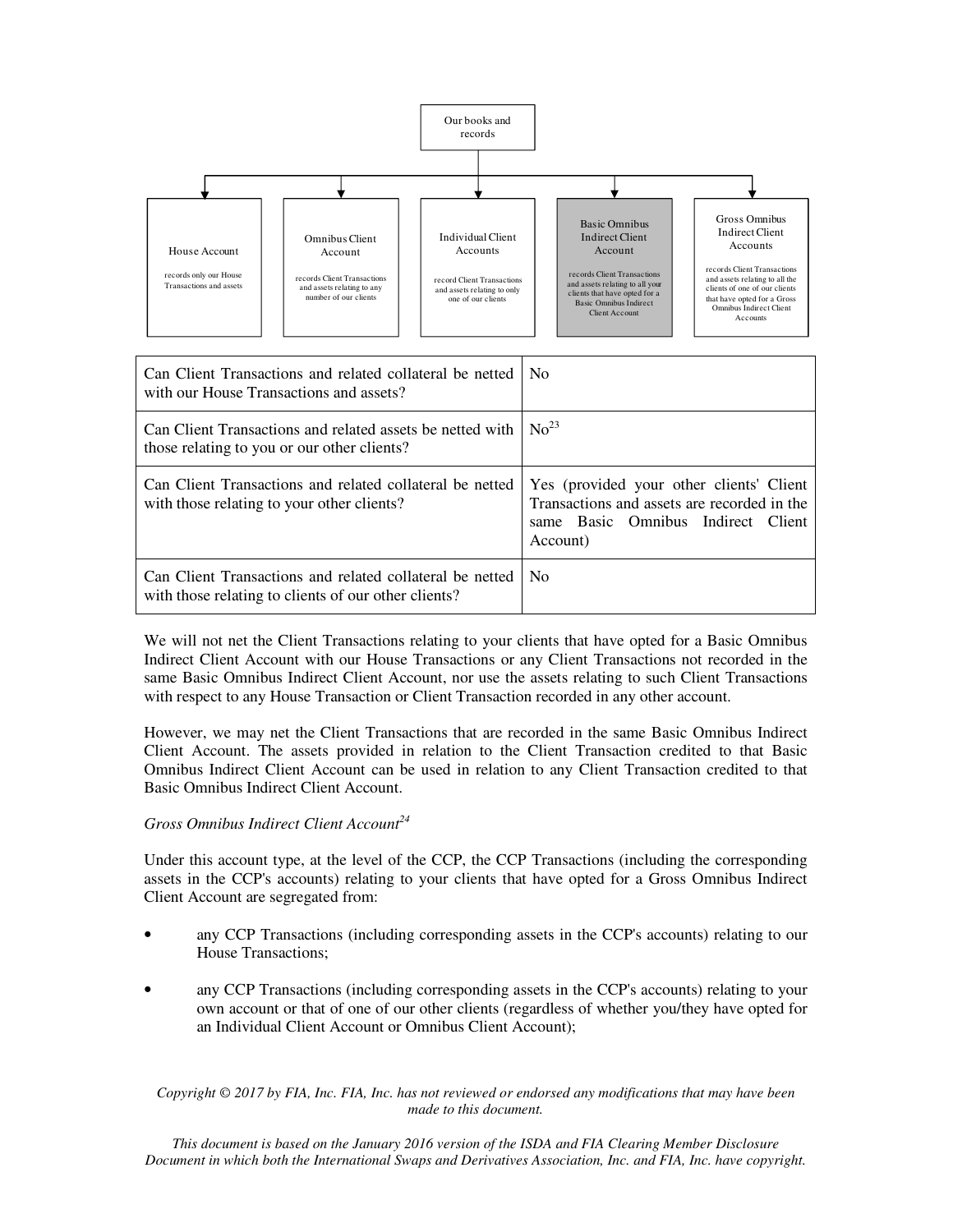- any CCP Transactions (including corresponding assets in the CCP's accounts) relating to any of your clients or any clients of our other clients that have opted for a Basic Omnibus Indirect Client Account; and
- any CCP Transactions (including corresponding assets in the CCP's accounts) relating to any clients of our other clients that have also opted for a Gross Omnibus Indirect Client Account and which are recorded in a different Gross Omnibus Indirect Client Account.

However, the CCP Transactions (including corresponding assets in the CCP's accounts) relating to your indirect clients that have opted for a Gross Omnibus Indirect Client Account will be commingled with the CCP Transactions (including corresponding assets in the CCP's accounts) relating to any of your other clients that have opted for a Gross Omnibus Indirect Client Account and which are recorded in the same Gross Omnibus Indirect Client Account. Within the Gross Omnibus Indirect Client Account, the CCP will keep separate records of the positions of each of your clients that has opted for a Gross Omnibus Indirect Client Account. The CCP will also calculate the margining requirement separately for each of your clients that has opted for a Gross Omnibus Indirect Client Account and collect the aggregate of each such margin requirement.



| Can CCP Transactions and related collateral be netted<br>with our House Transactions and assets?      | N <sub>0</sub>                                                                                                                                                                                                                                                                                                                                                                                                                                                                                                   |
|-------------------------------------------------------------------------------------------------------|------------------------------------------------------------------------------------------------------------------------------------------------------------------------------------------------------------------------------------------------------------------------------------------------------------------------------------------------------------------------------------------------------------------------------------------------------------------------------------------------------------------|
| Can CCP Transactions and related assets be netted with<br>those relating to you or our other clients? | N <sub>0</sub>                                                                                                                                                                                                                                                                                                                                                                                                                                                                                                   |
| Can CCP Transactions and related collateral be netted<br>with those relating to your other clients?   | The CCP Transactions relating to any one<br>of your clients that has opted for a Gross<br>Omnibus Indirect Client Account will not<br>be netted with the CCP Transactions<br>relating to any of your other clients.<br>However, the collateral of any one of your<br>clients that has opted for a Gross Omnibus<br>Indirect Client Account may be used to<br>cover CCP Transactions of your other<br>clients to the extent it is recorded in the<br>same Gross Omnibus Indirect Client<br>Account. <sup>25</sup> |
| Can CCP Transactions and related collateral be netted                                                 | N <sub>0</sub>                                                                                                                                                                                                                                                                                                                                                                                                                                                                                                   |

*Copyright © 2017 by FIA, Inc. FIA, Inc. has not reviewed or endorsed any modifications that may have been made to this document.*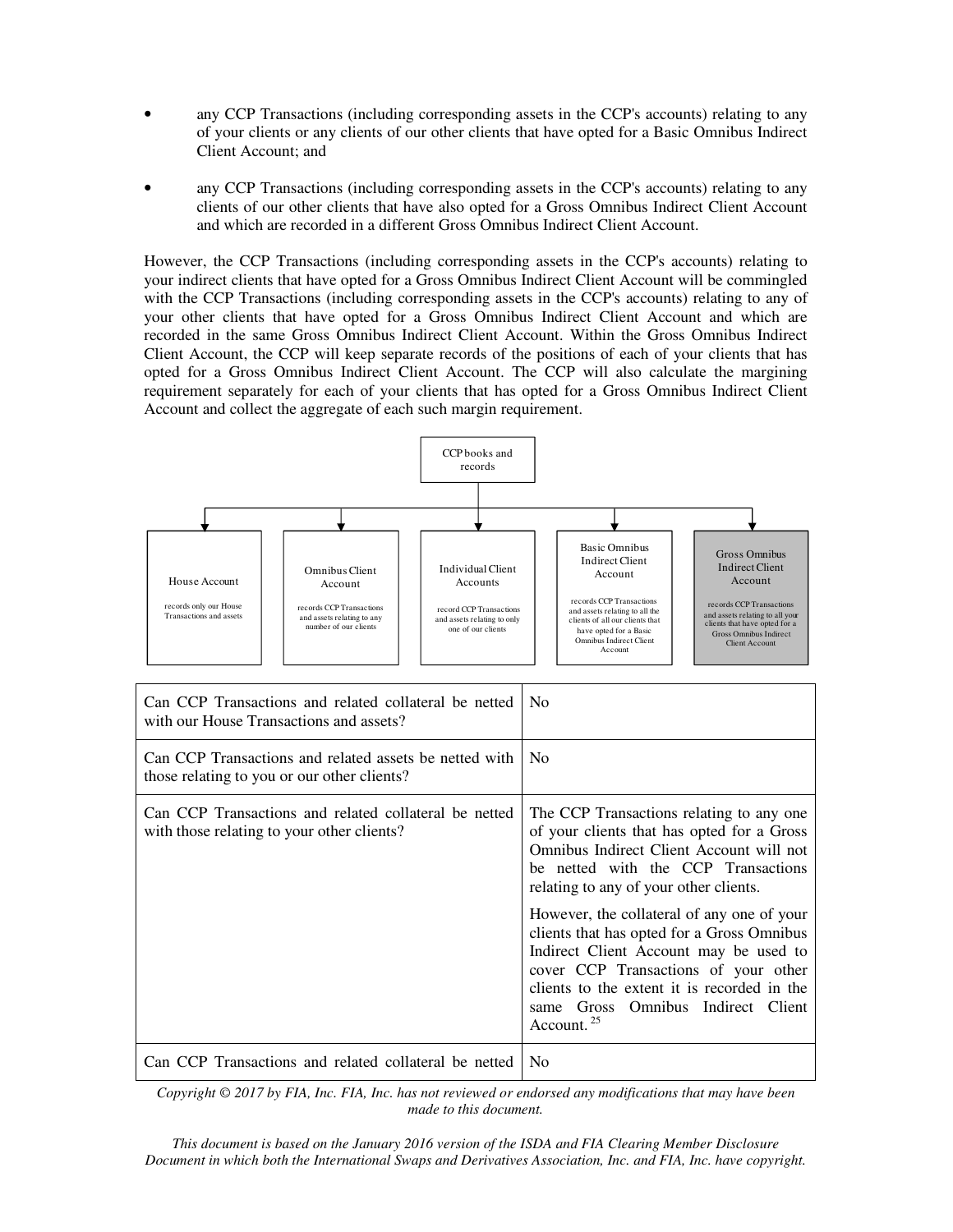| with those relating to clients of our other clients? |  |
|------------------------------------------------------|--|

The CCP will agree not to net the CCP Transactions relating to your clients that have opted for a Gross Omnibus Indirect Client Account with our House Transactions, your CCP Transactions, the CCP Transactions relating to our other clients or any CCP Transactions relating to your other clients (regardless of whether they are recorded in the same Gross Omnibus Indirect Client Account).

The CCP will also agree not to use the assets relating to the CCP Transactions relating to your clients that have opted for a Gross Omnibus Indirect Client Account with respect to any House Transactions, your CCP Transactions, the CCP Transactions relating to our other clients or any CCP Transactions relating to your other clients provided that they are not recorded in the same Gross Omnibus Indirect Client Account. However, the assets provided in relation to the CCP Transactions relating to one of your clients that have opted for a Gross Omnibus Indirect Client Account may be used by both the CCP and us in relation to any CCP Transaction relating to your other clients that have also opted for a Gross Omnibus Indirect Client Account.<sup>26</sup>

Please see Part Two for an overview of the risks in relation to a Gross Omnibus Indirect Client Account and for details of the different levels of segregation that may be available at different CCPs.

Additionally, at the level of the clearing broker, we then open and maintain accounts corresponding to the Gross Omnibus Indirect Client Accounts at the CCP level. Under this account type, the Client Transactions (including the corresponding assets in our accounts) relating to your clients that have opted for a Gross Omnibus Indirect Client Account are segregated from:

- our House Transactions;
- any Client Transactions (including corresponding assets in our accounts) relating to your own account or that of one of our other clients (regardless of whether you/they have opted for an Individual Client Account or Omnibus Client Account);
- any Client Transactions (including corresponding assets in our accounts) relating to any of your clients or any clients of our other clients that have opted for a Basic Omnibus Indirect Client Account; and
- any Client Transactions (including corresponding assets our accounts) relating to any clients of our other clients that have also opted for a Gross Omnibus Indirect Client Account and which are recorded in a different Gross Omnibus Indirect Client Account.

However, the Client Transactions (including corresponding assets in our accounts) relating to your clients that have opted for a Gross Omnibus Indirect Client Account will be commingled with the Client Transactions (including corresponding assets in our accounts) relating to any of your other clients that have also opted for a Gross Omnibus Indirect Client Account and which are recorded in the same Gross Omnibus Indirect Client Account.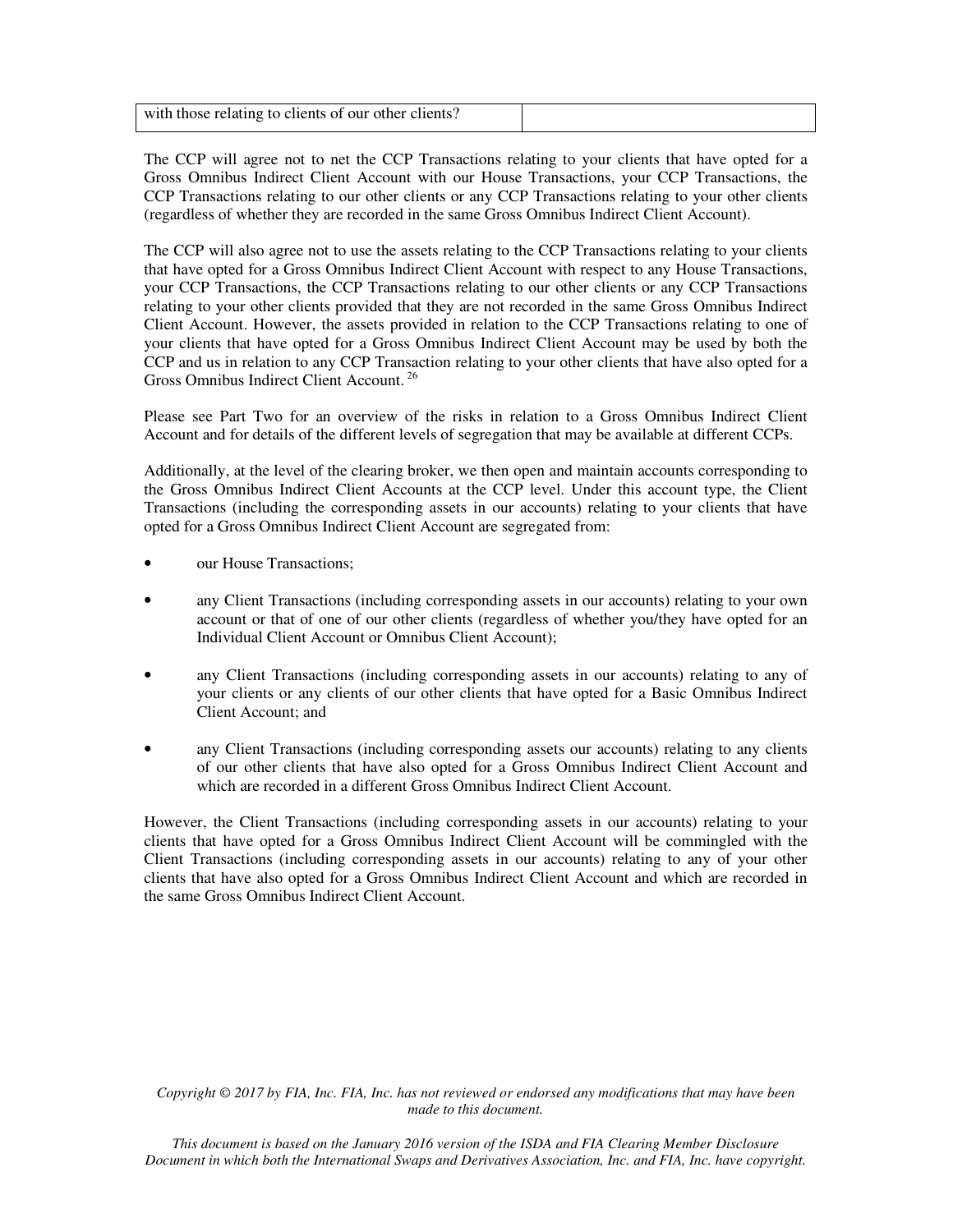

| Can Client Transactions and related collateral be netted<br>with our House Transactions and assets?              | <b>No</b>                                                                                                                                                                                                                                                                                                                                                          |
|------------------------------------------------------------------------------------------------------------------|--------------------------------------------------------------------------------------------------------------------------------------------------------------------------------------------------------------------------------------------------------------------------------------------------------------------------------------------------------------------|
| Can Client Transactions and related assets be netted with<br>those relating to you or our other clients?         | No <sup>27</sup>                                                                                                                                                                                                                                                                                                                                                   |
| Can Client Transactions and related collateral be netted<br>with those relating to your other clients?           | The Client Transactions relating to any<br>one of your clients that has opted for a<br>Gross Omnibus Indirect Client Account<br>will not be netted with the Client<br>Transactions relating to any of your other<br>clients.<br>However, the collateral of any one of your<br>clients that has opted for a Gross Omnibus<br>Indirect Client Account may be used to |
|                                                                                                                  | cover Client Transactions of your other<br>clients to the extent it is recorded in the<br>same Gross Omnibus Indirect Client<br>Account $28$                                                                                                                                                                                                                       |
| Can Client Transactions and related collateral be netted<br>with those relating to clients of our other clients? | <b>No</b>                                                                                                                                                                                                                                                                                                                                                          |

We will not net the Client Transactions relating to your clients that have opted for a Gross Omnibus Indirect Client Account with our House Transactions, your Client Transactions, the Client Transactions relating to our other clients or any Client Transactions relating to your other clients (regardless of whether they are recorded in the same Gross Omnibus Indirect Client Account).

Neither will we use the assets relating to the Client Transactions relating to your clients that have opted for a Gross Omnibus Indirect Client Account with respect to any House Transactions, your Client Transactions, the Client Transactions relating to our other clients or any Client Transactions relating to your other clients provided that they are not recorded in the same Gross Omnibus Indirect Client Account. However, we may use the assets provided in relation to the Client Transactions relating to one of your clients that have opted for a Gross Omnibus Indirect Client Account in relation to any Client Transaction relating to your other clients that have also opted for a Gross Omnibus Indirect Client Account.<sup>29</sup>

*Copyright © 2017 by FIA, Inc. FIA, Inc. has not reviewed or endorsed any modifications that may have been made to this document.*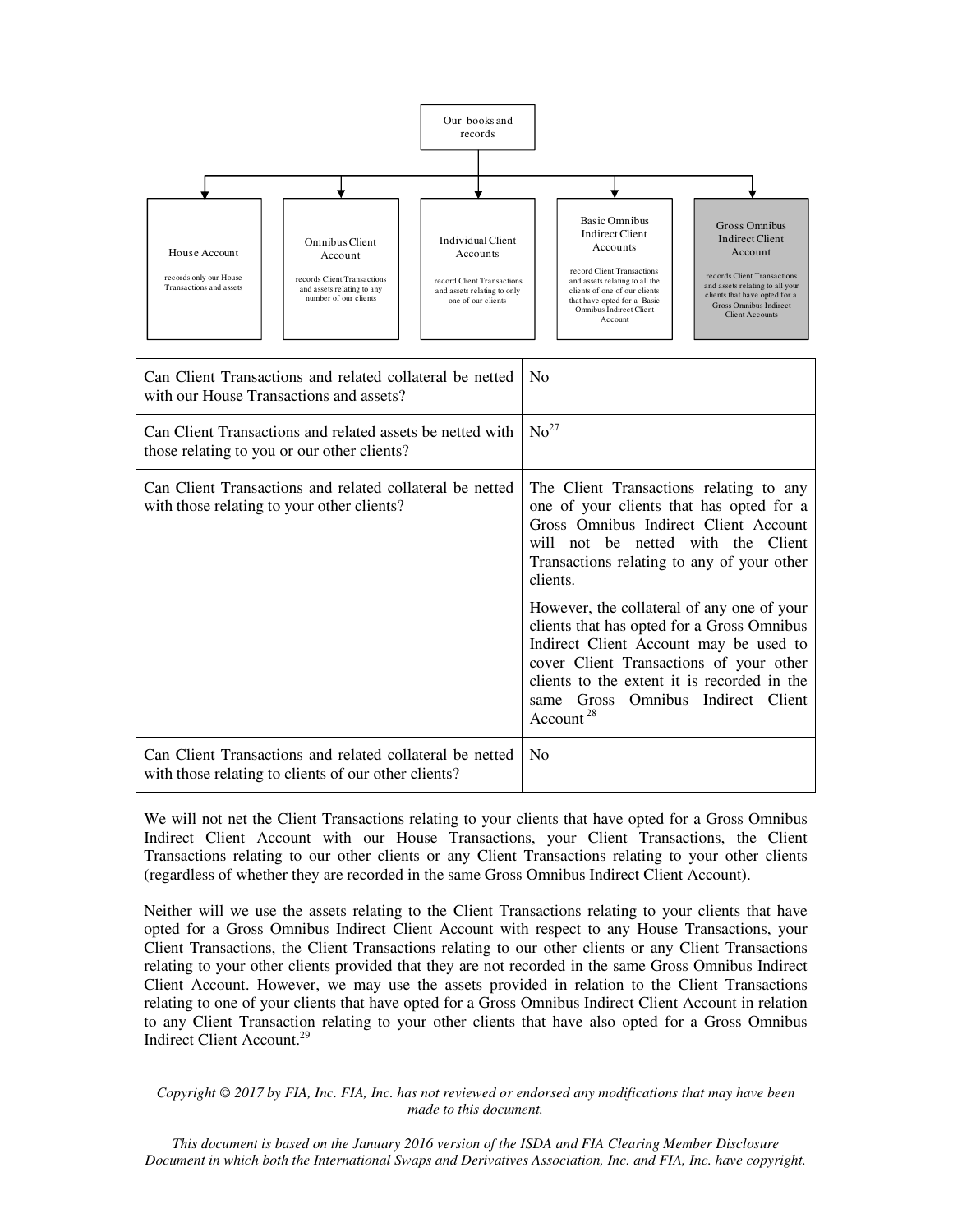# **Affiliates**

Except for Long Chain Arrangements, we treat our affiliates in the same way as clients when complying with EMIR and the Indirect Clearing RTS. This means that affiliates also have a choice between types of account. An affiliate may be part of the same omnibus account as other clients.

## **Other factors that may impact on the level of protection you receive in respect of assets that you provide to us as margin for Client Transactions**

There are a number of factors that, together, determine the level of protection you will receive in respect of assets that you provide to us as margin for Client Transactions:

- whether you choose an Omnibus Client Account or an Individual Client Account and whether your clients choose a Basic Omnibus Indirect Client Account or a Gross Omnibus Indirect Client Account (as discussed under *"The types of accounts available"* above)*;*
- whether, if you choose an Omnibus Client Account, you would want a gross or net account;
- in each case, whether such assets are transferred by way of title transfer or security interest;
- whether we call any excess margin from you or you pay excess margin to us;
- whether you will get back the same type of asset as you provided as margin; and
- the bankruptcy and other laws that govern us and the CCP.

The rest of Part One B sets out further details for each of these variables and their implications under Swiss Law.

#### **Would you prefer a gross or net Omnibus Client Account?**

Prior to the Indirect Clearing RTS coming into force, the CCPs are only required to offer one type of Omnibus Client Account (and one type of Individual Client Account) with regard to direct clearing under EMIR, but some of them have developed a range of accounts within these two types with features that provide different degrees of segregation. These are discussed in more detail in Part Two. There are two main levels of segregation within Omnibus Client Accounts:

- Net is where the margin called by the CCP in respect of the CCP Transactions is called on the basis of the net CCP Transactions recorded in the Omnibus Client Account.
- Gross is where the margin called by the CCP Transactions is called on the basis of the gross CCP Transactions recorded in the Omnibus Client Account.

These two different versions of the Omnibus Client Account are reflected in the two indirect client accounts required under the Indirect Clearing RTS, which envisage one gross omnibus account in the form of the Gross Omnibus Indirect Client Account and one omnibus account that may be net in the form of the Basic Omnibus Indirect Client Account.

It may be easier to port CCP Transactions and their related assets, both in business as usual and default circumstances, with regard to a gross Omnibus Client Account or Gross Omnibus Indirect Client Account than a net Omnibus Client Account or Basic Omnibus Indirect Client Account. This is because the CCP is more likely to have sufficient assets to facilitate the porting of the CCP Transactions that relate to you or, where applicable, your clients and those that relate to another client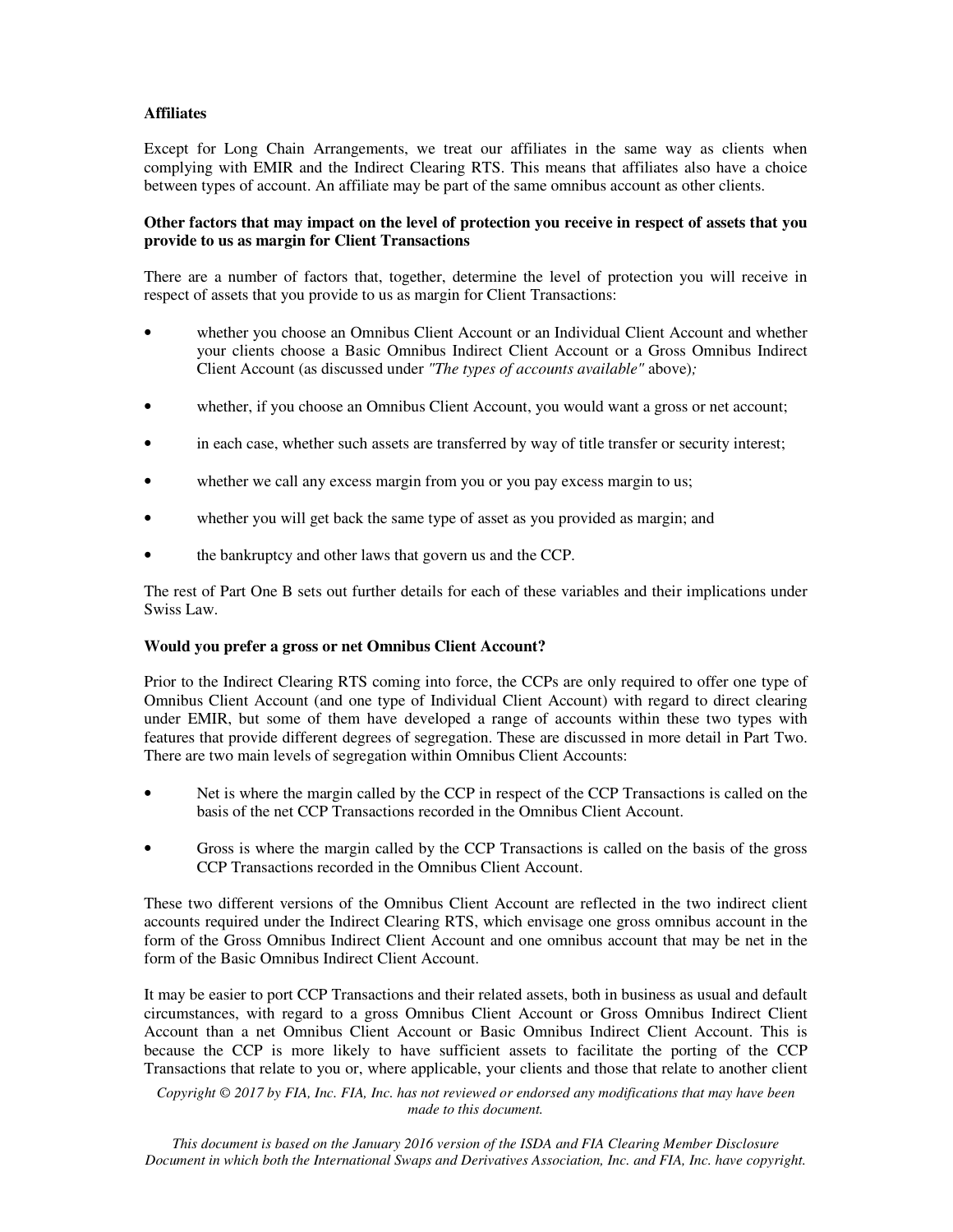or, where applicable, their clients separately if it has called the margin on a gross basis. That said, different CCPs' accounts have been designed in different ways and so you should consider the CCP's information about the specific accounts to understand the exact differences. Please see Part Two for more details on this.

## **Will you provide cash or non-cash assets as margin for the Client Transactions?<sup>30</sup>**

As noted under *"The "principal-to-principal" clearing model"* in Part One A, as a clearing member of the CCP, we are required to transfer assets to the CCP in respect of the CCP Transactions related to your Client Transactions and any Indirect Client Transactions. CCPs only accept certain types of liquid cash and non-cash assets as margin.

As is market practice, we will decide what types of assets to accept from you as margin for your Client Transactions. This will be set out in the client clearing agreement between us. What we will accept from you as margin for the Client Transactions will not necessarily be the same type of assets that the CCPs will accept from us for the CCP Transactions, in which case we may provide you with a collateral transformation service, under which we transform the assets you provide to those which we can pass onto the CCP.

# **Do you provide assets to us on a title transfer or a security interest basis?<sup>31</sup>**

As is market practice, we will decide the basis on which we are willing to accept assets from you. This will be set out in the client clearing agreement between us.

# *Title Transfer*

Where the client clearing agreement provides for the transfer of assets by way of title transfer, when you transfer assets (**Transferred Assets**) to us, *we* become the *full owner* of such assets and you lose all rights in such assets. We will record in our books and records that we have received such Transferred Assets from you with respect to the applicable Client Transaction. We will be obliged to deliver to you equivalent assets to such Transferred Assets (**Equivalent Assets**) in the circumstances set out in the client clearing agreement.

We may either transfer such Transferred Assets on to the CCP with respect to the CCP Transaction related to the Client Transaction or any Indirect Client Transaction, or we may transfer other assets to the CCP with respect to such CCP Transaction.

You bear our credit risk with respect to our obligation to deliver Equivalent Assets to you. This means that if we were to fail you will have no right of recourse to the CCP or to any assets that we transfer to the CCP and you will instead have a claim against our estate for a return of the assets along with all our other general creditors (see also above under Part One A "*What happens if porting is not achieved*").

However, in our insolvency, you are protected by the rights of Art. 90(2) FMIA, which are statutory rights of clearing brokers' clients in respect of their entitlements in assets (margin) and positions (transactions) held on their behalf by the CCP. Under Art. 90(2) FMIA, the liquidator in insolvency proceedings of a clearing broker must set-aside any assets (margin) and positions (transactions) of the clearing brokers' Clients from the insolvency estate of the clearing broker after:

(i) completing any netting of claims, as agreed pursuant to the default management processes between the CCP and the clearing broker (Art. 90(1)(a) FMIA); and

*Copyright © 2017 by FIA, Inc. FIA, Inc. has not reviewed or endorsed any modifications that may have been made to this document.*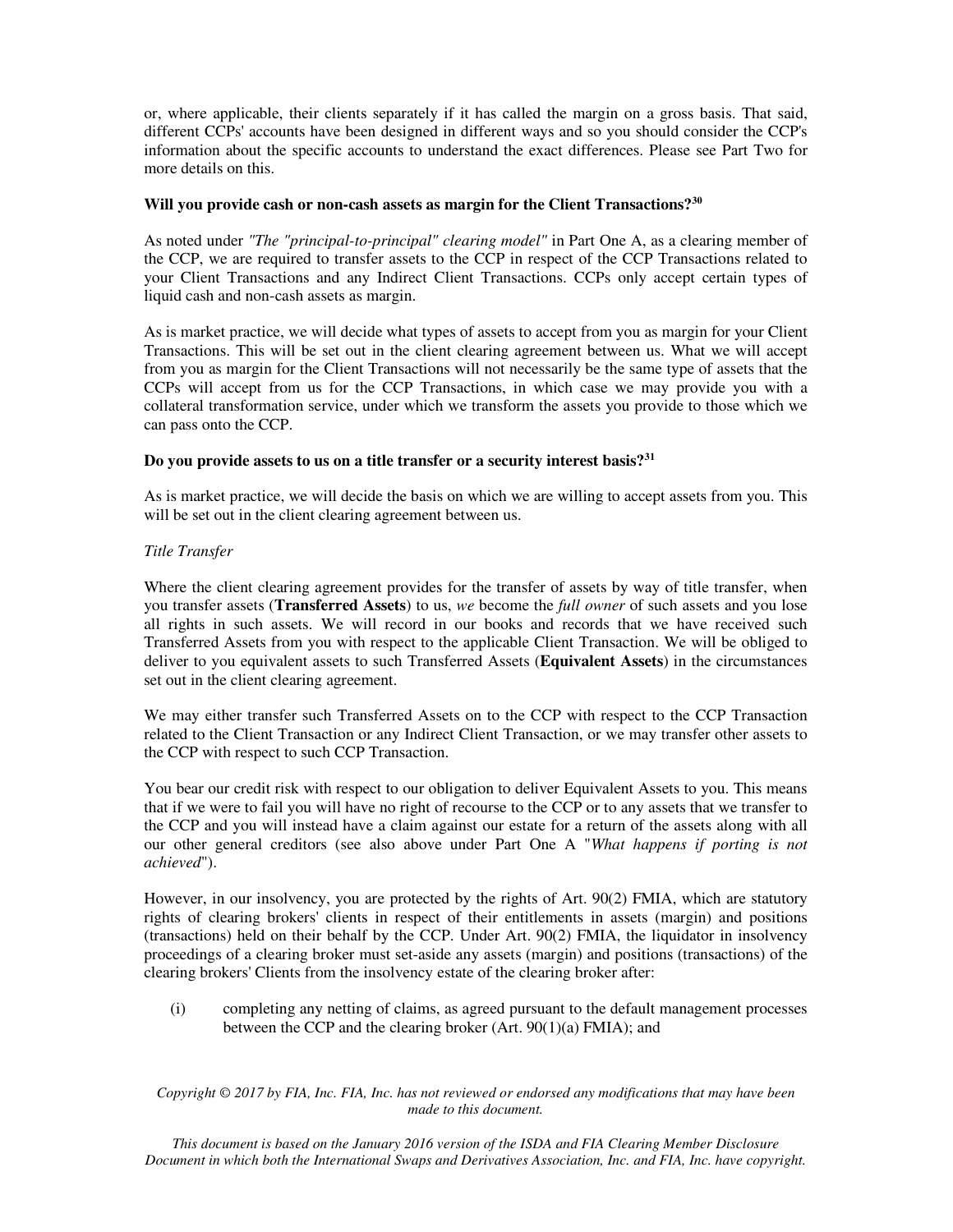(ii) completing any private sale of margin assets in the form of securities or other financial instruments, provided that their value may be determined based on objective criteria (Art. 90(1)(b) FMIA).

#### *Security Interest*

Where the client clearing agreement provides for the creation of a pledge as a security for our benefit in order to secure our exposure to you under the Client Transaction, you *retain* full beneficial ownership of such assets. Such assets are transferred to a cash or custody account with us on the basis that the assets still belong to you, but you have granted us a pledge as a security interest with respect to such assets.

We may enforce that pledge if you default in your obligations to us. Absent the exercise of any right of use by us (see below), only at the point of such enforcement would we be entitled, to the extent agreed in the pledge agreement between you and us, to exercise a right of private sale by transferring title in such assets or their liquidation value to us or a third party in exchange for their market value, which may be set-off against the debt owed to us. We will record in our books and records that we have received such assets from you with respect to the applicable Client Transaction. To the extent that the market value of the pledged assets exceeds the debt owed to us, we must return, after completion of such enforcement, the excess to you.

Prior to any such default, you may also give us a right to use such assets. Until such time as we exercise such right of use, the assets continue to belong to you. Once we exercise the right of use (e.g. by posting the assets to a CCP), the assets will cease to belong to you and in effect become our assets, at which point you will bear our credit risk in a similar way to the title transfer arrangements. The circumstances in which we may exercise such right of use, if any, and the purposes for which we may use any assets will be set out in the client clearing agreement between us.

#### **How will any excess margin we call from you be treated?<sup>32</sup>**

We are required to treat excess margin in a particular way in relation to an Individual Client Account. Excess margin is any amount of assets we require from you or you provide to us in respect of a Client Transaction that is over and above the amount of assets the CCP requires from us in respect of the related CCP Transaction.

If you choose an Individual Client Account we are required to pass all excess margin on to a CCP. If you provide us with assets which are not related to your individually segregated clearing activities at a particular CCP and such assets are not dedicated to cover your current positions with that CCP, then we do not need to post such assets on to that CCP. Also, if the excess margin you provide to us is not in the form of assets which are eligible to be posted to the CCP (in accordance with the CCP's rules), unless we agree otherwise, we have no obligation to transform such assets into assets that would be eligible to be posted to the CCP. The details of this will be set out in the client clearing agreement between you and us.

If you provide us with collateral in the form of a bank guarantee in our favour, we are not required to post on to the CCP an amount of assets equal to the value of the portion of the bank guarantee which exceeds the amount of margin we have called from you in respect of the relevant Client Transaction(s).

In relation to an Omnibus Client Account, a Basic Omnibus Indirect Client or a Gross Omnibus Indirect Client Account, we are not required to pass any excess margin on to the CCP. Depending on the terms on which we hold excess margin, you may take credit risk on us in respect of it.

*Copyright © 2017 by FIA, Inc. FIA, Inc. has not reviewed or endorsed any modifications that may have been made to this document.*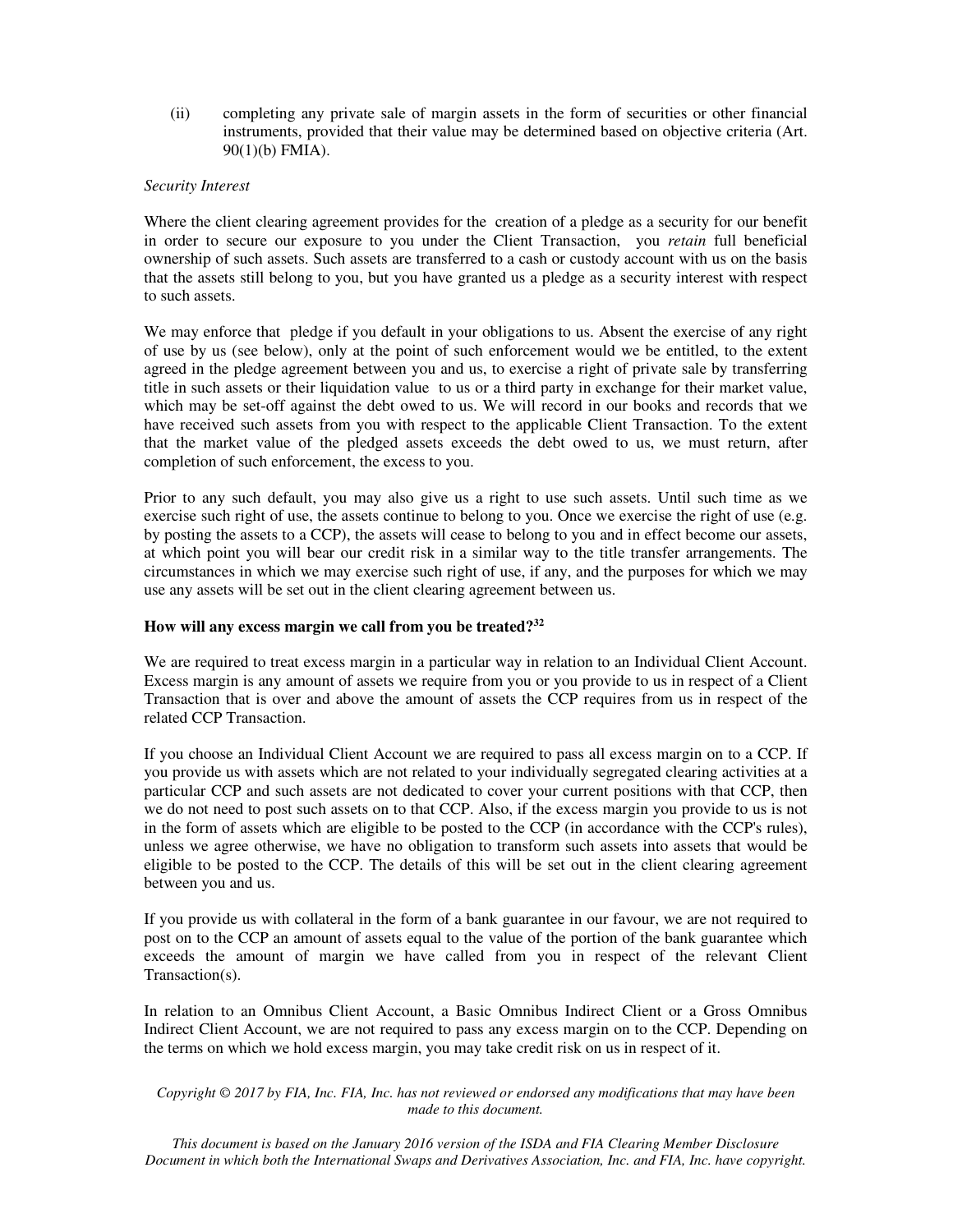#### **Will you get back the same type of asset as you originally provided to us as margin for a Client Transaction?**

In a business as usual situation, whether we will deliver the same type of asset to you that you originally provided to us will be governed by the client clearing agreement between us.

In the event of our default, if you are due a payment, you may not receive back the same type of asset that you originally provided to us. This is because the CCP is likely to have wide discretion to liquidate and value assets and make payments in various forms, and also because the CCP may not know what form of asset you originally provided to us as margin for the Client Transaction and as a result of any asset transformation services we may provide. This risk is present regardless of what type of client account you select.

Please see Part One C for a consideration of the main insolvency considerations.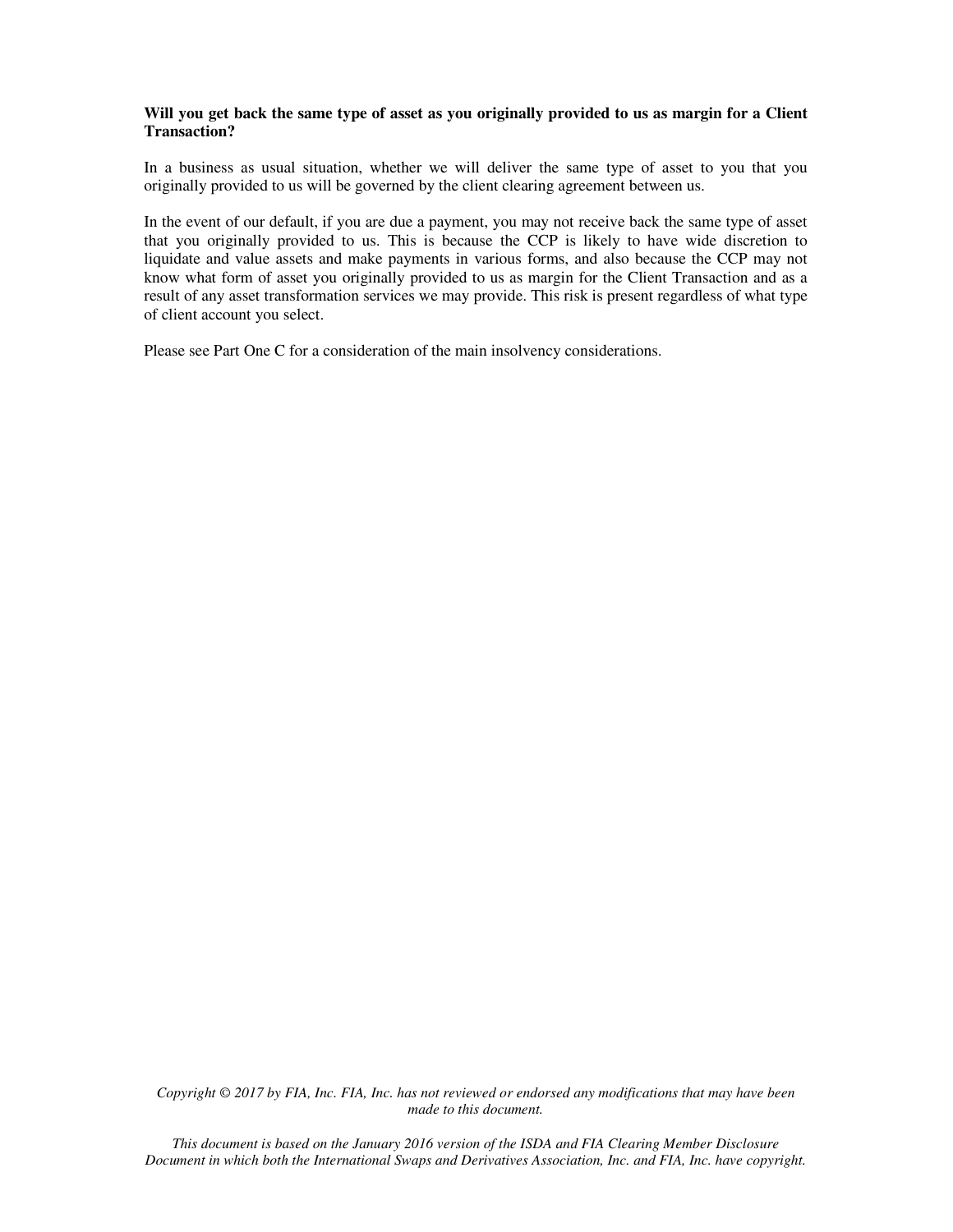# **Part One C: What are the main insolvency considerations?**

#### **General insolvency risks**

If we enter into insolvency proceedings, you may not receive all of your assets back or retain the benefit of your positions and there are likely to be time delays and costs (e.g. funding costs and legal fees) connected with recovering those assets. These risks arise in relation to Individual Client Accounts, Omnibus Client Accounts, Basic Omnibus Indirect Client Accounts and Gross Omnibus Indirect Client Accounts because:

- except for CCP-specific porting solutions described earlier and the comments below under "*Margin rights*", you will not have any rights directly against the CCP; and you will only have contractual claims against us (i.e. rather than being able to recover particular assets as owner); however, you will benefit from the protections of Art. 90 FMIA (as set out below under Part One A *"If porting does not occur, will your entitlements in positions and margin assets be segregated from our insolvency estate?"*);
- before FINMA initiates insolvency proceedings, FINMA would most likely order a combination of bank reorganisation proceedings under Art. 28 to 32 of the Swiss Federal Banking Act (the **Banking Act**) with protective measures under Art. 26 of the Banking Act; as part of such proceedings, FINMA may order a stay of termination rights and certain other rights, including rights to "port" positions and margin assets, for a period of up to two business days according to Art. 30a of the Banking Act, to the extent that such termination and other rights would be triggered by the reorganisation proceedings or protective measures;
- in the event that a reorganisation fails, bank insolvency proceedings would be initiated by FINMA under Art. 33 et seq. of the Banking Act. In such proceedings, you will no longer be permitted to dispose of your positions and assets or those of your clients held with us; and
- any stage of a cleared transaction (e.g. Indirect Client Transactions, Client Transactions, CCP Transactions and porting) may be challenged (by the insolvency liquidator) in a claw-back action before the competent Swiss court if, broadly speaking, it was not on arm's length terms and therefore classified as an impairment of creditors. If successful, the court has broad powers to unwind or vary all of those stages.

Please also note that:

- insolvency law may override the terms of contractual agreements, so you should consider the legal framework as well as the terms of disclosures and legal agreements;
- a large part of your protection comes from CCP arrangements and the legal regimes surrounding them. Therefore, you should understand these in order to evaluate the level of protection that you have on our default. It is important that you review the relevant disclosures by the CCP in this respect; and
- to the extent we act through a foreign branch you should also read our disclosure in respect of the foreign legal system of the foreign branch involved. The respective foreign courts may take insolvency jurisdiction in respect of the assets and liabilities of the foreign branch.
- *Copyright © 2017 by FIA, Inc. FIA, Inc. has not reviewed or endorsed any modifications that may have been made to this document.*  [we are the Swiss branch of  $[\bullet]$ , which is incorporated in  $[\bullet]$ . Swiss authorities will only put branches of foreign entities into Swiss insolvency proceedings on the basis of the principles set out below. This means that, despite us acting through a Swiss branch, most of our insolvency-related questions will be determined by [●] law. Therefore, because this disclosure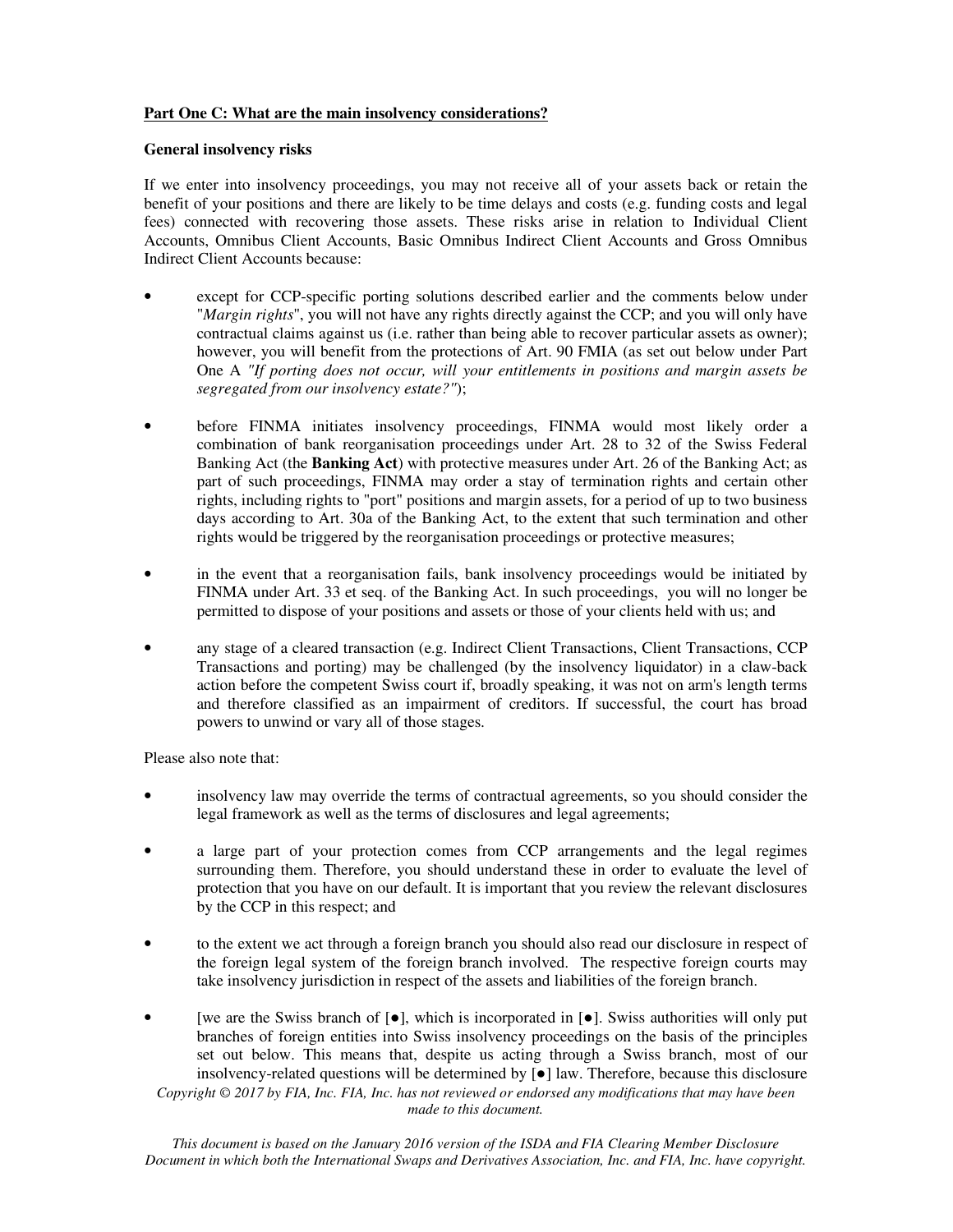only relates to Swiss law, you should also read our [●] law disclosure. Please note the following in this respect:

- where insolvency proceedings have been initiated at the foreign place of incorporation of the Clearing Broker, FINMA may either initiate Swiss branch insolvency proceedings in respect of the assets and liabilities of the Swiss branch or, to the extent that (i) secured creditors and priviledged creditors are equally priviledged in the foreign proceedings and (ii) the claims of Swiss creditors are adequately taken into account in the foreign insolvency proceedings, FINMA may rule that the Swiss assets and liabilities shall be transferred to the bankruptcy estate at the foreign place of incorporation of the Clearing Broker;
- in the event that FINMA initiates Swiss branch insolvency proceedings in respect of the assets and liabilities of the Swiss branch, the principles of Swiss insolvency law would also be relevant here, although limited to the assets and liabilities of the Swiss branch – in such proceedings, the protections of Art. 90 FMIA would apply in respect of the positions and margin assets booked through the Swiss branch;
- to the extent that FINMA rules that the Swiss assets and liabilities shall be transferred to the bankruptcy estate at the foreign place of incorporation of the Clearing Broker, the relevant foreign insolvency proceedings would become applicable – in such foreign proceedings, the protections of Art. 90 FMIA would no longer apply and the foreign rules governing the bankruptcy proceedings at the place of incorporation of the Clearing Broker should be taken into account; and
- as regards the activities of a Swiss branch, the interaction of key default issues e.g. porting, recovery of assets, close-out netting and other insolvency matters – are likely to be determined by a combination of  $\lceil \bullet \rceil$  law, Swiss law and the law of the location of any collateral.

We suggest that you take legal advice on the interaction of these legal systems because it is beyond the scope of this disclosure.]

## **Insolvency of CCPs and others**

Except as set out in this section "*Insolvency of CCPs and* others", this disclosure deals only with our insolvency. You may also not receive all of your assets back or retain the benefit of your positions if other parties in the clearing structure default – e.g. the CCP itself, a custodian or a settlement agent.

In relation to CCP insolvency, broadly speaking our (and therefore your) rights will depend on the law of the country in which the CCP is incorporated and the specific protections that the CCP has put in place. You should review the relevant CCP disclosures carefully in this respect and take legal advice to fully understand the risks in this scenario.

In addition, please note the following:

- we expect that an insolvency official will be appointed to manage the CCP. Our rights against the CCP will depend on the relevant insolvency law and/or that official;
- it will be difficult or impossible to port CCP Transactions and related margin, so it would be reasonable to expect that they will be terminated at CCP level. The steps, timing, level of control and risks relating to that process will depend on the CCP, its rules and the relevant insolvency law. However, it is likely that there will be material delay and uncertainty around

*Copyright © 2017 by FIA, Inc. FIA, Inc. has not reviewed or endorsed any modifications that may have been made to this document.*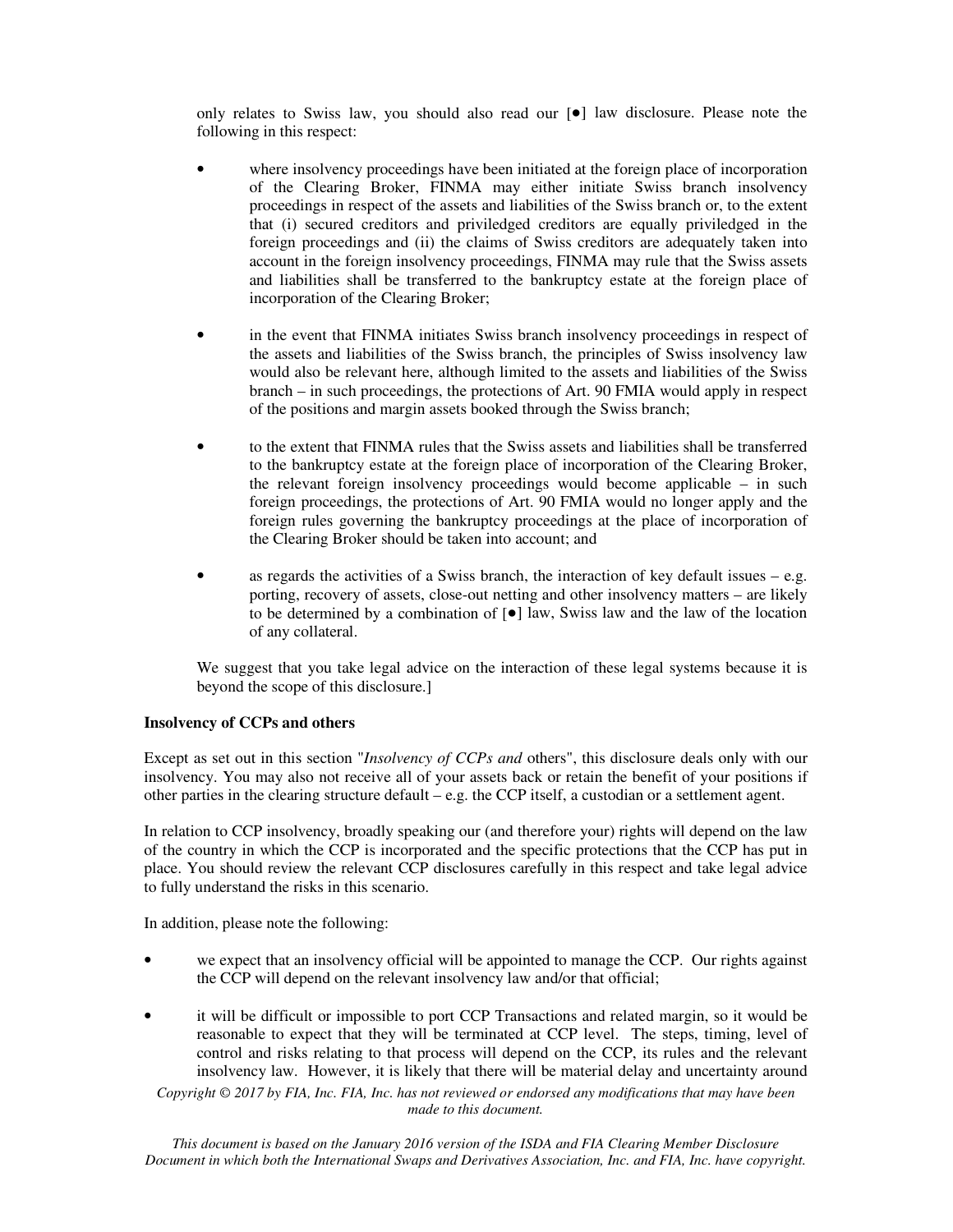when and how much assets or cash we will receive back from the CCP. Subject to the bullet points below, it is likely that we will receive back only a percentage of assets available depending on the overall assets and liabilities of the CCP;

- it is unlikely that you will have a direct claim against the CCP because of the principal-toprincipal model described in Part One A;
- under the client clearing agreement, Client Transactions will terminate at the same time as the matching CCP Transactions unless the relevant CCP rules provide otherwise. This will result in a net sum owing between you and us. However, your claims against us are limited recourse so that you will only receive amounts from us in relation to Client Transactions if we receive equivalent amounts from the CCP in relation to relevant CCP Transactions;<sup>33</sup>
- if recovery of margin in this scenario is important, then you should explore "bankruptcy" remote" or "physical segregation" structures offered by some CCPs. These tend to be offered only in relation to Individual Client Accounts and generally involve either:
	- you or us retaining assets in your/our name and only giving a security interest over that margin to the CCP (i.e. it allows the CCP to apply margin if we default but should keep the assets out of the CCP's insolvency if it defaults); or
	- the CCP holding the assets in a blocked or controlled margin account and giving a security interest (or similar legal right) over the margin back to us, to you and/or to a trustee on our behalf.

It is beyond the scope of this disclosure to analyse such options but your due diligence on them should include analysis of matters such as whether other creditors of the type described in *"Porting – preferential creditors"* below will have priority claims to margin; whether margin or positions on one account could be applied against margin or positions on another account (notwithstanding the contractual agreement in the CCP's rules); the likely time needed to recover margin; whether the margin will be recovered as assets or cash equivalent; and any likely challenges to the legal effectiveness of the structure (especially as a result of the CCP's insolvency).

## **Margin rights**

If you provide assets to us by way of security interest and we have not exercised a right of use over those assets, then you should have a legal right to recover the balance of those assets (after settling your obligations to us) ahead of other creditors. However, please note that, depending on the exact set up of our security arrangements, it may be that some preferential creditors will still have a prior claim to your assets .

If you have retained title to the assets (e.g. book-entry securities held in a custody account over which you have given us a security interest), then you will have the best chance of recovering them. However, as regards cash on a cash account in our insolvency, you are only protected to the extent that you may benefit from the Swiss deposit protection scheme (which provides coverage up to an amount of CHF 100,000) or, if we are acting through a foreign branch, any foreign deposit protection scheme.

The actual result will be highly fact specific and will depend on, amongst other things, the exact terms of our legal arrangements; how we have operated accounts; and claims that other intermediaries (e.g. custodians and settlement systems) have to those assets.

*Copyright © 2017 by FIA, Inc. FIA, Inc. has not reviewed or endorsed any modifications that may have been made to this document.*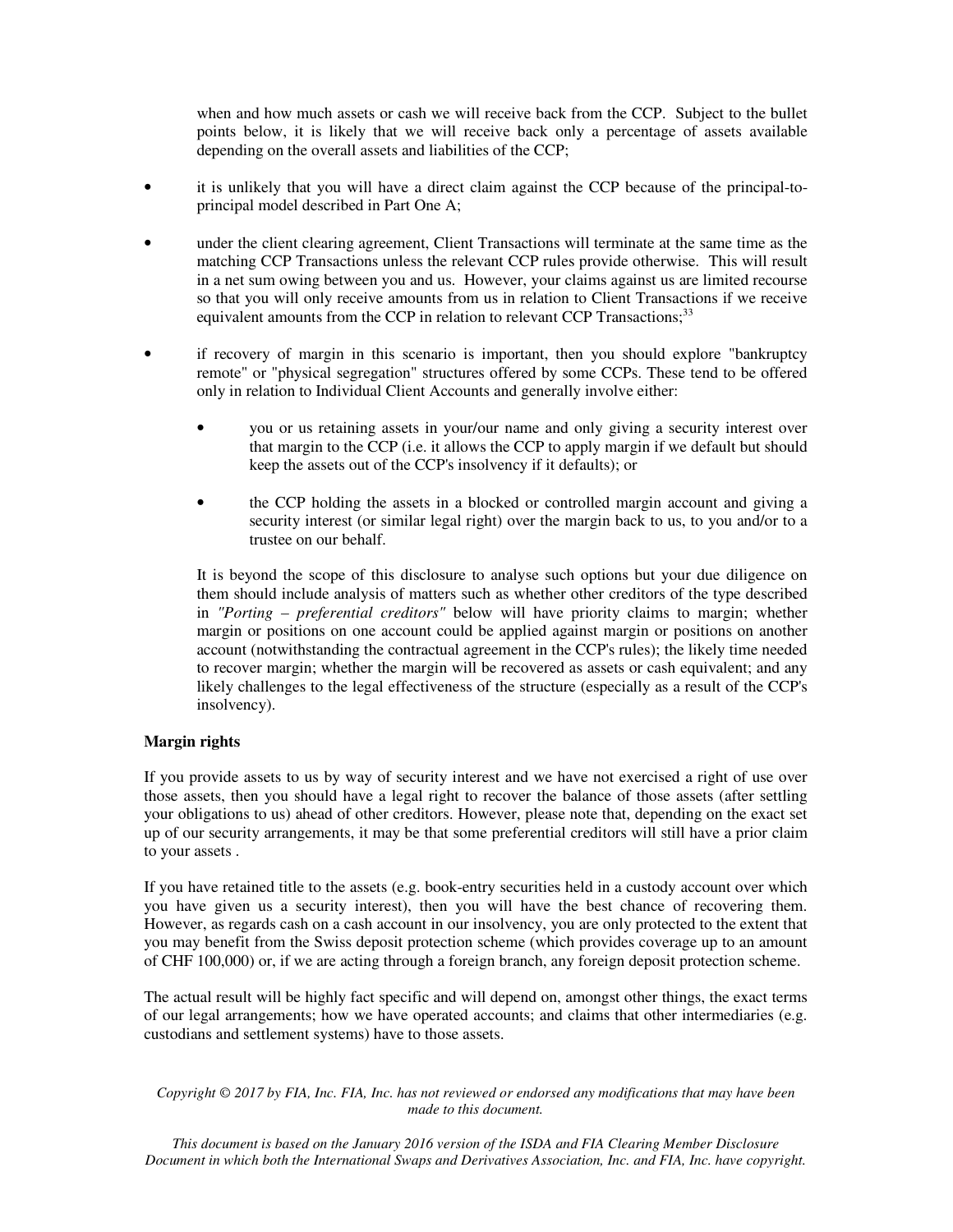We do not expect the above position to change materially if you have an Individual Client Account, Omnibus Client Account, Basic Omnibus Indirect Client Account or Gross Omnibus Indirect Client Account.

#### **Close-out netting**

If we default and the CCP cannot port the CCP Transactions and collateral (e.g. because a back-up clearing broker cannot be found or, ordinarily<sup>34</sup>, because the relevant positions are in a Basic Omnibus Indirect Client Account) then we would expect it to terminate and net our CCP Transactions and apply related assets.

You and we would want this to work differently from normal bilateral close-out netting that would apply to all positions and assets between us and the CCP – e.g. assets on an Individual Client Account relating to you could be netted with our house or another client account at the CCP. There is a risk that this netting across accounts could happen automatically as a result of ordinary Swiss insolvency law or the automatic termination may be agreed as part of the contractual arrangement.

A similar risk occurs between us and you in relation to Client Transactions.

It is most likely to materialise in a pre-porting period during which Swiss law may automatically set off Client Transactions and collateral relating to one CCP with Client Transactions and collateral relating to another. This risk arises regardless of what you and we may provide for in our clearing documentation. Whilst the resulting termination amount should represent our net exposure to each other, it will make porting difficult or impossible.

Please also note more generally that your freedom to close out Client Transactions is more limited under the client clearing agreement than in other arrangements that you may be used to. In particular, the main termination event under our client clearing agreement is that the relevant CCP has declared us to be in default under the CCP's rules. The intention is to match the treatment of CCP Transactions and Client Transactions as much as possible. However, this may mean that – unless the CCP declares a default under its rules - you cannot terminate Client Transactions for common reasons such as a payment or insolvency default on our part.<sup>35</sup>

## **Porting - limitations**

As mentioned above (under Part One A *"What happens if porting is not achieved"*), except in specific (e.g. physically segregated) structures, a CCP only owes us (not you) obligations in relation to CCP Transactions and related assets.

As a result, when these contracts and assets are transferred to a back-up clearing broker, there is a risk of insolvency challenge because our rights have effectively been taken from us on or around the time of our insolvency. Applicable laws may not permit this and there is a risk that the courts may therefore not permit, or may unwind, any porting and related Client Transactions with your back-up clearing broker.

As regards a default of us, assuming that the "porting processes" are validly agreed under the contractual arrangements between the clearing broker and the CCP, the transfer of assets (margin) and positions (transactions) under such processes would be upheld under Swiss laws upon the occurrence of a default of the clearing broker in respect of positions and, as regards margin assets, provided that any assets to be transferred are either securities or other financial instruments with a value that may be determined on the basis of objective criteria (e.g. a market price). The relevant statutory provisions are Art. 27(1)(c) of the Banking Act and Art. 90(1)(c) FMIA. This recognition applies irrespective of whether the porting implies a close-out netting of outstanding positions and a re-establishment of new

*Copyright © 2017 by FIA, Inc. FIA, Inc. has not reviewed or endorsed any modifications that may have been made to this document.*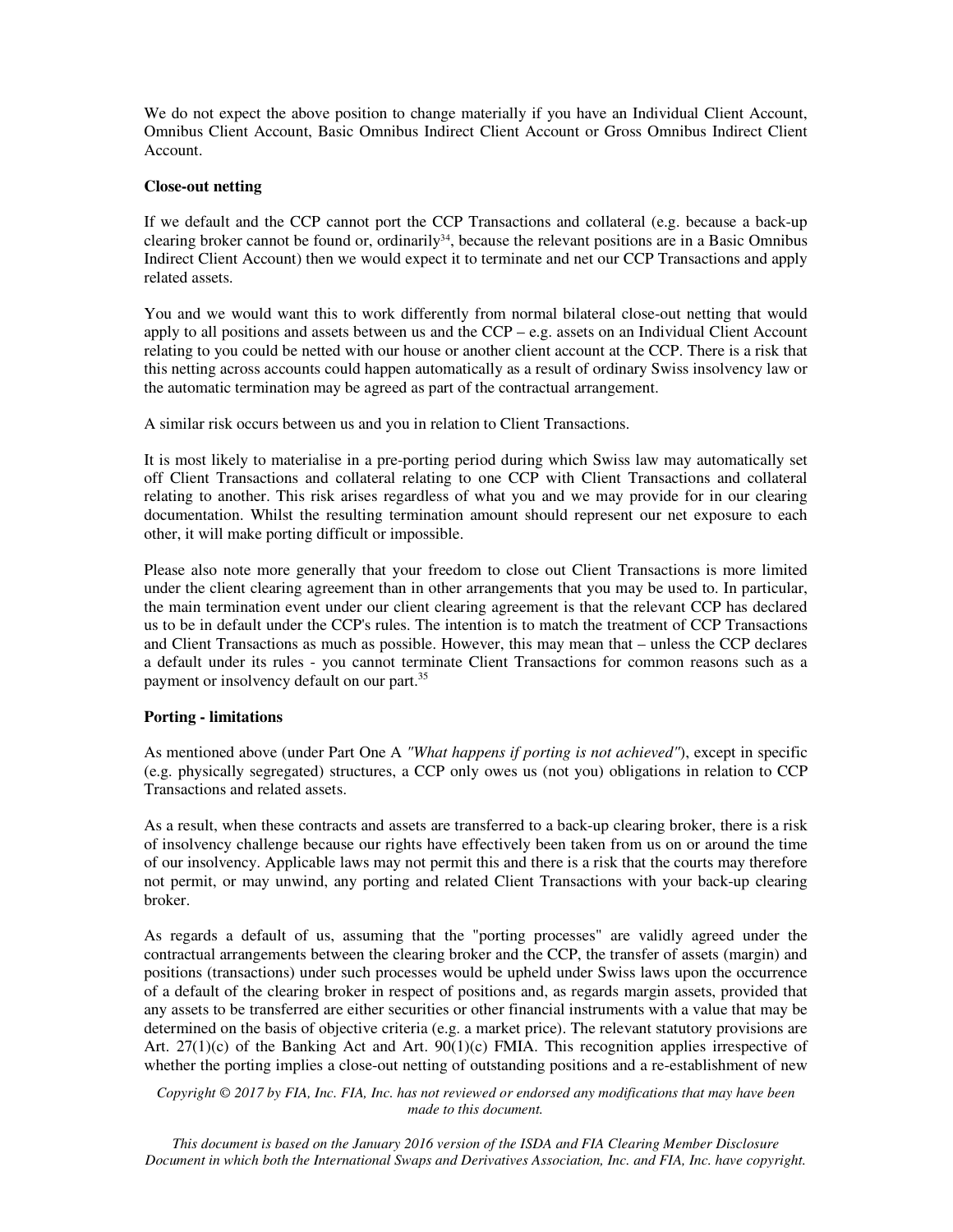positions or whether it results in a transfer of outstanding positions without a close-out netting (Art. 74(2) FMIO).

However, note that the enforceability of the porting processes is subject to the power of FINMA to order under Art. 30a Banking Act, in connection with protective measures under Art. 26 of the Banking Act or reorganisation proceedings under Art. 28 to 32 of the Banking Act, a temporary stay of the "porting" of assets or positions for up to two business days.

#### **Mismatch of CCP/Client Transactions and assets**

It could be that our net assets in relation to CCP Transactions do not match our net obligations to each other in relation to the matching Client Transactions. This can slow down or make porting impossible either operationally or legally.

For example, it may occur at CCP level as a result of Fellow Client Risk (see the explanation of this term in Part Two of this document) in an Omnibus Client Account or a Gross Omnibus Indirect Client Account, with the result that there are insufficient assets available for porting to satisfy our obligations to you in relation to the Client Transactions.

Alternatively, it could be that all of your Client Transactions with us are netted automatically as a result of insolvency law (please see above under "*Close-out netting"*).

## **Swiss Banking Act**

The Swiss Banking Act applies because we are a Swiss bank that falls within its scope. For instance, in reorganisation proceedings under Article 28 to 32 of the Banking Act, any of our assets and liabilities may be transferred to a third party by order of FINMA or some of our liabilities may be bailed in. In that case, your counterparty and/or your counterparty risk may change. It is unlikely that you will be able to stop such transfer or to enforce any early termination rights against us as a result of such transfer if the reorganisation is successful.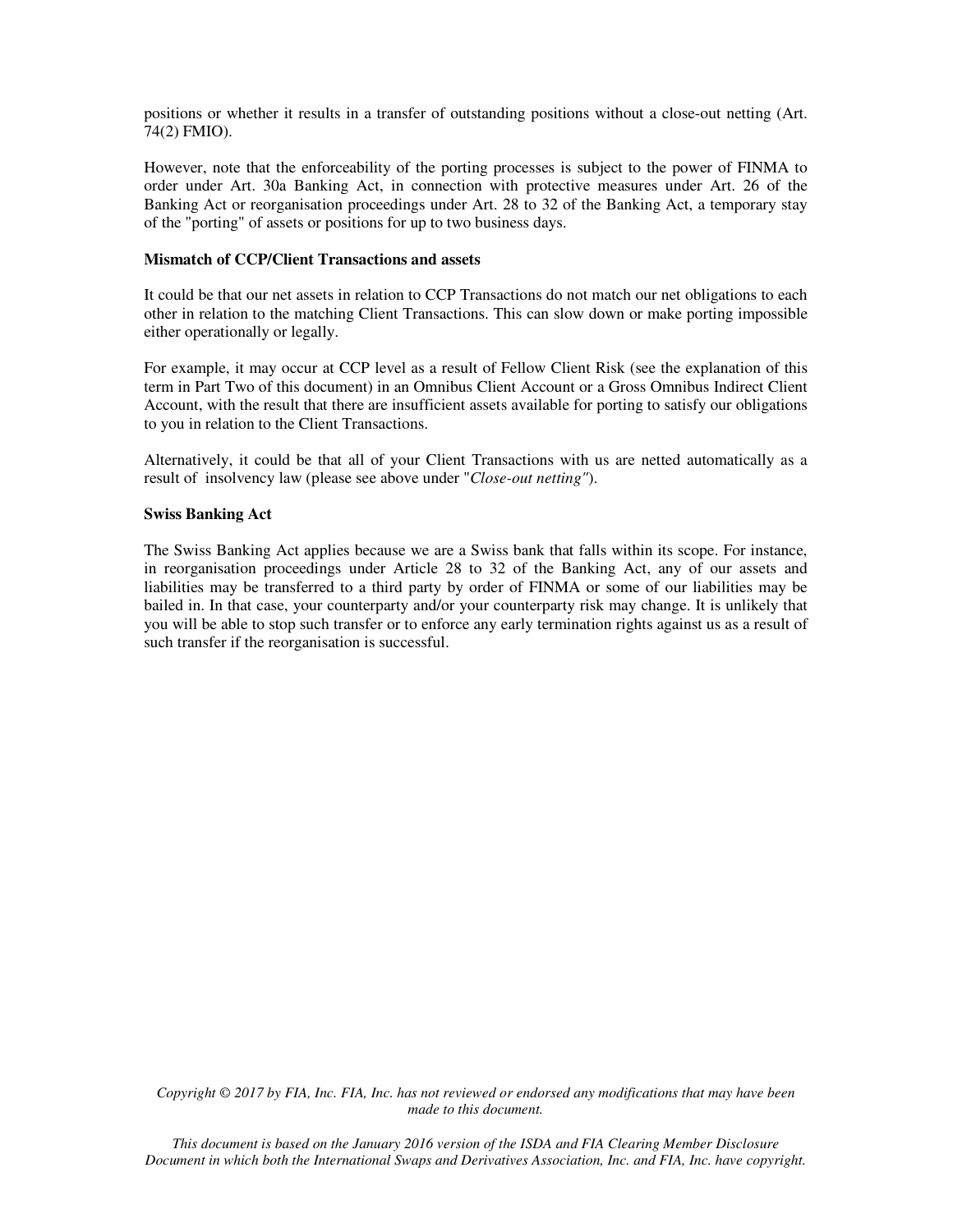**Part One D: The terms and conditions on which we offer services to you** 

# **[FIRM TO COMPLETE]**

*Copyright © 2017 by FIA, Inc. FIA, Inc. has not reviewed or endorsed any modifications that may have been made to this document.*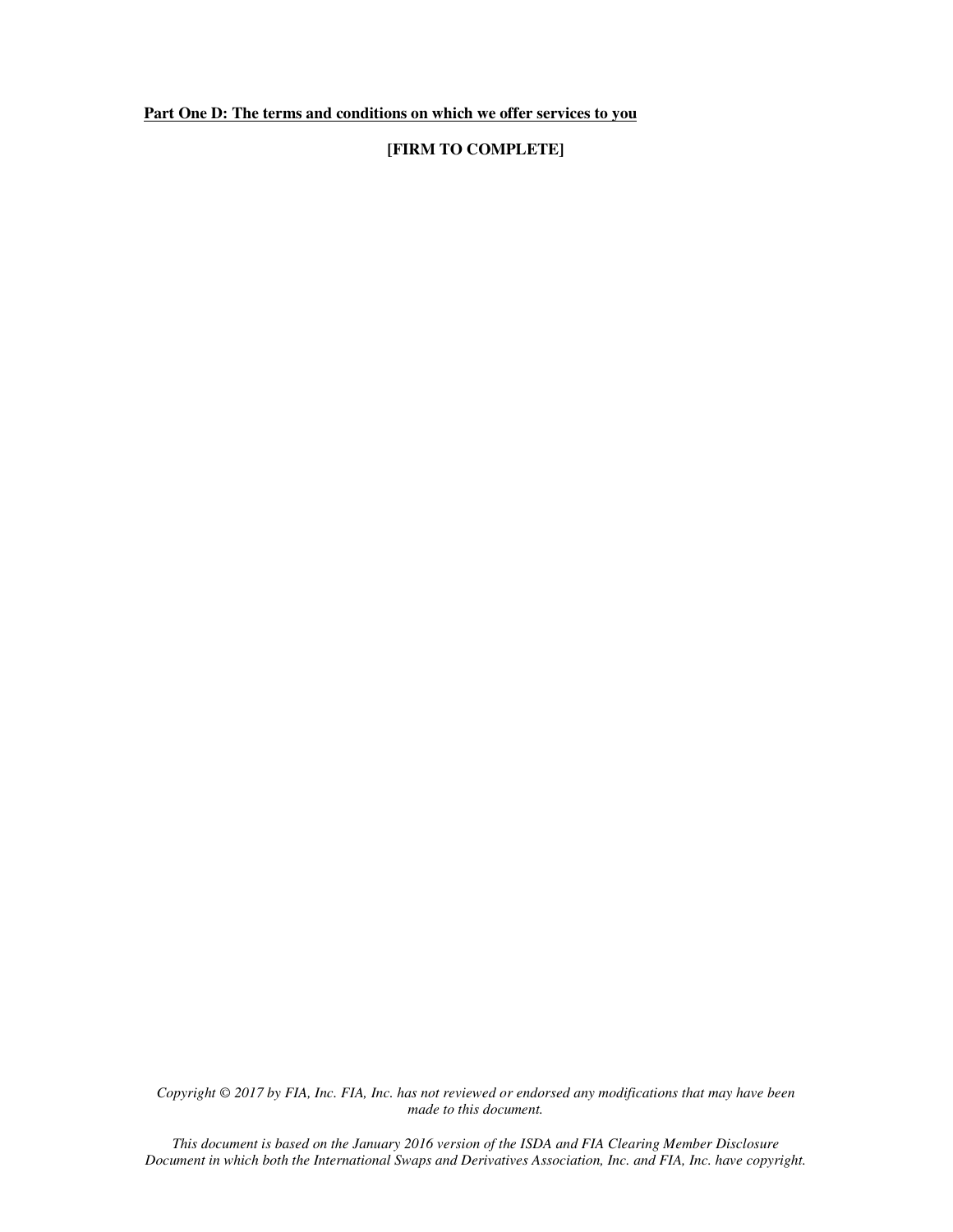## **Part Two: CCP client account structures<sup>36</sup>**

As noted in Part One B, each CCP may offer at least one Omnibus Client Account and/or at least one Individual Client Account by changing some of the features. This Part Two contains an overview of the main levels of segregation within each account type of which we are aware that the CCPs offer with respect to direct clearing, and are likely to offer with indirect clearing, together with an overview of the main protections afforded by and the main legal implications of each.

The descriptions given in this Part Two are very high level and consider the typical features of these client account types and the minimum requirements for indirect client account types under the Indirect Clearing RTS, and the respective levels of segregation. However, the particular characteristics of the accounts will affect the exact levels of protection they offer and the legal implications so you must review the information provided by the CCPs to fully understand the risks of the specific account we maintain in relation to you at each CCP.

Each CCP is required to publish information about the client account structures it offers under EMIR and we have provided a link to the relevant part of the website of each CCP we use<sup>37</sup>. You may also need to seek professional advice to understand the differences in detail. However, we hope that the questions raised and factors described in both parts of this document will help you to know which questions to ask and to understand the impact of the answers you receive.

The descriptions of the client accounts have been prepared on the basis of publicly available disclosure documents made available by a selection of CCPs. We are not responsible for, and do not accept any liability whatsoever, for any content or omissions or inaccuracies contained in the information produced by any CCP. The descriptions of the indirect client accounts have been prepared on the basis of the minimum requirements in the Indirect Clearing RTS.

| Risks used to compare each account type and<br>level of segregation | <b>Explanation of risk</b>                                                                                                                                                                                                                                                                                     |
|---------------------------------------------------------------------|----------------------------------------------------------------------------------------------------------------------------------------------------------------------------------------------------------------------------------------------------------------------------------------------------------------|
| <b>Transit Risk</b>                                                 | Whether you are exposed to us at any point in the<br>process of providing or receiving margin in<br>respect of Client Transactions.                                                                                                                                                                            |
| <b>Fellow Client Risk</b>                                           | Whether assets provided to the CCP in respect of<br>CCP Transactions related to you/ your clients<br>could be used to cover losses in CCP<br>Transactions relating to another client/ clients of<br>another client.                                                                                            |
| <b>Liquidation Risk</b>                                             | Whether, if the CCP Transactions and assets<br>relating to them were to be ported, there is a risk<br>that any non-cash assets would be liquidated into<br>cash. If this were to happen, the value given to<br>such assets by the CCP may differ from what you<br>perceive to be the full value of the assets. |

The Annex seeks to compare the main account types and levels of segregation against the following risks:

*Copyright © 2017 by FIA, Inc. FIA, Inc. has not reviewed or endorsed any modifications that may have been made to this document.*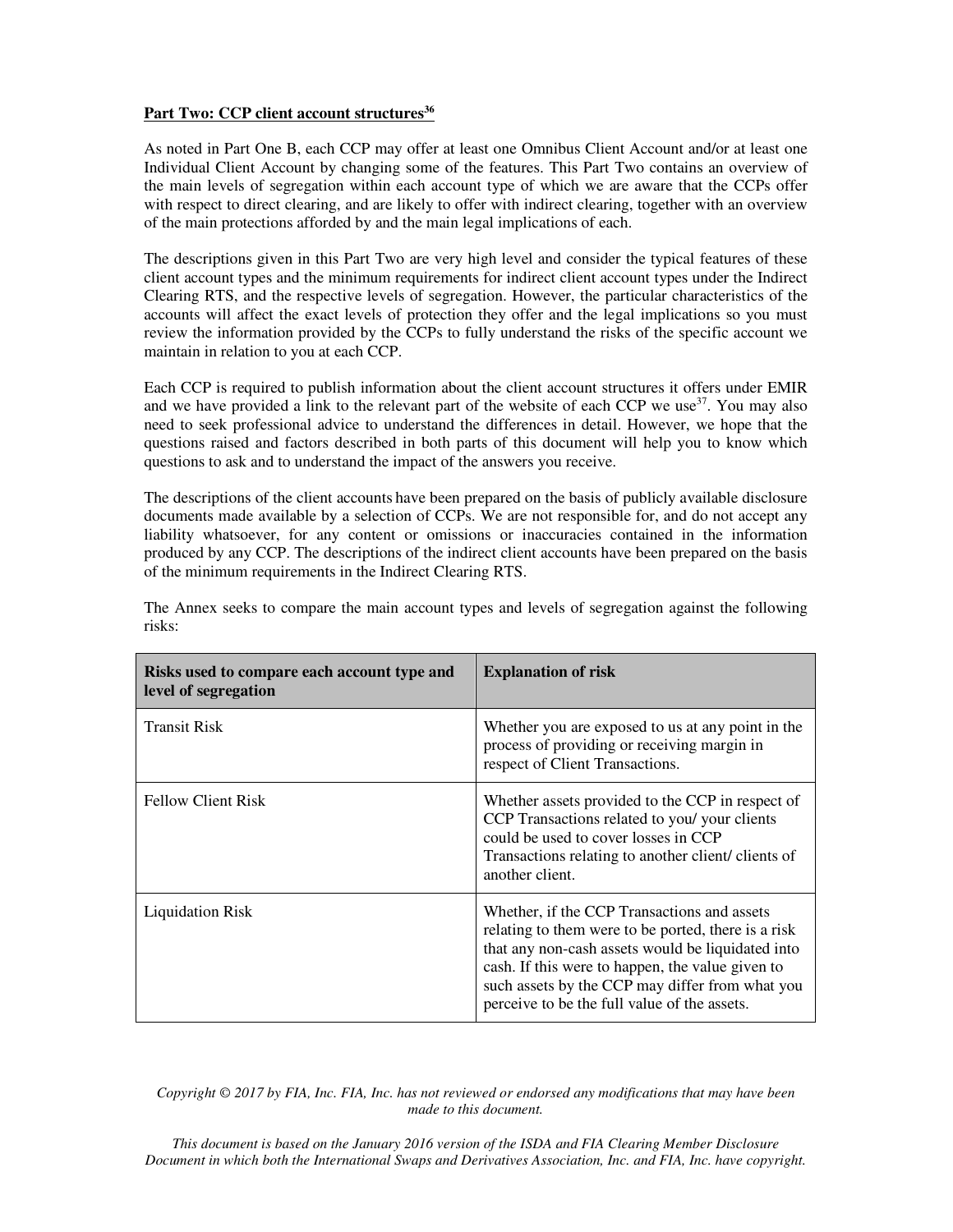| Risks used to compare each account type and<br>level of segregation | <b>Explanation of risk</b>                                                                                                                                                                                                              |
|---------------------------------------------------------------------|-----------------------------------------------------------------------------------------------------------------------------------------------------------------------------------------------------------------------------------------|
| <b>Haircut Risk</b>                                                 | Whether the value of the assets that relate to CCP<br>Transactions might be reduced or not increase by<br>as much as you expect because the CCP applied a<br>haircut that did not properly reflect the value of<br>the asset.           |
| Valuation Mutualisation Risk                                        | Whether the value of the assets that relate to CCP<br>Transactions could be reduced or not increase by<br>as much as you expect because the assets posted<br>in relation to other clients' CCP Transactions have<br>decreased in value. |
| <b>CCP</b> Insolvency Risk                                          | Whether you are exposed to the insolvency or<br>other failure of the CCP.                                                                                                                                                               |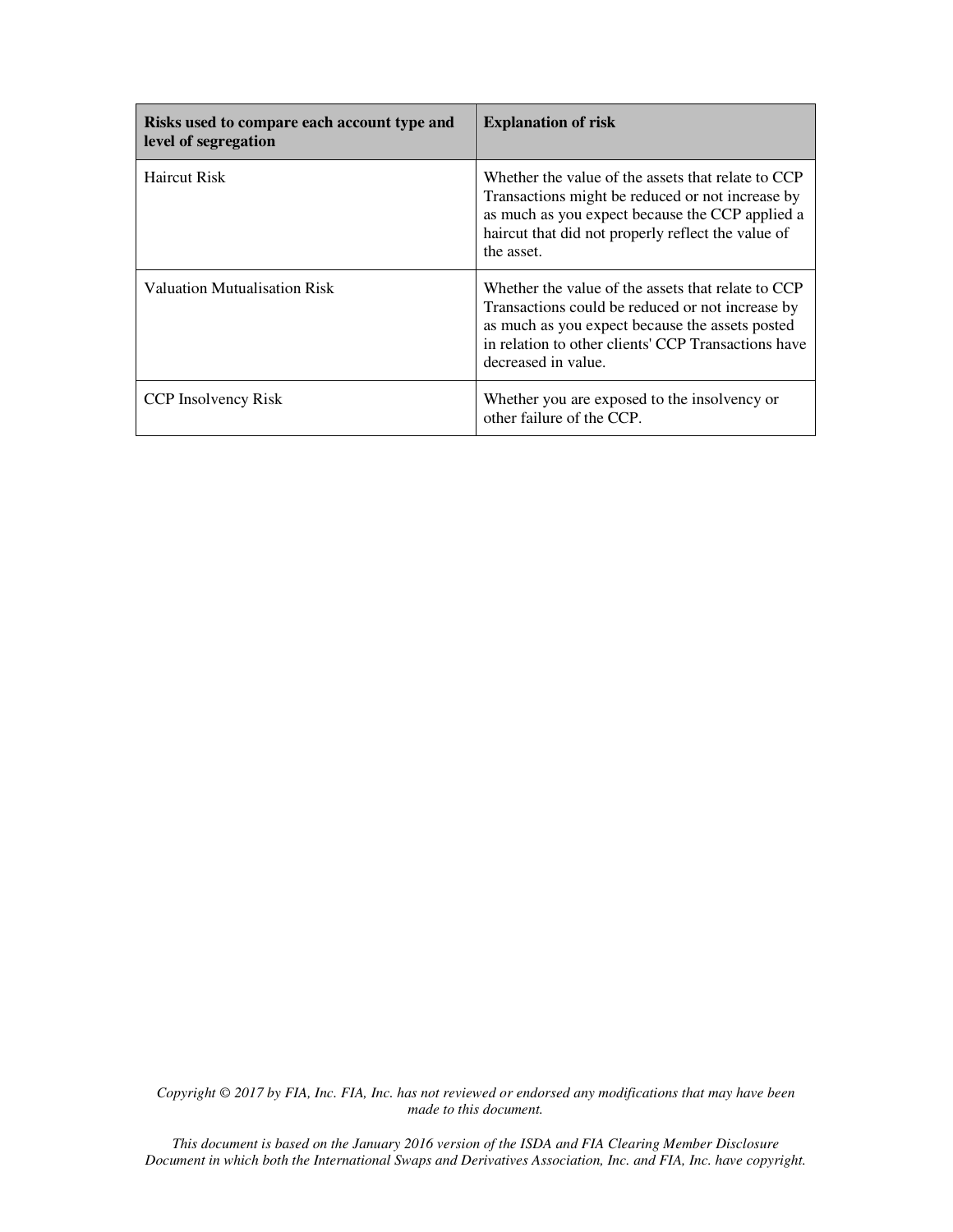# **Typical account characteristics at the CCP level**

|                                                                                  | <b>Net Omnibus Client</b><br><b>Account</b>                                                                                                                                                                                                                                                                       | <b>Basic Omnibus</b><br><b>Indirect Client</b><br><b>Account</b>                                                                                                                                                                                                                                                                                                           | <b>Gross Omnibus Client</b><br><b>Account</b>                                                                                                                                                                                                                                                                            | <b>Gross Omnibus</b><br><b>Indirect Client</b><br>Account                                                                                                                                                                                                             | <b>Individual Client</b><br><b>Account</b>                                                                                                                                                                |
|----------------------------------------------------------------------------------|-------------------------------------------------------------------------------------------------------------------------------------------------------------------------------------------------------------------------------------------------------------------------------------------------------------------|----------------------------------------------------------------------------------------------------------------------------------------------------------------------------------------------------------------------------------------------------------------------------------------------------------------------------------------------------------------------------|--------------------------------------------------------------------------------------------------------------------------------------------------------------------------------------------------------------------------------------------------------------------------------------------------------------------------|-----------------------------------------------------------------------------------------------------------------------------------------------------------------------------------------------------------------------------------------------------------------------|-----------------------------------------------------------------------------------------------------------------------------------------------------------------------------------------------------------|
| Who will the CCP<br><b>Transactions recorded</b><br>in the account relate<br>to? | Net Omnibus<br>Client<br>Accounts record<br>both<br><b>CCP</b><br>and<br>assets<br>Transactions that relate<br>to you and the assets<br>and CCP Transactions<br>that relate to one or<br>more of<br>our other<br>clients.                                                                                         | Basic Omnibus Indirect<br>Client Accounts record<br>both assets and CCP<br>Transactions that relate<br>to your clients that have<br>opted for a Basic<br><b>Omnibus Indirect Client</b><br>Account and the assets<br>and CCP Transactions<br>that relate to the clients<br>of our other clients that<br>have opted for Basic<br><b>Omnibus Indirect Client</b><br>Account. | Gross Omnibus Client<br>Accounts record assets<br>and CCP Transactions<br>that relate to you and<br>the assets and CCP<br>Transactions that relate<br>to one or more of our<br>other clients.                                                                                                                            | Gross Omnibus Indirect<br>Client Accounts record<br><b>CCP</b><br>and<br>assets<br>Transactions that relate<br>to your clients that have<br>opted for a Gross<br><b>Omnibus Indirect Client</b><br>Account.                                                           | Only assets and CCP<br>Transactions that relate<br>should<br>to<br>you<br>be<br>recorded<br>in<br>an<br>Client<br>Individual<br>Account.                                                                  |
| Which<br>losses<br>can<br>assets recorded in the<br>account be used for?         | Assets that are provided<br>to the CCP as margin<br>for a CCP Transaction<br>recorded<br>$\mathbf{in}$<br>a net<br>Client<br>Omnibus<br>Account may be used to<br>cover any losses in that<br>account, whether such<br>losses relate to the CCP<br>Transactions relating to<br><b>CCP</b><br><sub>or</sub><br>you | Assets that are provided<br>to the CCP as margin<br>for a CCP Transaction<br>recorded in a Basic<br><b>Omnibus Indirect Client</b><br>Account may be used to<br>cover any losses in that<br>account, whether such<br>losses relate to the CCP<br>Transactions relating to                                                                                                  | Assets that are provided<br>to the CCP as margin<br><b>CCP</b><br>for<br>the<br>Transactions<br>recorded<br>in a gross Omnibus<br>Client Account may be<br>used to cover any losses<br>in that account, whether<br>such losses relate to the<br><b>CCP</b><br>Transactions<br>your clients or CCP relating to you or CCP | Assets that are provided<br>to the CCP as margin<br>the<br><b>CCP</b><br>for<br><b>Transactions</b><br>recorded<br>in a Gross Omnibus<br>Indirect Client Account<br>may be used to cover<br>any losses of any of<br>your clients in that<br>account. <sup>41 42</sup> | Assets that are provided<br>to the CCP as margin<br>for CCP Transactions<br>recorded<br>in<br>an<br>Individual<br>Client<br>Account may only be<br>used to cover losses in<br>that account. <sup>43</sup> |

*Copyright © 2017 by FIA, Inc. FIA, Inc. has not reviewed or endorsed any modifications that may have been made to this document.*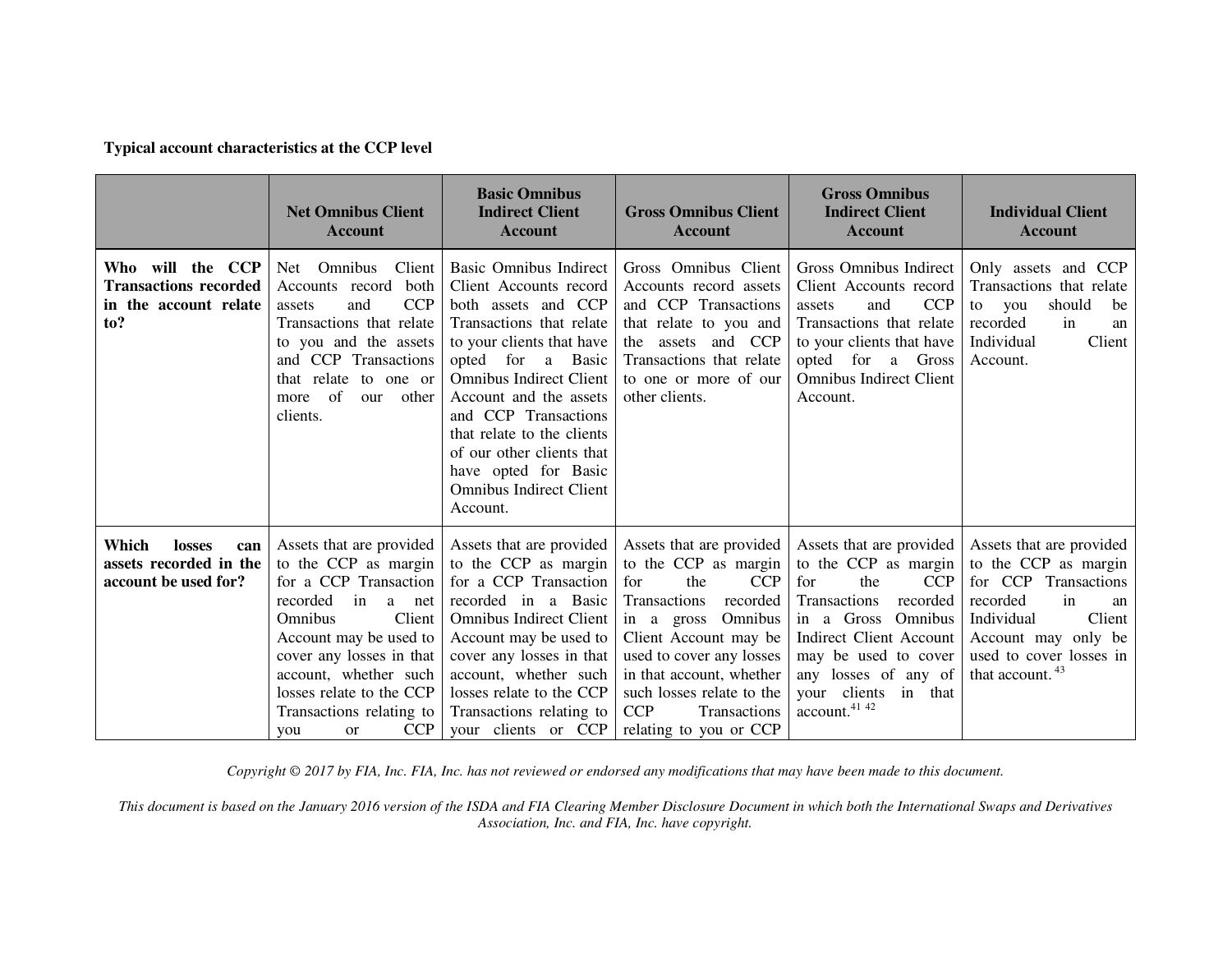|                                                                                                                           | <b>Net Omnibus Client</b><br><b>Account</b>                                                                                                                                                                                                                                                                              | <b>Basic Omnibus</b><br><b>Indirect Client</b><br><b>Account</b>                                                                                                                                                                                                                                                                                                       | <b>Gross Omnibus Client</b><br><b>Account</b>                                                                                                                                                                                                                                                                                                                | <b>Gross Omnibus</b><br><b>Indirect Client</b><br><b>Account</b>                                                                                                                                                                                                                                                                                                                       | <b>Individual Client</b><br><b>Account</b>                                                                                                            |
|---------------------------------------------------------------------------------------------------------------------------|--------------------------------------------------------------------------------------------------------------------------------------------------------------------------------------------------------------------------------------------------------------------------------------------------------------------------|------------------------------------------------------------------------------------------------------------------------------------------------------------------------------------------------------------------------------------------------------------------------------------------------------------------------------------------------------------------------|--------------------------------------------------------------------------------------------------------------------------------------------------------------------------------------------------------------------------------------------------------------------------------------------------------------------------------------------------------------|----------------------------------------------------------------------------------------------------------------------------------------------------------------------------------------------------------------------------------------------------------------------------------------------------------------------------------------------------------------------------------------|-------------------------------------------------------------------------------------------------------------------------------------------------------|
|                                                                                                                           | Transactions relating to<br>another client. <sup>38</sup>                                                                                                                                                                                                                                                                | Transactions relating to<br>clients of our other<br>clients. <sup>39</sup>                                                                                                                                                                                                                                                                                             | Transactions relating to<br>another client. <sup>40</sup>                                                                                                                                                                                                                                                                                                    |                                                                                                                                                                                                                                                                                                                                                                                        |                                                                                                                                                       |
| Will the CCP know<br>which<br><b>CCP</b><br><b>Transactions</b><br>and<br>types of assets relate to<br>you/ your clients? | The CCP may not know<br>which<br><b>CCP</b><br>Transactions and assets<br>recorded<br>in<br>a net<br>Client<br><b>Omnibus</b><br>Account relate to you.                                                                                                                                                                  | The CCP may not know<br>which<br><b>CCP</b><br>Transactions and assets<br>recorded in a Basic<br><b>Omnibus Indirect Client</b><br>Account relate to your<br>individual clients.                                                                                                                                                                                       | The CCP may not know<br>which<br><b>CCP</b><br>Transactions and assets<br>recorded in a gross<br>Omnibus<br>Client<br>Account relate to you.                                                                                                                                                                                                                 | The CCP<br>will know<br>which<br><b>CCP</b><br>Transactions relate to<br>your clients, but may<br>not know which types<br>of assets relate to your<br>clients.                                                                                                                                                                                                                         | Yes                                                                                                                                                   |
| Will the CCP record<br>the assets provided by<br>value only or will it<br>identify the type of<br>asset provided?         | The CCP may identify<br>in its records the type of<br>provided<br>asset<br>as<br>for the<br>margin<br>net<br>Client<br><b>Omnibus</b><br>Account but will not be<br>able to identify which<br>type of assets relate to<br>client's<br><b>CCP</b><br>any<br>Transactions within that<br>Client<br>net Omnibus<br>Account. | The CCP may identify<br>in its records the type of<br>provided<br>asset<br><b>as</b><br>margin for the Basic<br><b>Omnibus Indirect Client</b><br>Account but will not be<br>able to identify which<br>type of assets relate to<br>any indirect client's<br><b>CCP</b><br>Transactions<br>within<br><b>Basic</b><br>that<br><b>Omnibus Indirect Client</b><br>Account. | The CCP may identify<br>in its records the type of<br>provided<br>asset<br>as<br>margin for the gross<br>Omnibus<br>Client<br>Account but is unlikely<br>to be able to identify<br>anything other than the<br>value of the assets<br>provided in respect of<br>client's<br><b>CCP</b><br>any<br>Transactions within that<br>gross Omnibus Client<br>Account. | The CCP may identify<br>in its records the type of<br>provided<br>asset<br>as<br>margin for the Gross<br><b>Omnibus Indirect Client</b><br>Account but is unlikely<br>to be able to identify<br>anything other than the<br>value of assets provided<br>in respect of any of<br>client's<br>your<br><b>CCP</b><br>Transactions within that<br>Gross Omnibus Indirect<br>Client Account. | The<br><b>CCP</b><br>should<br>identify in its records<br>the<br>of<br>type<br>asset<br>provided as margin for<br>an Individual<br>Client<br>Account. |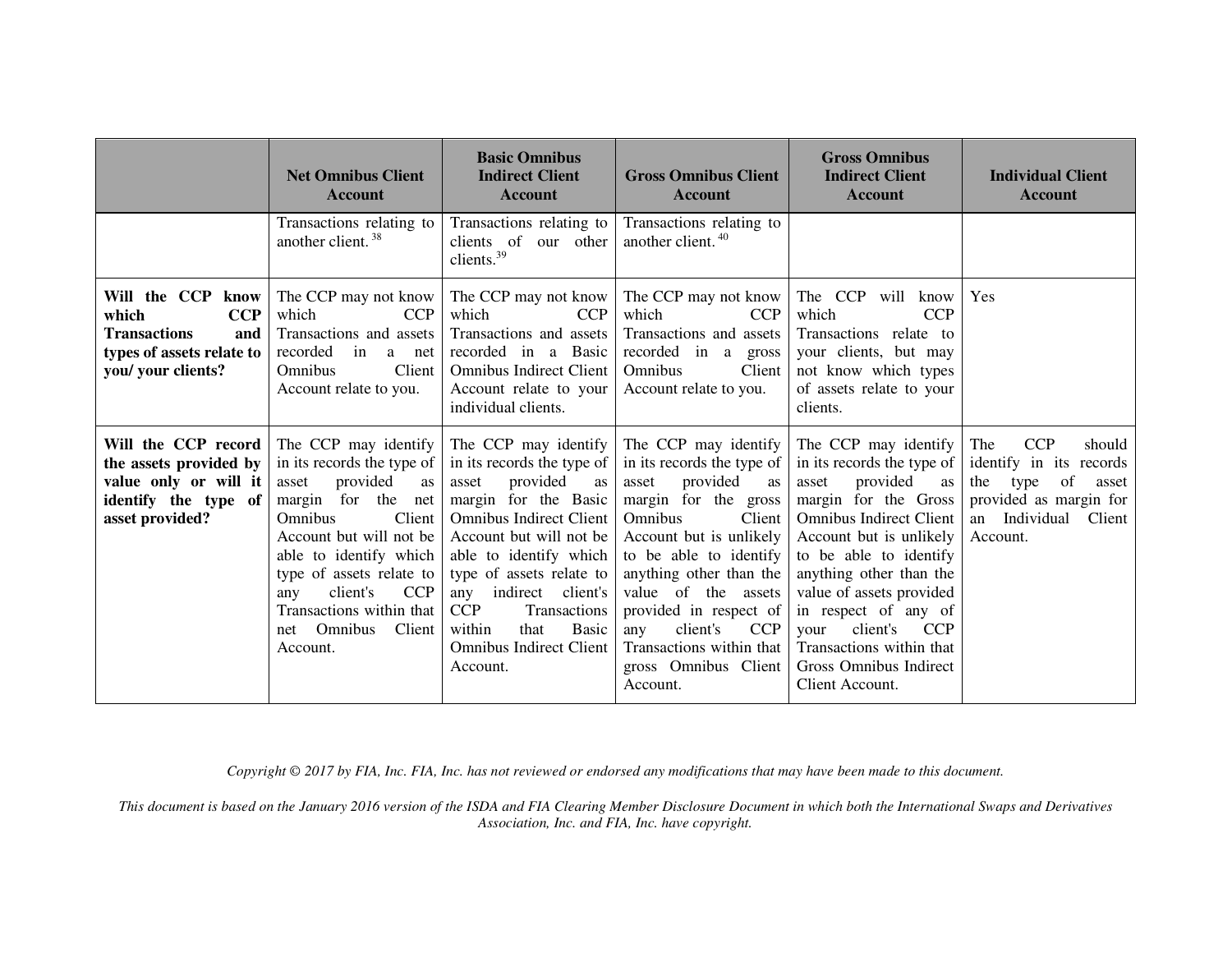|                                                                                                             | <b>Net Omnibus Client</b><br><b>Account</b>                                                                                                                                                                                                                                                                                                            | <b>Basic Omnibus</b><br><b>Indirect Client</b><br><b>Account</b>                                                                                                                                                                                                                                                                                                                 | <b>Gross Omnibus Client</b><br><b>Account</b>                                                                                                                                                                                                                                                                                                                      | <b>Gross Omnibus</b><br><b>Indirect Client</b><br><b>Account</b>                                                                                                                                                                                                                                                                                                                                                                             | <b>Individual Client</b><br><b>Account</b>                                                                                                                        |
|-------------------------------------------------------------------------------------------------------------|--------------------------------------------------------------------------------------------------------------------------------------------------------------------------------------------------------------------------------------------------------------------------------------------------------------------------------------------------------|----------------------------------------------------------------------------------------------------------------------------------------------------------------------------------------------------------------------------------------------------------------------------------------------------------------------------------------------------------------------------------|--------------------------------------------------------------------------------------------------------------------------------------------------------------------------------------------------------------------------------------------------------------------------------------------------------------------------------------------------------------------|----------------------------------------------------------------------------------------------------------------------------------------------------------------------------------------------------------------------------------------------------------------------------------------------------------------------------------------------------------------------------------------------------------------------------------------------|-------------------------------------------------------------------------------------------------------------------------------------------------------------------|
| Will the CCP<br><b>Transactions recorded</b><br>in the account be<br>netted?                                | It is likely that the CCP<br>Transactions recorded<br>in the account will be<br>netted. This means that<br>CCP Transactions that<br>relate to you may be<br>with<br><b>CCP</b><br>netted<br>Transactions that relate<br>other<br>clients<br>to our<br>CCP<br>whose<br>Transactions<br>are<br>recorded in the same net<br>Omnibus<br>Client<br>Account. | It is likely that the CCP<br>Transactions recorded<br>in the account will be<br>netted. This means that<br>CCP Transactions that<br>relate to your clients<br>may be netted with CCP<br>Transactions that relate<br>to clients of our other<br>whose<br><b>CCP</b><br>clients<br>Transactions<br>are<br>recorded in the same<br><b>Basic Omnibus Indirect</b><br>Client Account. | <b>CCP</b><br>Transactions<br>relating you in the<br>account will be netted<br>with<br>other<br><b>CCP</b><br>Transactions relating to<br>you. However CCP<br>Transactions relating to<br>you should<br>not be<br>with<br><b>CCP</b><br>netted<br>Transactions relating to<br>any of our other clients<br>recorded in the same<br>Gross Omnibus Client<br>Account. | <b>CCP</b><br>Transactions<br>relating to any one of<br>your clients in the<br>account will be netted<br>other<br><b>CCP</b><br>with<br>Transactions relating to<br>that<br>client.<br>same<br><b>CCP</b><br>However,<br>Transactions relating to<br>that client should not be<br>with<br><b>CCP</b><br>netted<br>Transactions relating to<br>any of your other clients<br>recorded in the same<br>Gross Omnibus Indirect<br>Client Account. | CCP Transactions are<br>likely to be netted, but<br>should not be netted<br><b>CCP</b><br>against<br>the<br>Transactions relating to<br>any of our other clients. |
| Will the margin be<br>calculated on a gross<br>or net basis?                                                | The margin will be<br>calculated on a<br>net<br>basis.                                                                                                                                                                                                                                                                                                 | The margin will be<br>calculated on a net<br>basis.                                                                                                                                                                                                                                                                                                                              | The margin will be<br>calculated on a gross<br>basis.                                                                                                                                                                                                                                                                                                              | The margin will be<br>calculated on a gross<br>basis.                                                                                                                                                                                                                                                                                                                                                                                        | The margin requirement<br>for an Individual Client<br>Account will typically<br>be calculated on a net<br>basis.                                                  |
| Will you have to enter<br>into<br>any<br>documentation<br><b>or</b><br>operational<br>arrangements directly | You may have to enter<br>into<br>legal<br>documentation to which<br>the CCP is party. It is<br>unlikely that you will                                                                                                                                                                                                                                  | You may have to enter<br>into<br>legal<br>documentation to which<br>the CCP is party. It is                                                                                                                                                                                                                                                                                      | You may have to enter<br>into<br>legal<br>documentation to which<br>the CCP is a party. It is<br>unlikely that you will possible but unlikely                                                                                                                                                                                                                      | You may have to enter<br>into<br>legal<br>documentation to which<br>the CCP is party. It is<br>possible but unlikely                                                                                                                                                                                                                                                                                                                         | You may have to enter<br>into<br>legal<br>documentation to which<br>the CCP is a party. It is<br>also possible that you                                           |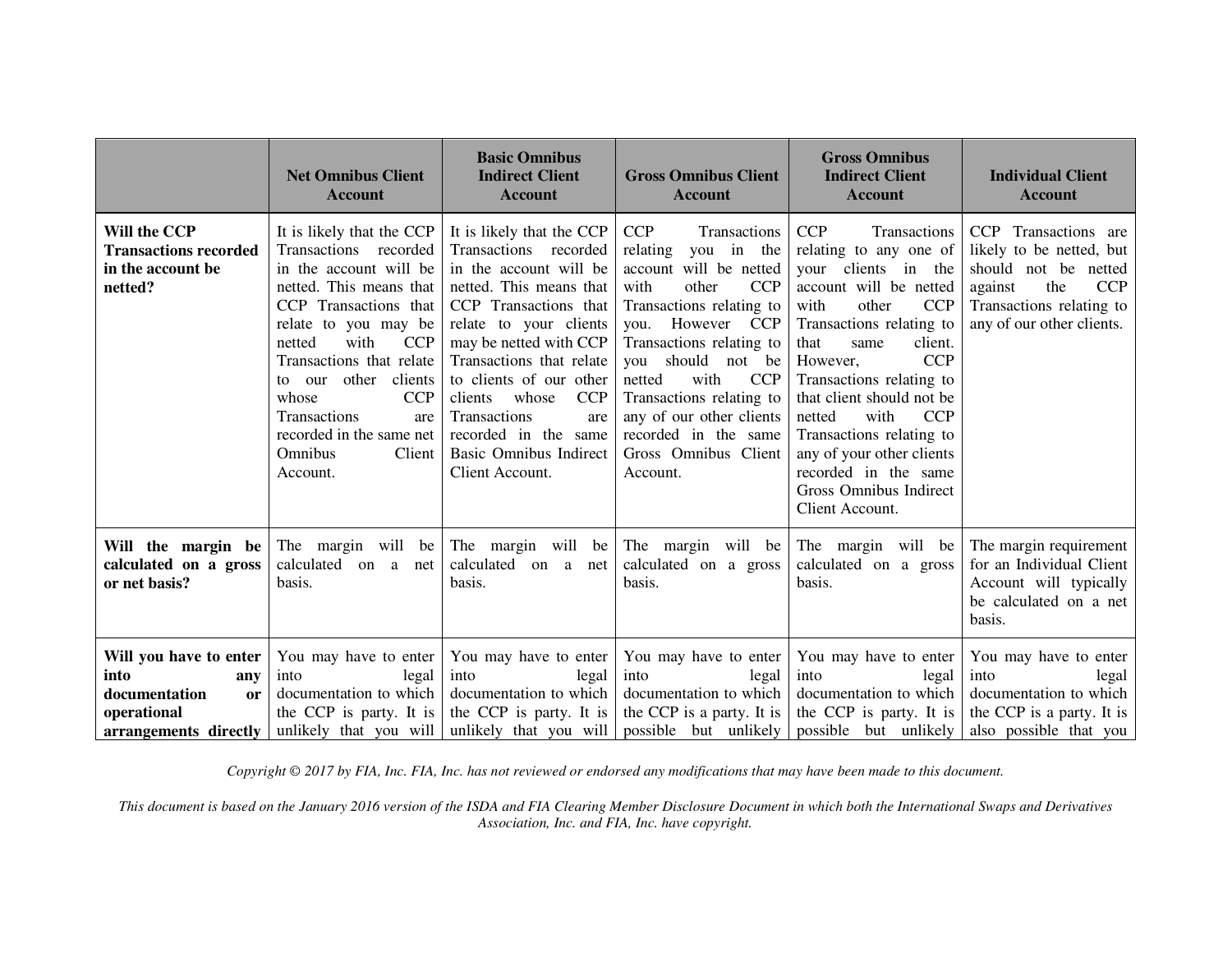|               | <b>Net Omnibus Client</b><br><b>Account</b>           | <b>Basic Omnibus</b><br><b>Indirect Client</b><br>Account | <b>Gross Omnibus Client</b><br>Account | <b>Gross Omnibus</b><br><b>Indirect Client</b><br>Account                                                                                                                                                                                                                        | <b>Individual Client</b><br><b>Account</b> |
|---------------|-------------------------------------------------------|-----------------------------------------------------------|----------------------------------------|----------------------------------------------------------------------------------------------------------------------------------------------------------------------------------------------------------------------------------------------------------------------------------|--------------------------------------------|
| with the CCP? | have to set up<br>any<br>operational<br>CCP directly. | operational<br>CCP directly.                              | up<br>CCP directly.                    | have to set up any that you will have to set that you will have to set will have to set up some<br>operational up some operational operational<br>arrangements with the arrangements with the arrangements with the arrangements with the arrangements with the<br>CCP directly. | CCP directly.                              |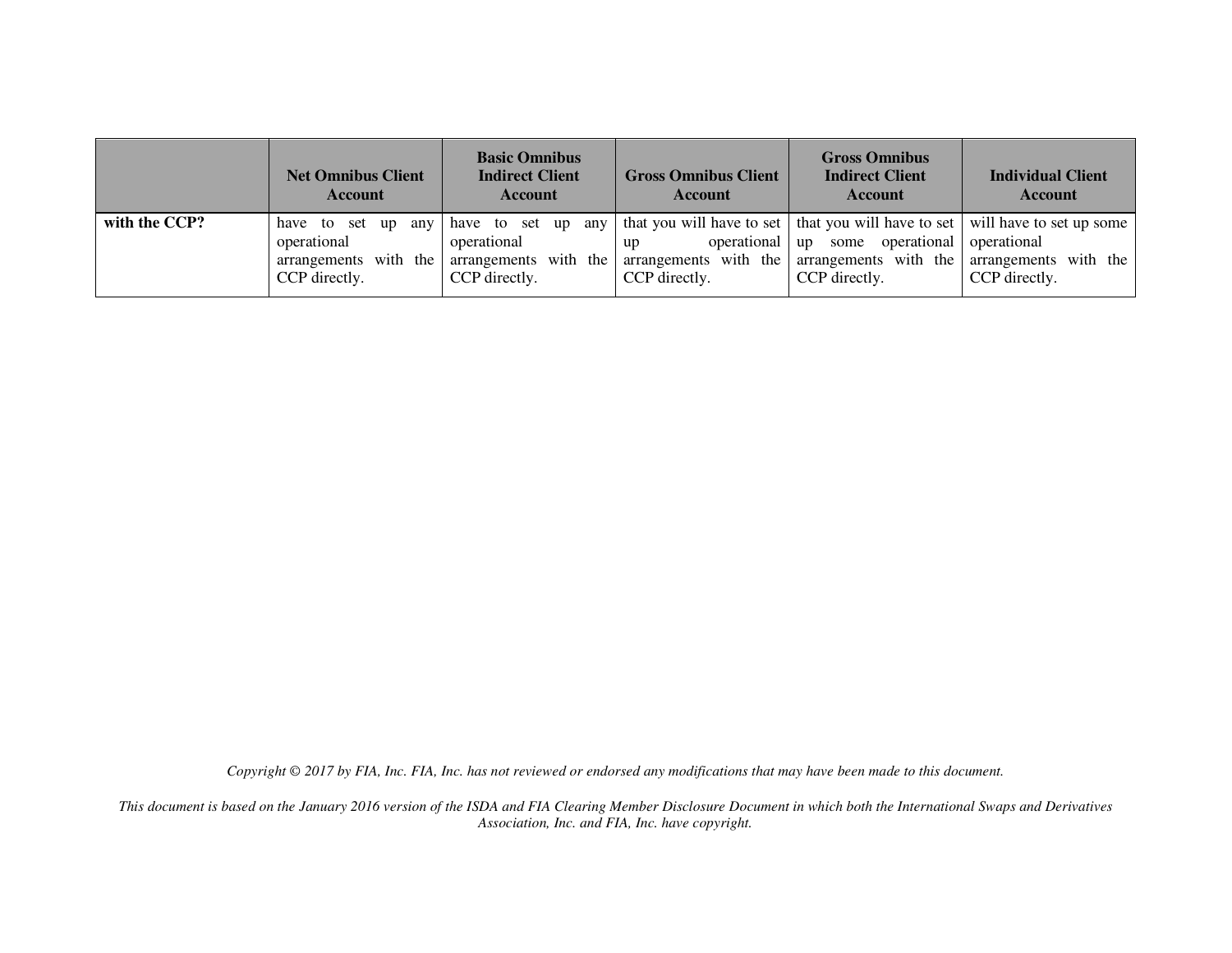|                                                                           | <b>Net Omnibus Client</b><br><b>Account</b>                                                                                                                                                            | <b>Basic Omnibus</b><br><b>Indirect Client</b><br><b>Account</b> | <b>Gross Omnibus Client</b><br><b>Account</b>                                                                                                                                                   | <b>Gross Omnibus</b><br><b>Indirect Client</b><br><b>Account</b>                                                                                                                              | <b>Individual Client</b><br><b>Account</b>                                                                                                                                                    |
|---------------------------------------------------------------------------|--------------------------------------------------------------------------------------------------------------------------------------------------------------------------------------------------------|------------------------------------------------------------------|-------------------------------------------------------------------------------------------------------------------------------------------------------------------------------------------------|-----------------------------------------------------------------------------------------------------------------------------------------------------------------------------------------------|-----------------------------------------------------------------------------------------------------------------------------------------------------------------------------------------------|
| <b>Transit Risk</b>                                                       | <b>Yes</b>                                                                                                                                                                                             | <b>Yes</b>                                                       | <b>Yes</b>                                                                                                                                                                                      | <b>Yes</b>                                                                                                                                                                                    | <b>Yes</b>                                                                                                                                                                                    |
| <b>Fellow Client Risk</b>                                                 | <b>Yes</b>                                                                                                                                                                                             | <b>Yes</b>                                                       | <b>Yes</b>                                                                                                                                                                                      | Yes <sup>44</sup>                                                                                                                                                                             | N <sub>o</sub>                                                                                                                                                                                |
| <b>Liquidation Risk</b>                                                   | <b>Yes (unless the CCP is  </b><br>able to port the assets<br>recorded in the account<br>or is able to transfer the<br>assets to you without<br>needing to liquidate<br>some or all of them<br>first). | Yes                                                              | Yes (unless the CCP is  <br>able to port the assets<br>recorded in the account<br>or is able to transfer the<br>assets to you without<br>needing to liquidate<br>some or all of them<br>first). | Yes (unless the CCP is<br>able to port the assets<br>recorded in the account<br>or is able to transfer the<br>assets to you without<br>needing to liquidate<br>some or all of them<br>first). | Yes (unless the CCP is<br>able to port the assets<br>recorded in the account<br>or is able to transfer the<br>assets to you without<br>needing to liquidate<br>some or all of them<br>first). |
| <b>Haircut Risk</b>                                                       | <b>Yes</b>                                                                                                                                                                                             | <b>Yes</b>                                                       | <b>Yes</b>                                                                                                                                                                                      | <b>Yes</b>                                                                                                                                                                                    | <b>Yes</b>                                                                                                                                                                                    |
| <b>Valuation</b><br><b>Mutualisation Risk</b>                             | <b>Yes</b>                                                                                                                                                                                             | <b>Yes</b>                                                       | <b>Yes</b>                                                                                                                                                                                      | Yes                                                                                                                                                                                           | N <sub>o</sub>                                                                                                                                                                                |
| <b>CCP Insolvency Risk</b>                                                | <b>Yes</b>                                                                                                                                                                                             | <b>Yes</b>                                                       | <b>Yes</b>                                                                                                                                                                                      | <b>Yes</b>                                                                                                                                                                                    | <b>Yes</b>                                                                                                                                                                                    |
| How likely it is that<br>will<br>porting<br>be<br>achieved if we default? | There is a significant<br>risk that porting will not<br>be achieved in respect<br>of positions and assets<br>recorded<br>in a net<br><b>Omnibus</b><br><b>Client</b><br>Account.                       | Unlikely                                                         | There is a significant<br>risk that porting will not<br>be achieved in respect<br>of positions and assets<br>recorded in a gross<br><b>Omnibus</b><br><b>Client</b><br>Account.                 | If you have satisfied all<br>of the CCP's and back-<br>up clearing member's<br>conditions, porting is<br>more readily facilitated<br>in the event of our<br>default.                          | If you have satisfied all<br>of the CCP's and back-<br>up clearing member's<br>conditions, porting is<br>more readily facilitated<br>in the event of our<br>default.                          |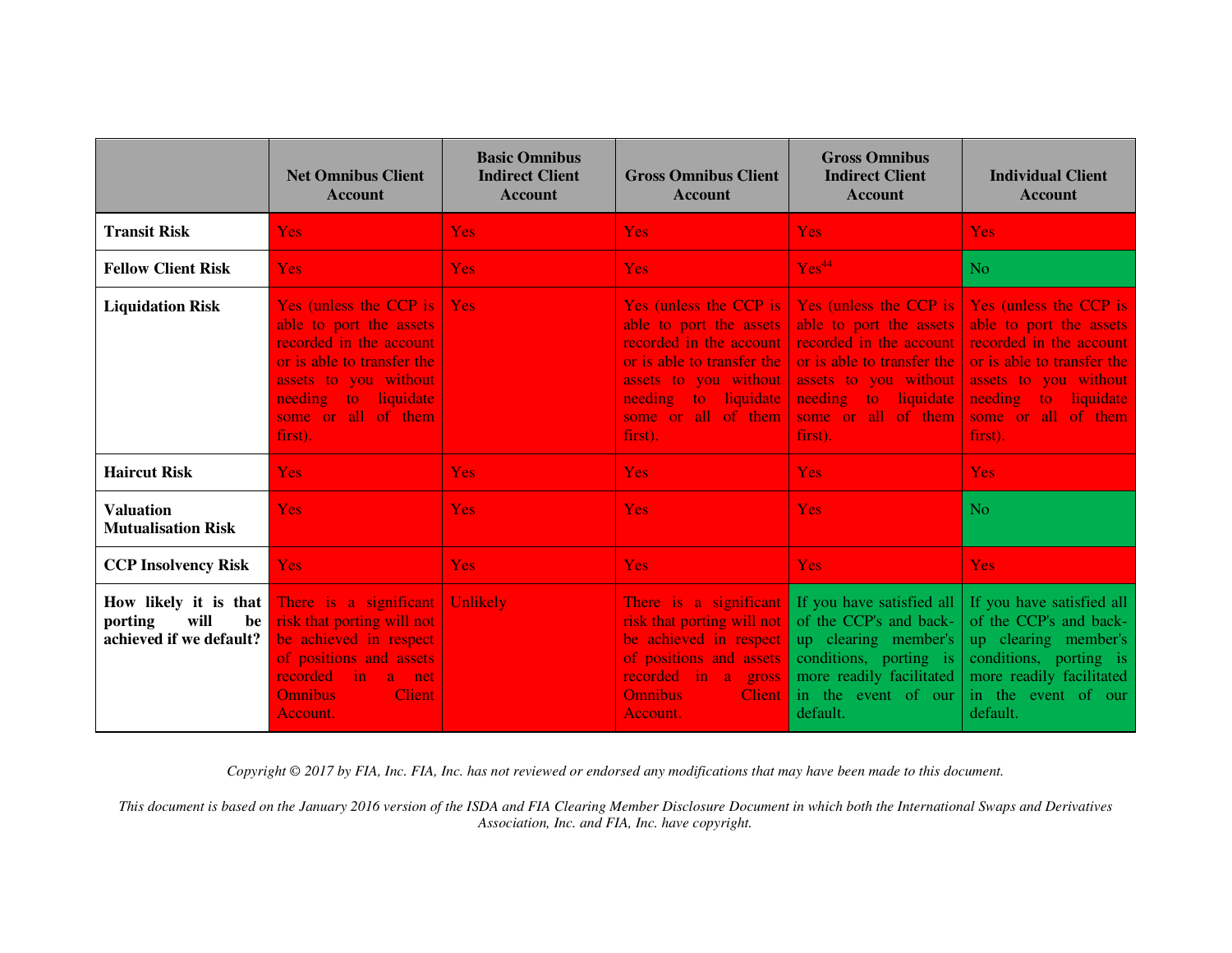#### **Additional features that may be available for Individual Client Accounts**

Some CCPs may offer additional Individual Client Accounts with special features that have been designed to mitigate certain of the risks identified under *"Typical account structures"* above. Below is a high level overview of some of the common additional features. The extent to which any risks are mitigated by these additional features, if at all, will depend on the structures used by an individual CCP. Again, therefore, you must review the information provided by the CCPs in order to evaluate the actual risks to you and you may need some professional advice. It is likely that these additional features will only be available to certain types of clients that meet each CCP's requirements. These additional features are not required by EMIR. Accordingly, not all CCPs will offer them nor are we obliged to facilitate access to them.

| <b>Additional feature</b>      | High level overview of the additional feature                                                                                                                                                                                                                                                                                                                                                                                                                                            | Which risks might this feature<br>mitigate?          |
|--------------------------------|------------------------------------------------------------------------------------------------------------------------------------------------------------------------------------------------------------------------------------------------------------------------------------------------------------------------------------------------------------------------------------------------------------------------------------------------------------------------------------------|------------------------------------------------------|
| <b>Extended porting period</b> | In the event of our default, this feature has been designed to allow more time for porting<br>to be achieved.                                                                                                                                                                                                                                                                                                                                                                            | This may make porting more<br>likely to be achieved. |
|                                | For a set period of time (decided by the CCP) following our default, the CCP<br>Transactions and assets that relate to you will continue to be held in an account which<br>the CCP will identify as directly relating to you. If you find a back-up clearing broker,<br>these CCP Transactions and assets will then be transferred to one of their client accounts.<br>If you do not find a back-up clearing broker, they will be terminated and the close-out<br>value returned to you. |                                                      |
|                                | Where the CCP treats the Client as an interim Clearing Member, it is possible that the<br>CCP may expect you to contribute to the default fund and may require additional margin,<br>including variation margin, to be provided in respect of the CCP Transactions transferred<br>to you.                                                                                                                                                                                                |                                                      |
|                                | It is possible that you may have to set up such accounts as the CCP requires and have the<br>ability to make payments directly to the CCP. The CCP may also have an additional list<br>of requirements that you will have to satisfy to be able to use the extended porting<br>period.                                                                                                                                                                                                   |                                                      |

*Copyright © 2017 by FIA, Inc. FIA, Inc. has not reviewed or endorsed any modifications that may have been made to this document.*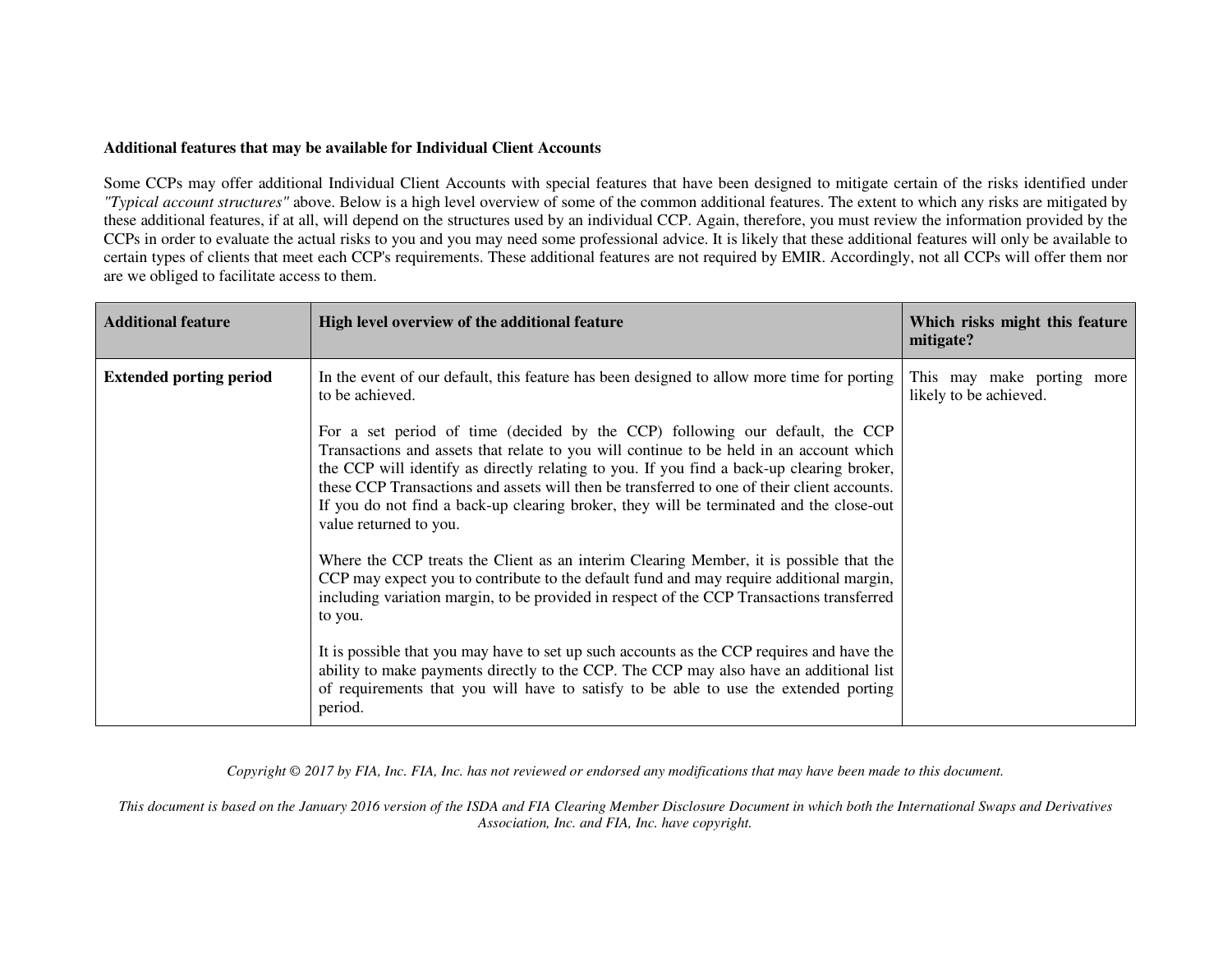| <b>Additional feature</b>                                                                                                                             | High level overview of the additional feature                                                                                                                                             | Which risks might this feature<br>mitigate?          |
|-------------------------------------------------------------------------------------------------------------------------------------------------------|-------------------------------------------------------------------------------------------------------------------------------------------------------------------------------------------|------------------------------------------------------|
| Separate custody account (in<br>the name of the CCP) for the<br>that<br>have<br>been<br>assets<br>provided as margin for<br>positions relating to you | The assets relating to your positions are held in a separate account (in the CCP's name) at<br>the CCP's custodian from any other assets held for the CCP.                                | This may make porting more<br>likely to be achieved. |
|                                                                                                                                                       | It is likely that you will have to enter into additional legal documentation with us and the<br>CCP.                                                                                      |                                                      |
| Ability for you to keep assets<br>required as margin for<br>positions relating to you in a<br>custody<br>account in your<br>name.                     | It is likely that you will have to enter into additional legal documentation and security                                                                                                 | <b>Transit Risk</b>                                  |
|                                                                                                                                                       | arrangements with us and the CCP, and any custodian or settlement bank used under this<br>structure.                                                                                      | CCP Insolvency Risk                                  |
|                                                                                                                                                       | This additional feature may be restricted to certain types of non-cash assets.                                                                                                            | This may make porting more<br>likely to be achieved. |
|                                                                                                                                                       | The custodian may be specified by or require the approval of the CCP.                                                                                                                     |                                                      |
|                                                                                                                                                       | There will be additional operational requirements that you will need to meet in order to<br>use this type of additional feature.                                                          |                                                      |
| <b>Ability</b><br>for<br>vou<br>to post<br>margin directly to the CCP.                                                                                | You may be able to post margin directly to the CCP rather than you posting it to us, and<br>us in turn posting it on to the CCP.                                                          | <b>Transit Risk</b>                                  |
|                                                                                                                                                       | This form of account may require you to have an account with particular custodians and<br>settlement banks. The custodians and settlement banks are likely to be specified by the<br>CCP. |                                                      |
|                                                                                                                                                       | You will have to enter into additional legal documentation with us and the CCP.                                                                                                           |                                                      |
|                                                                                                                                                       | There will be additional operational requirements which you will need to meet in order<br>to use this type of additional feature.                                                         |                                                      |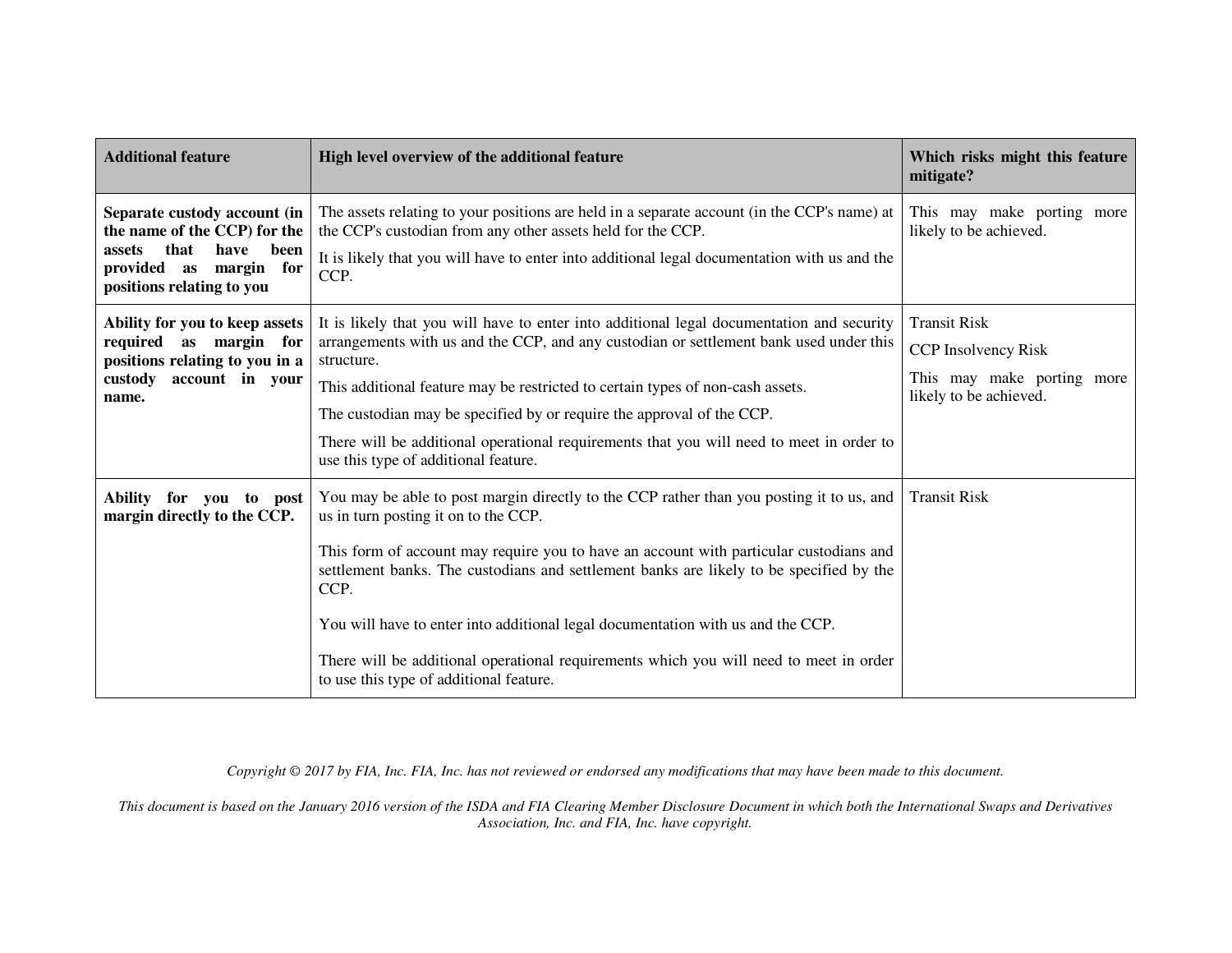# **Links to CCP disclosure documents**

Please note that these links have been included for convenience only. In the event that any of them do not work, you should contact the relevant CCP directly.

Eurex Clearing AG:

http://www.eurexclearing.com/clearing-en/risk-management/client-asset-protection/143894/

LCH Clearnet Ltd:

http://www.lchclearnet.com/about\_us/corporate\_governance/ltd\_account\_structures\_under\_emir.asp

LCH Clearnet SA:

http://www.lchclearnet.com/about\_us/corporate\_governance/sa\_account\_structures\_under\_emir.asp

Nasdaq OMX:

http://www.nasdaqomx.com/europeanclearing/newsmandatorychanges/segregationportability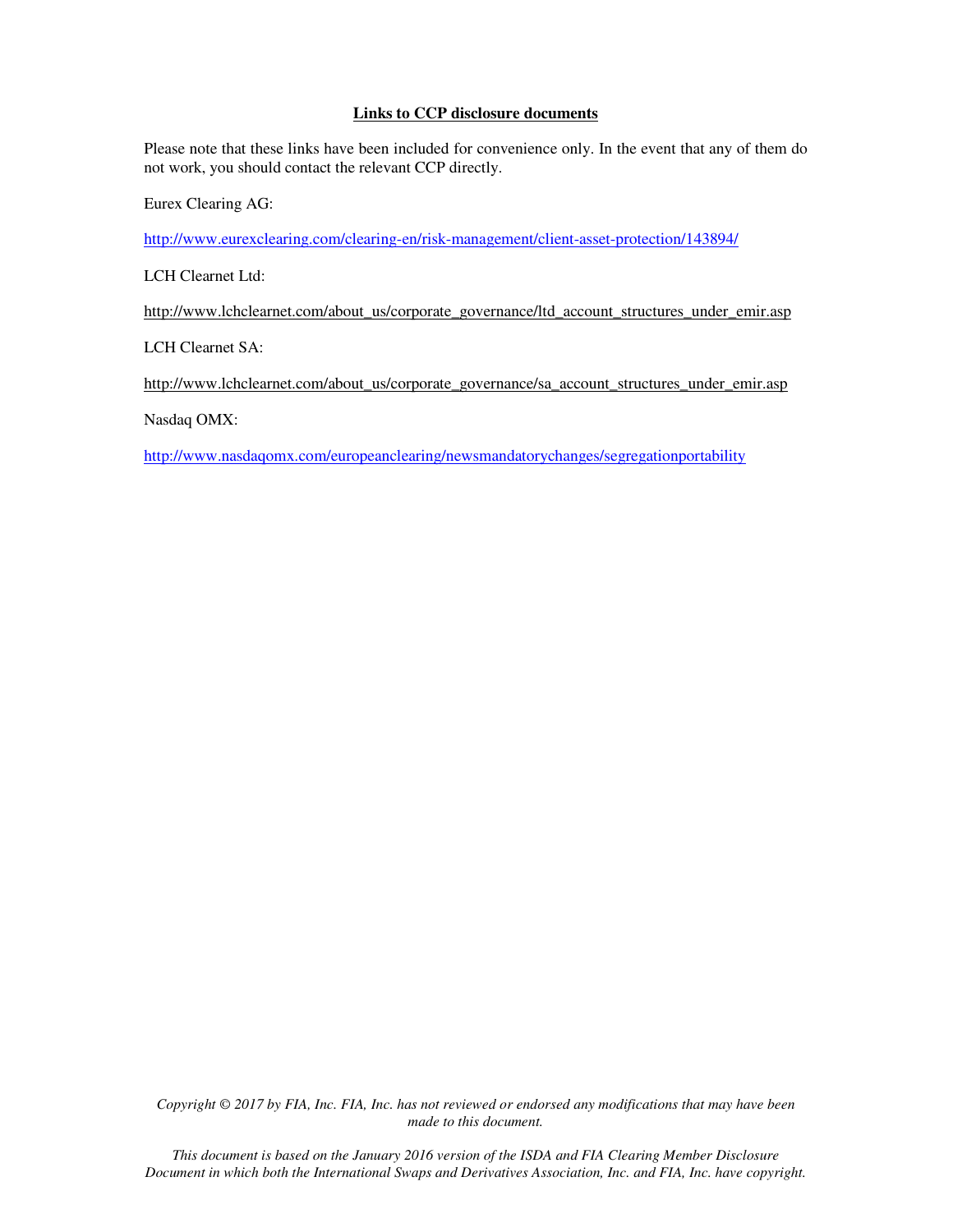- $\overline{\phantom{a}}$ 1 The Guidance Notes included in this annotated version of the Clearing Member Disclosure Document are for general information only and do not constitute legal advice. If in doubt, users of the Disclosure Document should seek legal advice. This document has been drafted to assist firms to implement requirements under Article 39(7) EMIR, Article 27(2) of RTS 6 and Article 4 of the Indirect Clearing RTS. The explanations included in the document are high level summaries and analyses of several complex and/or new areas of law and regulation and arrangements put in place by a series of CCPs, many of which are not yet finalised or fully explained in the public domain. This work is based on the interpretation of these matters by Norton Rose Fulbright LLP (as influenced by members of FIA and ISDA) as at 12 February 2014 with respect to the direct clearing analysis, and Clifford Chance LLP (as influenced by members of FIA) as at 22 November 2017 with respect to the indirect clearing analysis, but the underlying law and CCP arrangements may change over time and it will not necessarily be updated. The document as drafted may not be sufficient to enable any particular firm to comply with Article 39(7) EMIR, Article 27(2) of RTS 6 and Article 4 of the Indirect Clearing RTS and may need tailoring to reflect its needs and those of its clients. It should be noted that this document does not take into account issues under the law governing the CCP rules or related agreements, the law governing the clearing arrangement between the CCP and us, the law of the jurisdiction of incorporation of the CCP; and the law of the location of any assets.
- 2 The document has been drafted as a template that can be used as a starting point for firms seeking to comply with their obligations under Article 39(7) EMIR, Article 27(2) of RTS 6 and Article 4 of the Indirect Clearing RTS (subject to endnote 8). Firms may wish to amend certain parts of the document by deleting, changing, expanding or supplementing certain sections to reflect the nature of their own organisation, the way in which they organise the derivatives clearing activity and the terms of their relationships with clients. These Guidance Notes indicate some of the areas where and reasons why this might be appropriate but members should feel free to make whatever amendments they wish. Users may include FIA logo on the Disclosure Document provided that no amendments are made to the text as is set out in this document (except as otherwise provided for in these Guidance Notes).

#### **If users make any other amendments to the document, they are not permitted to use FIA logo.**

The document has been developed on the basis of discussion among members of FIA and is based on the January 2016 version of the ISDA and FIA Clearing Member Disclosure Document.

- 3 Commission Delegated Regulation (EU) No 2017/589 supplementing Directive 2014/65/EU with regard to regulatory technical standards specifying the organisation requirements of investment firms engaged in algorithmic trading.
- 4 Regulation (EU) No 648/2012 on OTC derivatives, central counterparties and trade repositories.
- 5 The ESMA Questions and Answers on EMIR dated November 2013 confirm that EU clearing members of non-EU CCPs are not required to comply with Article 39 when offering client clearing on non-EU CCPs. This disclosure is designed for clearing on EU  $CCPs$  only
- <sup>6</sup> Commission Delegated Regulation (EU) No 2017/2154 supplementing Regulation (EU) No 600/2014 with regard to regulatory technical standards on indirect clearing arrangements, and Commission Delegated Regulation (EU) No 2017/2155 amending Commission Delegated Regulation (EU) No 149/2013 with regard to regulatory technical standards on indirect clearing arrangements.
- 7 ESMA confirms in paragraphs 9, 10 and 92 of the May 2016 Final Report on the Indirect Clearing RTS that (indirect) clearing on recognised non-EU CCPs is out of scope of the Indirect Clearing RTS requirements. This disclosure is designed for clearing on EU CCPs only.
- 8 The document has not been designed to include information about the costs associated with the different levels of protection under Article 39(7) EMIR, Article 27(2) of RTS 6 and Article 4 of the Indirect Clearing RTS, or prices and fees associated with the services provided or discounts and rebates and conditions to benefit from them required by Article 38 EMIR. Further guidance on the fee disclosures that Clearing Members are required to make can be found in the ESMA Questions and Answers on EMIR dated February 2014.

Additionally, this document has not been designed to include the general terms on which a clearing broker is prepared to facilitate indirect clearing services under Article 4(1) of the Indirect Clearing RTS.

- 9 See Endnote 1 above.
- <sup>10</sup> The document assumes that all CCPs that will be used by a Clearing Member operate a principal to principal rather than an agency model. It would need to be supplemented and each section of the document revisited if any of the CCPs were to operate on an agency basis. Neither Clifford Chance nor Norton Rose Fulbright has validated that each of the CCPs listed at the end of the document operates on a principal to principal rather than an agency model.
- <sup>11</sup> The document assumes there is a contractual relationship in place between the clearing broker and the client which sets out certain arrangements that are referred to throughout the document. This contractual relationship is described as a "client clearing agreement". Firms may wish to amend these references to better reflect their contractual documentation and what it covers.

#### *Copyright © 2017 by FIA, Inc. FIA, Inc. has not reviewed or endorsed any modifications that may have been made to this document.*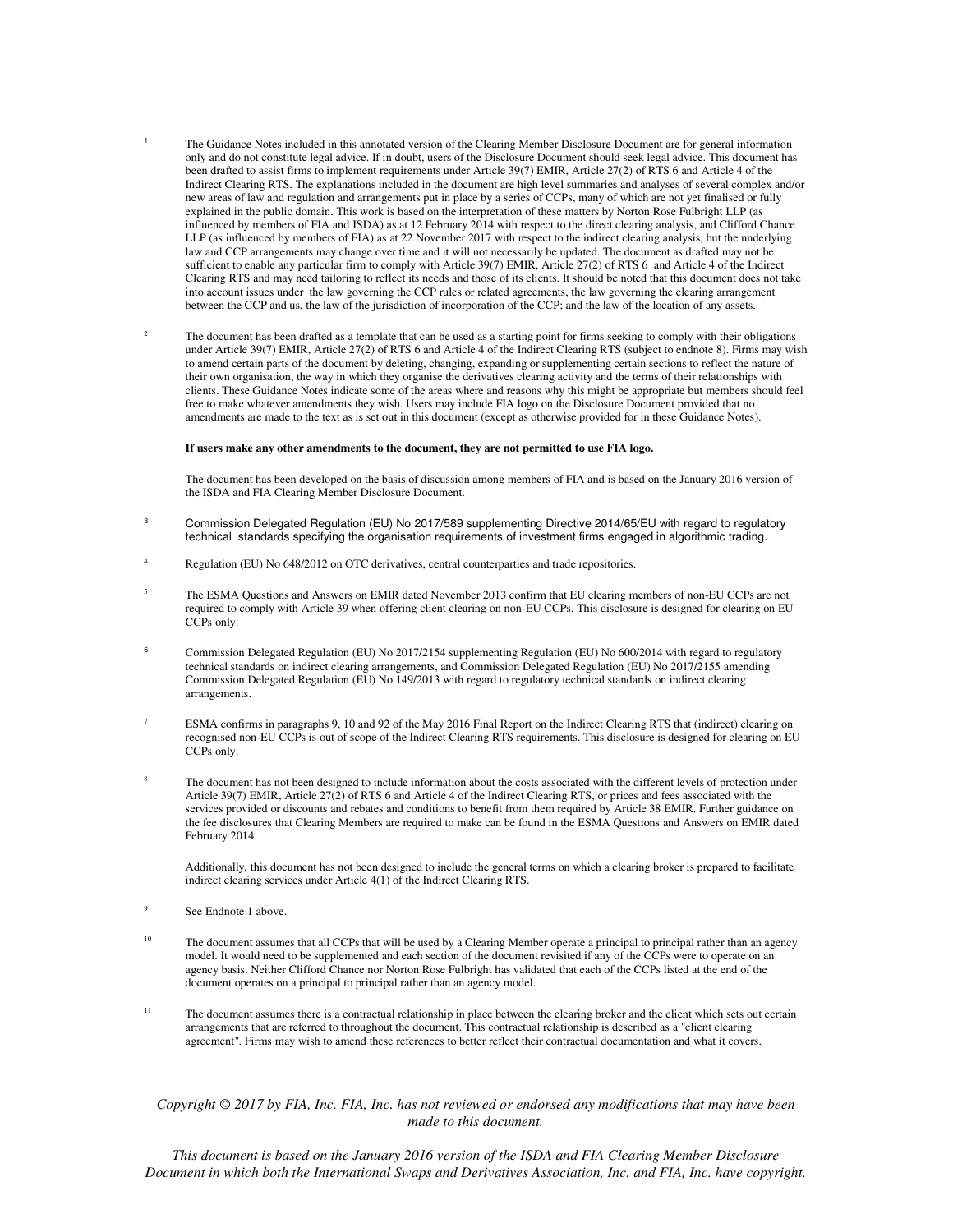- $12$ The document assumes the Firm is a clearing member of each CCP through which it clears Client Transactions. It has not been drafted with indirect client clearing arrangements in mind where the Firm is the client of another clearing member. Such arrangements are addressed in the separate Client Disclosure Document. Please also refer to the explanation of Long Chain Arrangements on page 4.
- <sup>13</sup> This description is based on Articles 6(2)(a) and 6(3) of the Indirect Clearing RTS.
- <sup>14</sup> [Drafting Note: This description is based on the position regarding the default of a clearing broker in an indirect clearing scenario that is set out in the FIA's working document on indirect clearing arrangements for exchange-traded derivatives (ETD) under draft MiFIR RTS on indirect clearing arrangements (the **FIA Working Document**). As set out in more detail in par. 5.2 of the FIA Working Document, we have assumed that, in the absence of specific requirements in the Indirect Clearing RTS, the general EMIR requirements apply. This is subject to the modification that the porting and leapfrog payment under EMIR do not apply with respect to Basic Omnibus Indirect Client Accounts because no such requirement is imposed under the Indirect Clearing RTS with regard to Basic Omnibus Indirect Client Accounts generally. However, it should be noted that porting may be envisaged under local insolvency law for all relevant accounts, including Basic Omnibus Indirect Client Accounts.]
- <sup>15</sup> In the event that the CCP were incorporated in Switzerland, there would be a regulatory obligation of the CCP to agree to such porting procedures on the basis of Article 55 of the FMIA. Under the FMIA as currently in force, this would apply for all relevant accounts , including Basic Omnibus Indirect Client Accounts.
- <sup>16</sup> Reference is made to Article  $4(7)(b)$  of the Indirect Clearing RTS.
- <sup>17</sup> This meaning is derived from Article 39(9) EMIR.
- <sup>18</sup> This description is based on Articles 39(2) and 39(9) EMIR.
- 19 Please note that the clearing agreement between you and us may allow us to apply any positive liquidation balance of your proprietary account to any negative liquidation balances owed in respect of your clients' accounts.
- <sup>20</sup> This description is based on Articles  $39(3)$  and  $39(9)$  EMIR.
- 21 Please note that the clearing agreement between you and us may allow us to apply any positive liquidation balance of your proprietary ICA to any negative liquidation balances owed in respect of your clients' accounts.
- <sup>22</sup> This description is based on Articles  $4(2)(a)$  and  $4(4)(a)$  of the Indirect Clearing RTS. Please note that we have based our analysis on the minimum requirements as set out in the Indirect Clearing RTS. Therefore, we have assumed that positions in a Basic Omnibus Indirect Client Account would be held on a net basis and margin would also be collected on a net basis.
- 23 Please note that the clearing agreement between you and us may allow us to apply any positive liquidation balance of your proprietary account to any negative liquidation balances owed in respect of your clients' accounts.
- <sup>24</sup> This description is based on Articles  $4(2)(b)$  and  $4(4)(b)$  of the Indirect Clearing RTS.
- <sup>25</sup> [Drafting Note: The current description of the netting sets is based on the FIA interpretation of Article 4(2)(b) of the Indirect Clearing RTS as summarised in the FIA Working Document. As set out in more detail on page 9 of the FIA Working Document, it is proposed for "client in another account" to be added at the end of Article 4(2)(b).]
- <sup>26</sup> [Drafting Note: The current description of the netting sets is based on the FIA interpretation of Article 4(2)(b) of the Indirect Clearing RTS as summarised in the FIA Working Document. As set out in more detail on page 9 of the FIA Working Document, it is proposed for "client in another account" to be added at the end of Article 4(2)(b).]
- 27 Please note that the clearing agreement between you and us may allow us to apply any positive liquidation balance of your proprietary account to any negative liquidation balances owed in respect of your clients' accounts.
- <sup>28</sup> **[Drafting Note**: The current description of the netting sets is based on the FIA interpretation of Article 4(2)(b) of the Indirect Clearing RTS as summarised in the FIA Working Document. As set out in more detail on page 9 of the FIA Working Document, it is proposed for "client in another account" to be added at the end of Article 4(2)(b).]
- <sup>29</sup> [Drafting Note: The current description of the netting sets is based on the FIA interpretation of Article 4(2)(b) of the Indirect Clearing RTS as summarised in the FIA Working Document. As set out in more detail on page 9 of the FIA Working Document, it is proposed for "client in another account" to be added at the end of Article 4(2)(b).]
- *<sup>30</sup> [Firms may consider amending or deleting part of this question and answer if they permit the Client to provide margin only in a narrower form of assets or in a wider form.]*